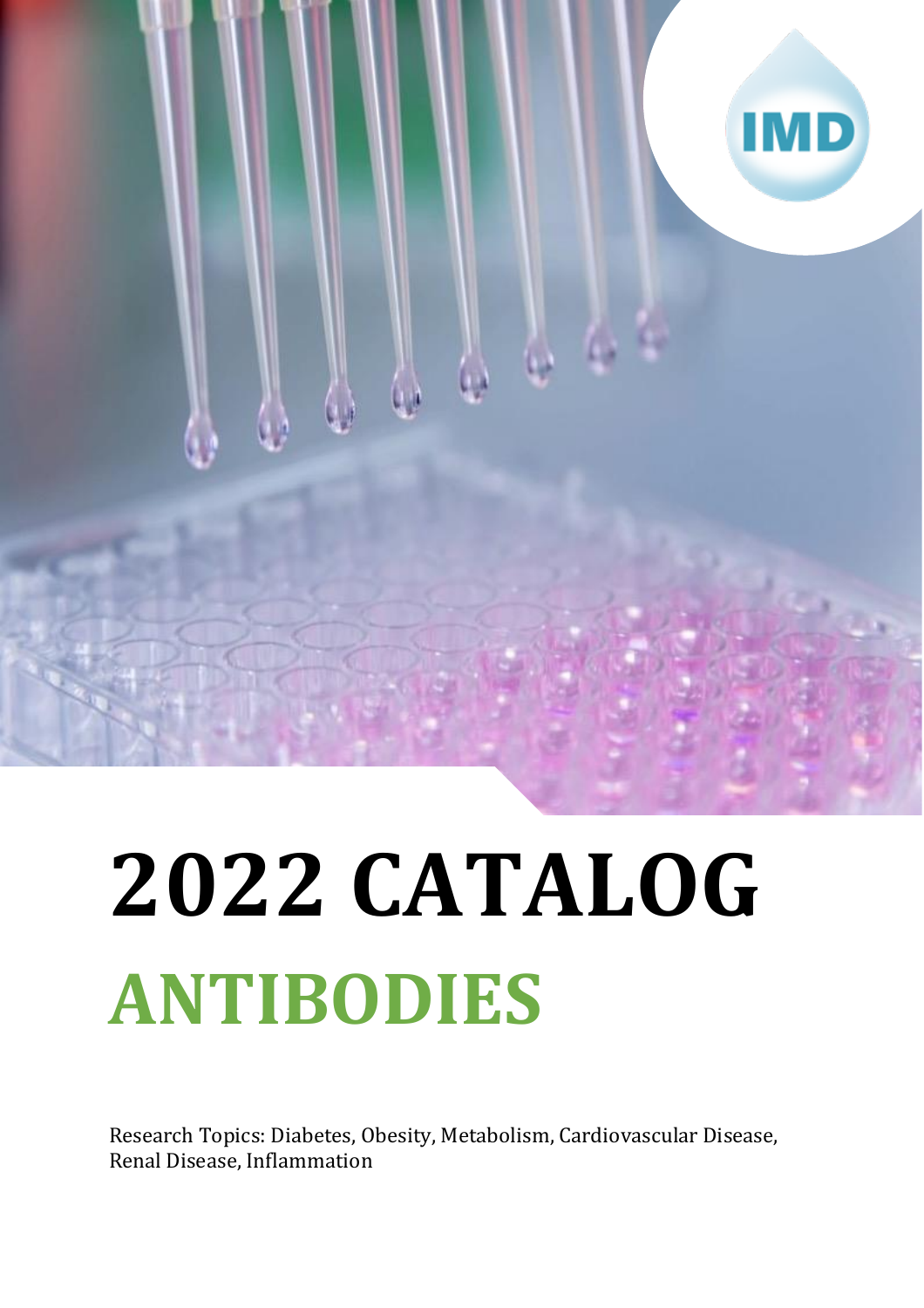# **About Us**

**ImmunoDiagnostics Limited (IMD)** is a spin-off biotech company from The University of Hong Kong, and has R&D activities in both Toronto, Canada and Hong Kong. The founders of IMD are academic professoriates with strong research background in immunology, metabolism, cardiovascular medicine, and antibody and protein engineering. The company has over 13 years of experience in biomarker discovery and development of highly-specific immunoassays for both research & *in vitro* diagnostics (IVD) for major infectious diseases, cardiometabolic disorders and autoimmune diseases.

IMD has established state-of-the-art platforms for expression, purification and functional characterization of bioactive proteins from different sources (E. coli, yeast, insect cells and mammalian cells), generation and validation of both polyclonal and monoclonal antibodies, identification and cloning of genes encoding monoclonal antibodies specific to a target of interest using Next Generation Sequencing. Furthermore, our immunoassays have been validated in a large number of unique clinical biobanks in Asia, Europe and North America. Thus far, IMD has developed several hundreds of research products, including bioactive proteins, validated antibodies and immunoassays, which have been widely used in over 30 countries, such as the United States, Canada, United Kingdom, China, Australia and Singapore. IMD products have been cited by many publications in prestigious journals including Cell, Cell Metabolism, Nature Series, JCI, PNAS.

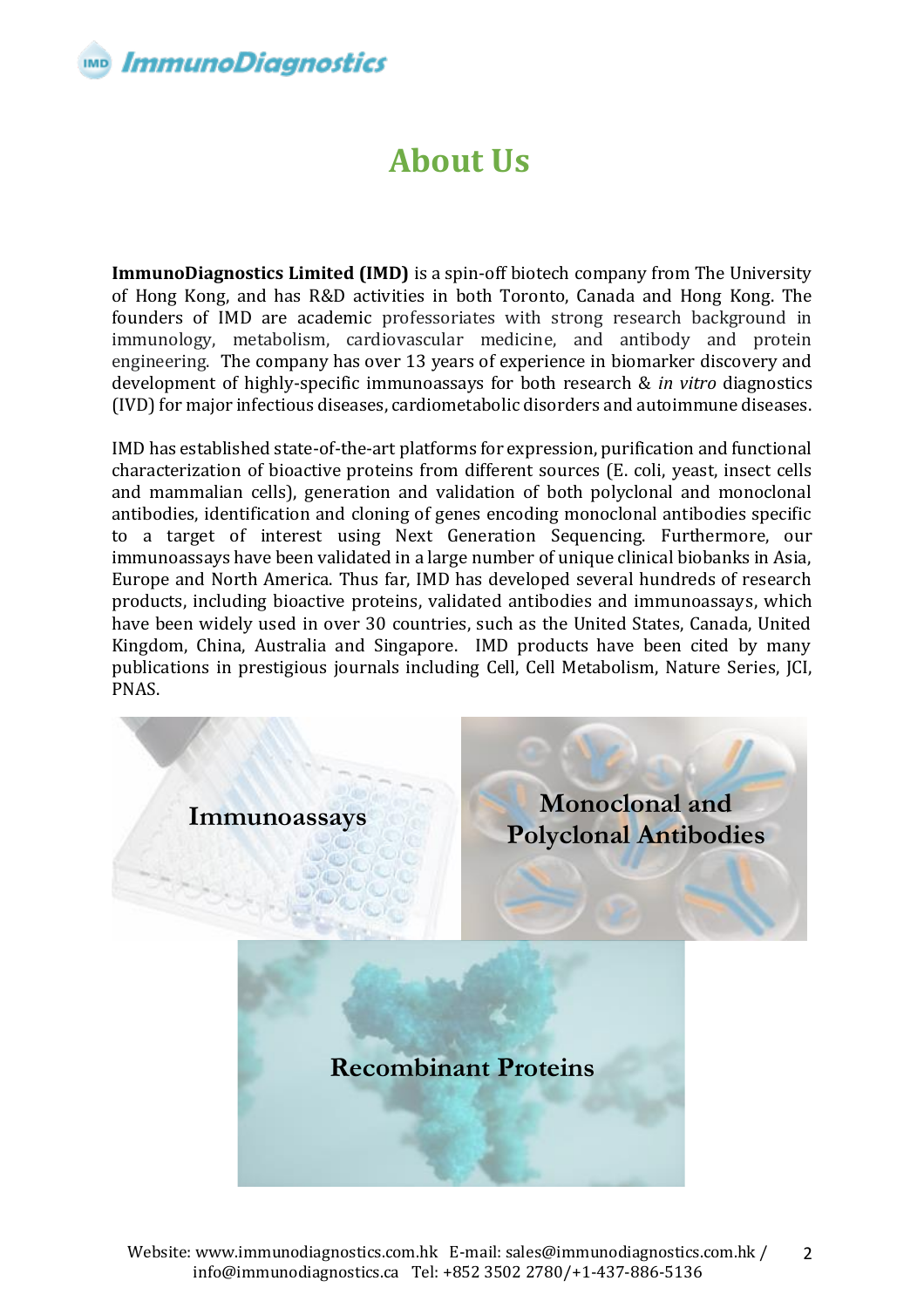**ImmunoDiagnostics** 

### **Table of Contents Antibodies**

| <b>Polyclonal Antibodies (PAb)</b>                      | 4  |
|---------------------------------------------------------|----|
| #12010 PAb against Mouse Adiponectin                    | 4  |
| #11010 PAb against Human Adiponectin                    | 5  |
| #12770 PAb against Mouse Autotaxin                      | 6  |
| #11770 PAb against Human Autotaxin                      | 7  |
| #11130 PAb against Human APPL1                          | 8  |
| #11020 PAb against Human Angiopoietin-like<br>Protein 4 | 9  |
| #11140 PAb against Human APPL2                          | 10 |
| #11A121 PAb against Human STAP1(BRDG1)                  | 11 |
| #11120 PAb against Human C-reactive Protein             | 12 |
| #12040 PAb against Mouse FABP5                          | 13 |
| #11040 PAb against Human FABP5                          | 14 |
| #12030 PAb against Mouse FABP4                          | 15 |
| #11030 PAb against Human FABP4                          | 16 |
| #11200 PAb against Human FGF-19                         | 17 |
| #12180 PAb against Mouse FGF-21                         | 18 |
| #11180 PAb against Human FGF-21                         | 19 |
| #11690 PAb against Human Galectin-3                     | 20 |
| #12750 PAb against Mouse IL-33                          | 21 |
| #11050 PAb against Human Lipocalin 2                    | 22 |
| #12050 PAb against Mouse Lipocalin 2                    | 23 |
| #12150 PAb against Mouse MUP-1                          | 24 |
| #11070 PAb against Human PAI-1                          | 25 |
| #11092 PAb against Phospho-Akt (Ser473)                 | 25 |
| #12060 PAb against Mouse RBP4                           | 26 |
| #11060 PAb against Human RBP4                           | 27 |
| #12700 PAb against Mouse PM20D1                         | 28 |
| #11700 PAb against Human PM20D1                         | 29 |

| <b>Monoclonal Antibodies (MAb)</b>       | 30 |
|------------------------------------------|----|
| #21061 MAb against Human RBP4-1A2        | 30 |
| #21060 MAb against Human RBP4-5H9        | 30 |
| #21070 MAb against Human PAI-1-3H3       | 31 |
| #21051 MAb against Human Lipocalin 2-2C3 | 32 |
| #21050 MAb against Human Lipocalin 2-2G1 | 33 |
| #21030 MAb against Human FABP4-2C10      | 34 |
| #21121 MAb against Human CRP-7E12        | 35 |
| #21120 MAb against Human CRP-8G1         | 36 |
| #21011 MAb against Human Adiponectin-Ha7 | 37 |
| #21010 MAb against Human Adiponectin-Ha6 | 37 |
| #21770 Mab against Human Autotaxin-1G7   | 38 |
| #21771 Mab against Human Autotaxin-4F7   | 39 |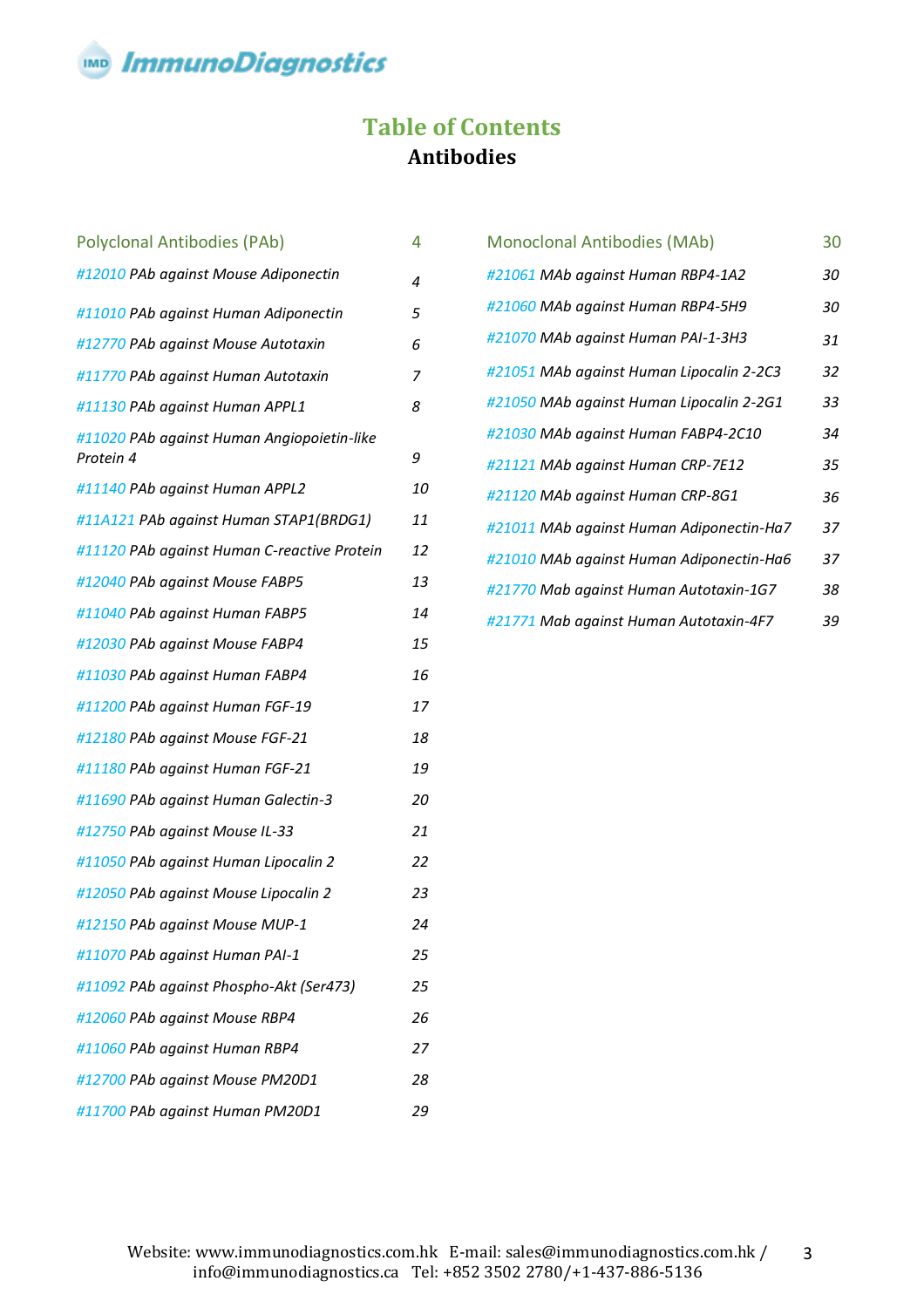

### **Polyclonal Antibody against Mouse Adiponectin**

**(Cat. No.: 12010 Size: 100 ug Host: Rabbit)**

### <span id="page-3-0"></span>**Introduction to the Molecule:**

Adiponectin, also termed gelatin-binding protein-28 (GBP28), AdipoQ, ACP30 (Acrp30), or apM, is a major adipocyte-secreted adipokine which abundantly present in the circulation as three distinct oligomeric complexes: LMW(67kDa), MMW(167kDa) and HMW(300kDa) adiponectin. Its levels are decreased in insulin resistant, diabetes and cardiovascular disease. Conversely, elevation of circulating adiponectin concentrations can alleviate various vascular dysfunctions in animal models, suggesting this adipokine exerts vasculoprotective effects. In addition, adiponectin may also be of importance in the development and progression of several malignancies.

### **Isotype/Preparation:**

Rabbit crude IgG was purified by protein-G column

**Immunogen:** Recombinant full-length mouse adiponectin expressed in mammalian cells

### **Specificity:**

The antibody detects mouse/rat adiponectin.

### **Formulation:**

Solution in PBS. Store at –20°C. For long-term storage, aliquot and freeze at -70°C. Avoid repeated freeze/defrost cycles.

### **Application/Usage:**

Western blot - This antibody can be used at 0.1 - 0.2 μg/mL with the appropriate secondary reagents to detect mouse/rat adiponectin.

ELISA - This antibody can be used at 0.5 - 1.0 μg/mL with the appropriate secondary reagents to detect mouse/rat Adiponectin.

### **Quality Control Test:**

BCA to determine quantity of the antibody

### **References:**

[1] Xu A, et al. (2005) Testosterone selectively reduces the high molecular weight form of adiponectin by inhibiting its secretion from adipocytes. *J. Biol. Chem.* 280, 18073–18080 [2] Xu A, et al. (2008) [Selective Elevation of Adiponectin Production by the Natural](http://www.ncbi.nlm.nih.gov/pubmed/18927219?ordinalpos=2&itool=EntrezSystem2.PEntrez.Pubmed.Pubmed_ResultsPanel.Pubmed_DefaultReportPanel.Pubmed_RVDocSum)  [Compounds Derived from a Medicinal Herb Alleviates Insulin Resistance and Glucose](http://www.ncbi.nlm.nih.gov/pubmed/18927219?ordinalpos=2&itool=EntrezSystem2.PEntrez.Pubmed.Pubmed_ResultsPanel.Pubmed_DefaultReportPanel.Pubmed_RVDocSum)  [Intolerance in Obese Mice.](http://www.ncbi.nlm.nih.gov/pubmed/18927219?ordinalpos=2&itool=EntrezSystem2.PEntrez.Pubmed.Pubmed_ResultsPanel.Pubmed_DefaultReportPanel.Pubmed_RVDocSum) *Endocrinology*. [Epub ahead of print]

[3] Xu A, et al. (2004) [Adiponectin ameliorates dyslipidemia induced by the human](http://www.ncbi.nlm.nih.gov/pubmed/14592951?ordinalpos=27&itool=EntrezSystem2.PEntrez.Pubmed.Pubmed_ResultsPanel.Pubmed_DefaultReportPanel.Pubmed_RVDocSum)  [immunodeficiency virus protease inhibitor ritonavir in mice.](http://www.ncbi.nlm.nih.gov/pubmed/14592951?ordinalpos=27&itool=EntrezSystem2.PEntrez.Pubmed.Pubmed_ResultsPanel.Pubmed_DefaultReportPanel.Pubmed_RVDocSum) *Endocrinology.* 145(2):487- 94

[4] Wang Y, et al. (2008) [Post-translational modifications of adiponectin: mechanisms](http://www.ncbi.nlm.nih.gov/pubmed/18177270?ordinalpos=7&itool=EntrezSystem2.PEntrez.Pubmed.Pubmed_ResultsPanel.Pubmed_DefaultReportPanel.Pubmed_RVDocSum)  [and functional implications.](http://www.ncbi.nlm.nih.gov/pubmed/18177270?ordinalpos=7&itool=EntrezSystem2.PEntrez.Pubmed.Pubmed_ResultsPanel.Pubmed_DefaultReportPanel.Pubmed_RVDocSum) *Biochem J.* 409(3):623-33

4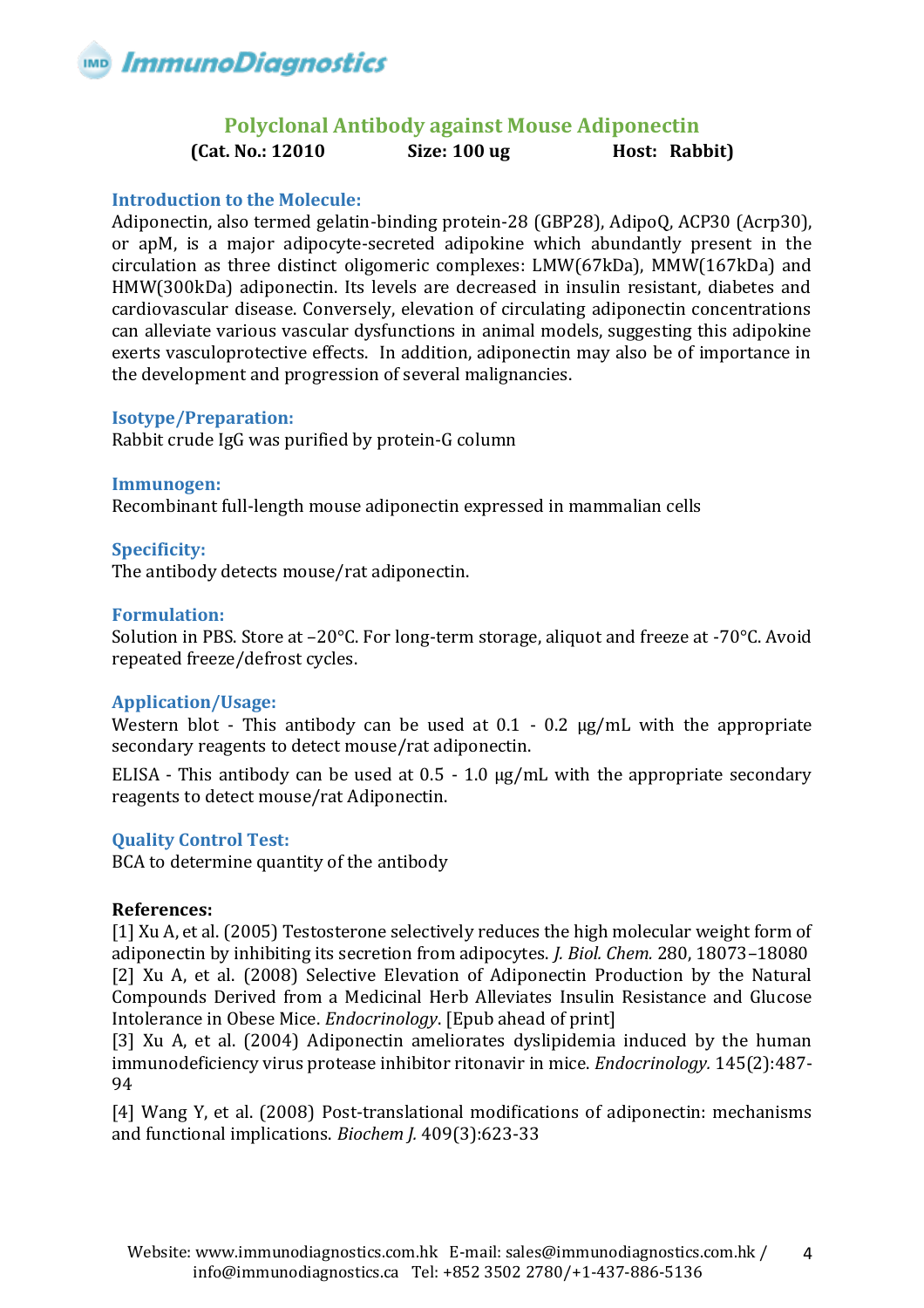

### **Polyclonal Antibody against Human Adiponectin**

**(Cat. No.: 11010 Size: 100 ug Host: Rabbit)**

### <span id="page-4-0"></span>**Introduction to the Molecule:**

Adiponectin, also termed gelatin-binding protein-28 (GBP28), AdipoQ, ACP30 (Acrp30), or apM, is a major adipocyte-secreted adipokine which abundantly present in the circulation as three distinct oligomeric complexes: LMW(67kDa), MMW(167kDa) and HMW(300kDa) adiponectin. Its levels are decreased in insulin resistant, diabetes and cardiovascular disease. Conversely, elevation of circulating adiponectin concentrations can alleviate various vascular dysfunctions in animal models, suggesting this adipokine exerts vasculoprotective effects. In addition, adiponectin may also be of importance in the development and progression of several malignancies.

### **Isotype/Preparation:**

Rabbit crude IgG was purified by protein-G chromatography

### **Immunogen:**

Recombinant full-length human adiponectin expressed in mammalian cells

### **Specificity:**

The antibody detects three types of circular human adiponectin and monomer (30kDa) adiponectin

### **Formulation:**

Solution in PBS. Store at –20°C. For long-term storage, aliquot and freeze at -70°C. Avoid repeated freeze/defrost cycles.

### **Application/Usage:**

Western blot - This antibody can be used at 0.1 - 0.2 μg/mL with the appropriate secondary reagents to detect human adiponectin.

ELISA - This antibody can be used at 0.5 - 1.0 μg/mL with the appropriate secondary reagents to detect human Adiponectin.

### **Quality Control Test:**

BCA to determine quantity of the antibody

### **References:**

[1] Xu A, et al. (2005) Testosterone selectively reduces the high molecular weight form of adiponectin by inhibiting its secretion from adipocytes. *J. Biol. Chem.* 280, 18073–18080 [2] Xu A, et al. (2008) [Selective Elevation of Adiponectin Production by the Natural](http://www.ncbi.nlm.nih.gov/pubmed/18927219?ordinalpos=2&itool=EntrezSystem2.PEntrez.Pubmed.Pubmed_ResultsPanel.Pubmed_DefaultReportPanel.Pubmed_RVDocSum)  [Compounds Derived from a Medicinal Herb Alleviates Insulin Resistance and Glucose](http://www.ncbi.nlm.nih.gov/pubmed/18927219?ordinalpos=2&itool=EntrezSystem2.PEntrez.Pubmed.Pubmed_ResultsPanel.Pubmed_DefaultReportPanel.Pubmed_RVDocSum)  [Intolerance in Obese Mice.](http://www.ncbi.nlm.nih.gov/pubmed/18927219?ordinalpos=2&itool=EntrezSystem2.PEntrez.Pubmed.Pubmed_ResultsPanel.Pubmed_DefaultReportPanel.Pubmed_RVDocSum) *Endocrinology*. [Epub ahead of print]

[3] Xu A, et al. (2004) [Adiponectin ameliorates dyslipidemia induced by the human](http://www.ncbi.nlm.nih.gov/pubmed/14592951?ordinalpos=27&itool=EntrezSystem2.PEntrez.Pubmed.Pubmed_ResultsPanel.Pubmed_DefaultReportPanel.Pubmed_RVDocSum)  [immunodeficiency virus protease inhibitor ritonavir in mice.](http://www.ncbi.nlm.nih.gov/pubmed/14592951?ordinalpos=27&itool=EntrezSystem2.PEntrez.Pubmed.Pubmed_ResultsPanel.Pubmed_DefaultReportPanel.Pubmed_RVDocSum) *Endocrinology.* 145(2):487- 94

[4] Wang Y, et al. (2008) [Post-translational modifications of adiponectin: mechanisms](http://www.ncbi.nlm.nih.gov/pubmed/18177270?ordinalpos=7&itool=EntrezSystem2.PEntrez.Pubmed.Pubmed_ResultsPanel.Pubmed_DefaultReportPanel.Pubmed_RVDocSum)  [and functional implications.](http://www.ncbi.nlm.nih.gov/pubmed/18177270?ordinalpos=7&itool=EntrezSystem2.PEntrez.Pubmed.Pubmed_ResultsPanel.Pubmed_DefaultReportPanel.Pubmed_RVDocSum) *Biochem J.* 409(3):623-33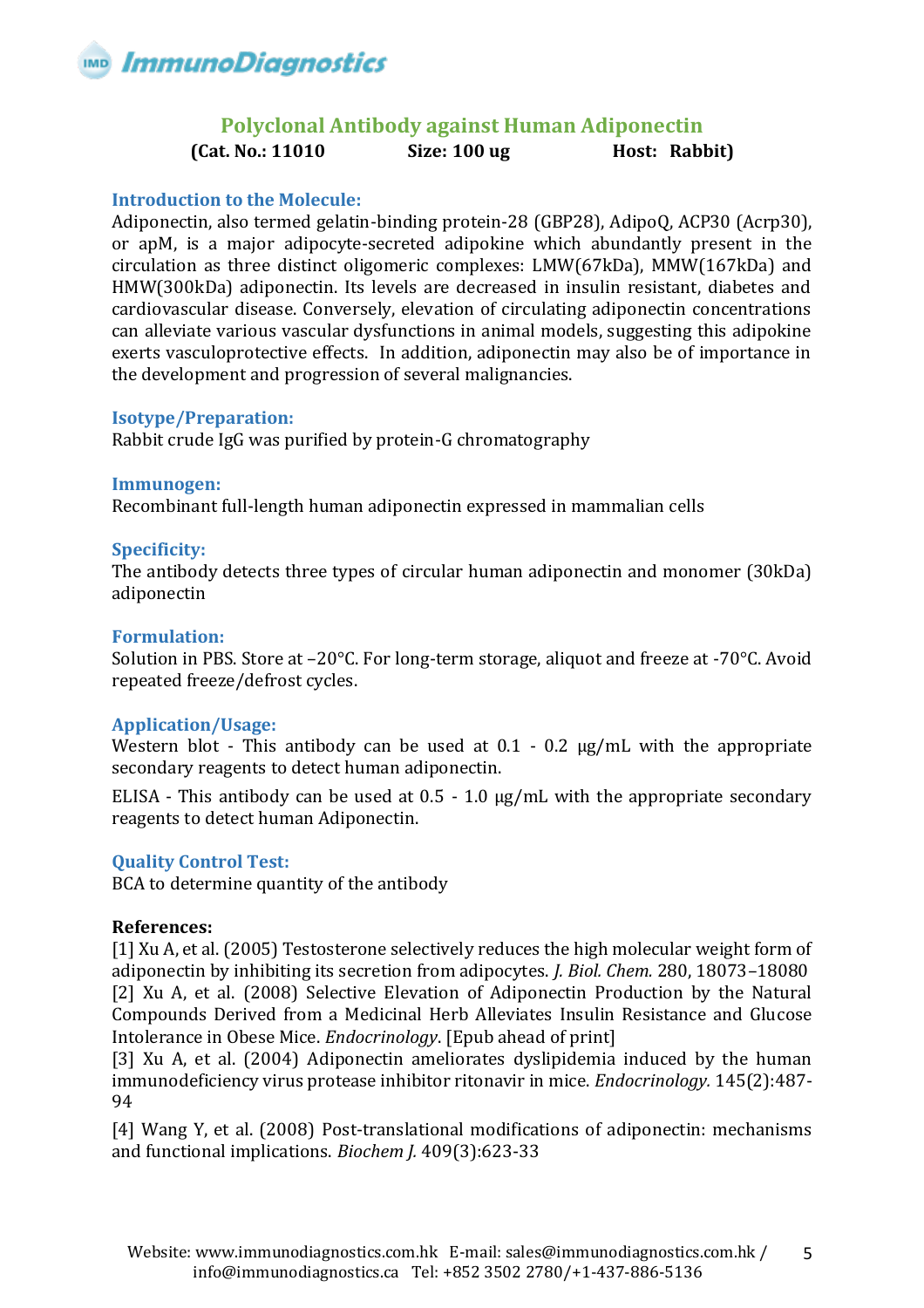<span id="page-5-0"></span>

### **Polyclonal Antibody against Mouse Autotaxin**

**(Cat. No.: 12770 Size: 100 ug Host: Rabbit)**

### **Introduction to the Molecule:**

Autotaxin (ATX, ENPP2) is a secreted glycoprotein with phosphodiesterase (PDE) activity. It is one of the member in the nucleotide pyrophosphatase/ phosphodiesterase family (NPPs) family. ATX has lysophospholipase D activity that converts lysophosphatidylcholine into LPA, and it was originally identified as a tumor cellmotility-stimulating factor. LPA, which specifically binds to G protein-coupled receptors (GPCR), plays a wide range of biological activities, including cell hyperproliferation, which may contribute to oncogenesis and metastasis.

ATX has been to be overexpressed in many tumor cells, and thus plays an important role in tumor development and metastasis. In addition, ATX also plays an important role in nervous and immune systems.

### **Isotype/Preparation:**

Rabbit specific IgG was purified by autotaxin affinity chromatography

### **Immunogen:**

Recombinant Mouse autotaxin in *mammalian cells*. (Cat. No.: 42770)

### **Specificity:**

The antibody detects mouse autotaxin.

### **Formulation:**

Solution in PBS. Store at –20°C. For long-term storage, aliquot and freeze at -70°C. Avoid repeated freeze/defrost cycles.

### **Application/Usage:**

**Western blot:** This antibody can be used as primary antibody in western blot assay to detect mouse autotaxin.

**ELISA** - This antibody can be used as capture antibody in mouse autotaxin Elisa (Cat. No.: 32770).

### **Quality Control Test:**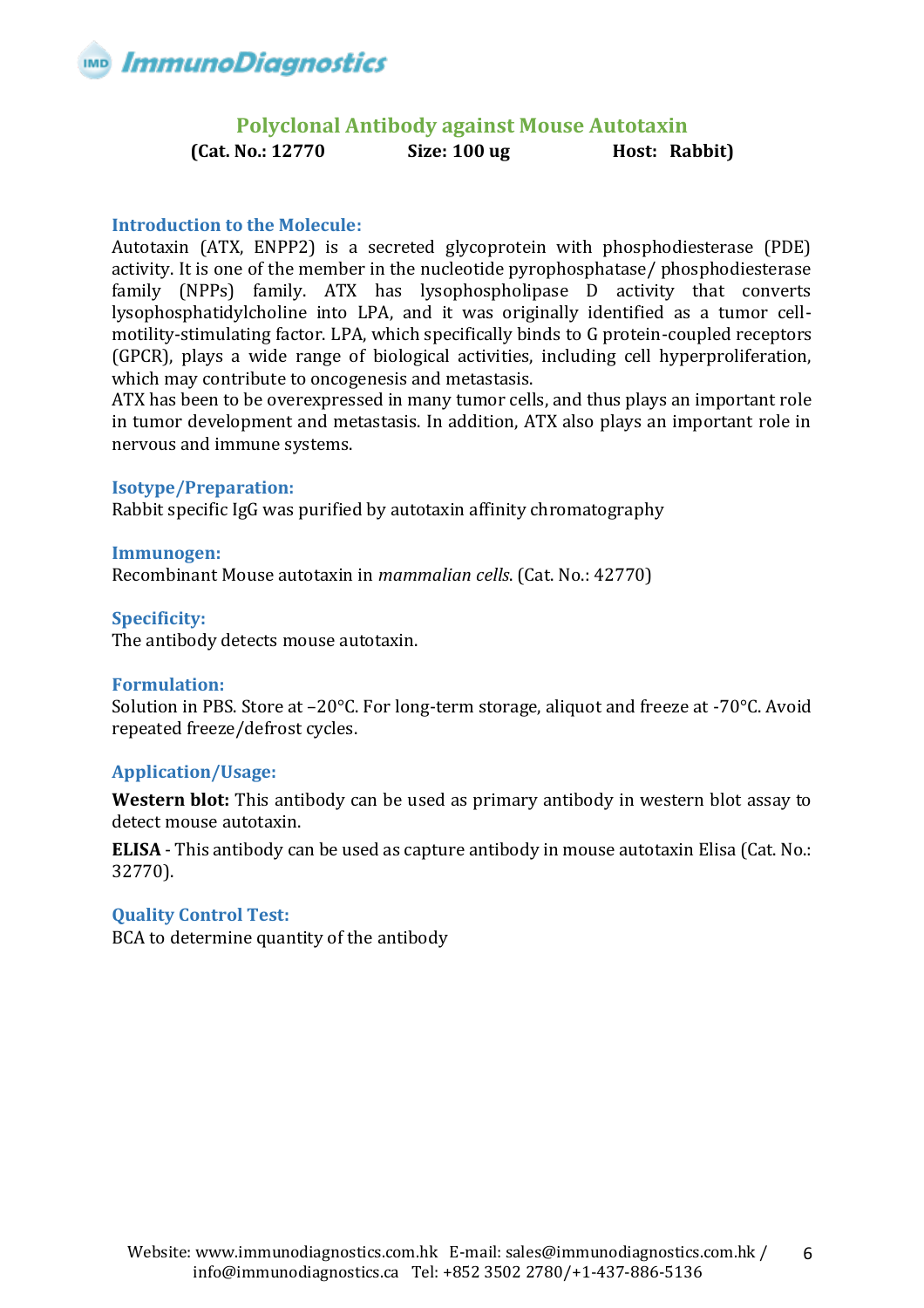<span id="page-6-0"></span>

### **Polyclonal Antibody against Human Autotaxin**

**(Cat. No.: 11770 Size: 100 ug Host: Rabbit)**

### **Introduction to the Molecule:**

Autotaxin (ATX, ENPP2) is a secreted glycoprotein with phosphodiesterase (PDE) activity. It is one of the member in the nucleotide pyrophosphatase/ phosphodiesterase family (NPPs) family. ATX has lysophospholipase D activity that converts lysophosphatidylcholine into LPA, and it was originally identified as a tumor cellmotility-stimulating factor. LPA, which specifically binds to G protein-coupled receptors (GPCR), plays a wide range of biological activities, including cell hyperproliferation, which may contribute to oncogenesis and metastasis.

ATX has been to be overexpressed in many tumor cells, and thus plays an important role in tumor development and metastasis. In addition, ATX also plays an important role in nervous and immune systems.

### **Isotype/Preparation:**

Rabbit specific IgG was purified by autotaxin affinity chromatography

### **Immunogen:**

Recombinant human autotaxin in *mammalian cells*. (Cat. No.: 41770)

### **Specificity:**

The antibody detects human autotaxin.

### **Formulation:**

Solution in PBS. Store at –20°C. For long-term storage, aliquot and freeze at -70°C. Avoid repeated freeze/defrost cycles.

### **Application/Usage:**

**Western blot:** This antibody can be used as primary antibody in western blot assay to detect human autotaxin.

**ELISA** - This antibody can be used as capture antibody in Human autotaxin Elisa (Cat. No.: 31770).

### **Quality Control Test:**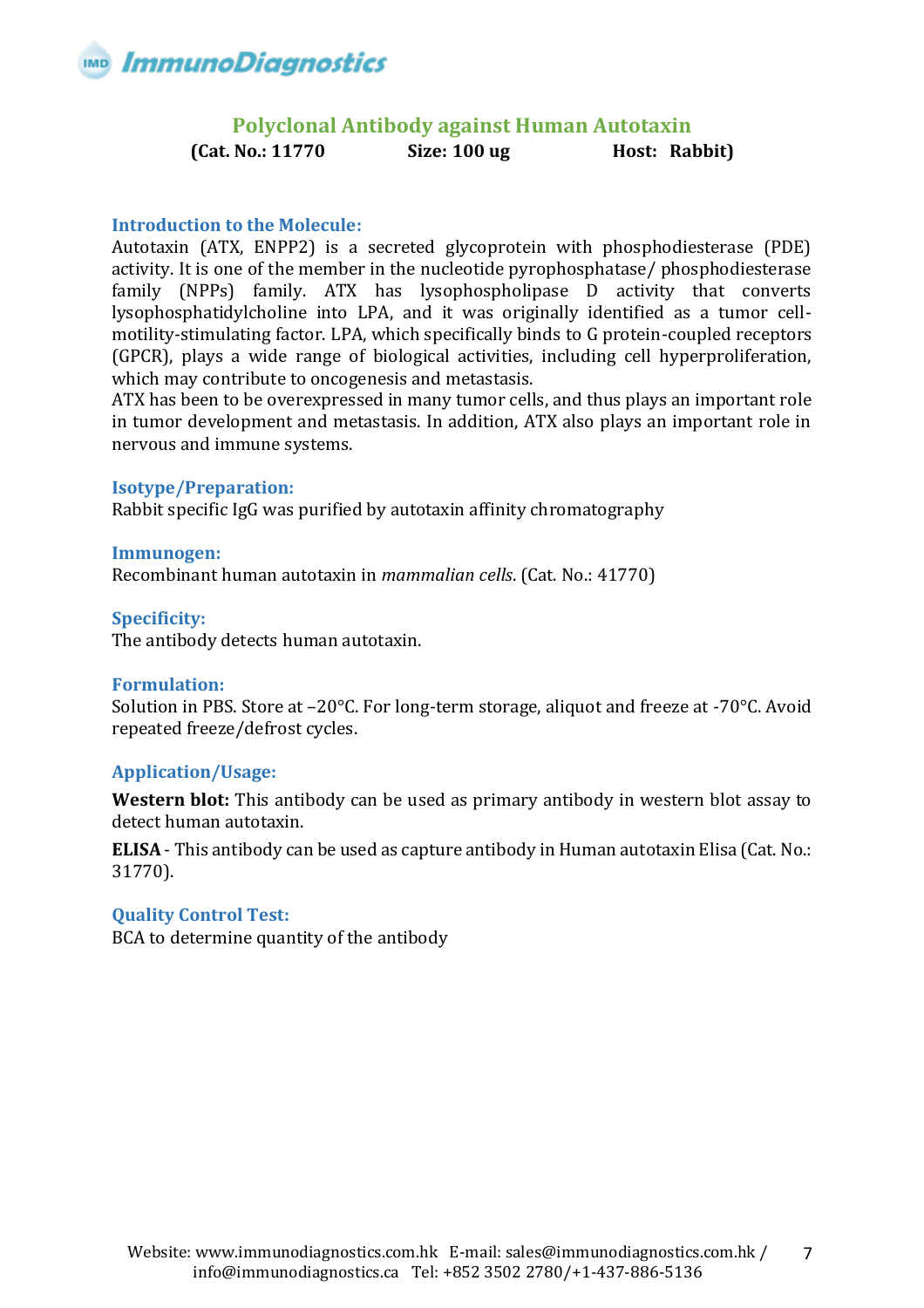<span id="page-7-0"></span>

### **Polyclonal Antibody against APPL1**

**(Cat. No.: 11130 Size: 100 ug Host: Rabbit)**

#### **Introduction to the Molecule:**

APPL1, an adaptor protein containing an NH2 terminal Bin/Amphiphiphysin/Rvs (BAR) domain, a central pleckstrin homology (PH) domain and a COOH-terminal phosphotyrosine binding (PTB) domain [1] was originally identified as an interacting partner of Akt in a yeast two-hybrid assay using Akt2 as a bait [2] . APPL1 binds to a number of cell surface receptors (TrkA $[3, 4]$ , DCC $[5]$ , adiponectin  $[6, 7]$ , FSH $[8]$ ) and intracellular signaling molecules (small GTPase Rab $5^{[9]}$ , GIPC<sup>[4]</sup> and inositol 5-phosphatase<sup>[10]</sup>, suggesting that APPL1 may act as a common relay to coordinate diverse signaling cascades. APPL1 potentiates insulin-mediated Akt activation by counteracting the effect of the Akt inhibitor TRB3 [11].

#### **Isotype/Preparation:**

Rabbit SPECIFIC IgG was purified by human APPL1 affinity chromatography.

#### **Immunogen:**

Recombinant full-length human APPL1 expressed in E. coli

#### **Specificity:**

The antibody detects several types of APPL1 in different species such as human, monkey, mouse, rat etc. (about 85kDa).

#### **Formulation:**

Solution in PBS. Store at –20°C. For long-term storage, aliquot and freeze at -70°C. Avoid repeated freeze/defrost cycles.

#### **Application/Usage:**

**Western blot** - This antibody can be used at 0.1 - 0.2 μg/mL with the appropriate secondary reagents to detect APPL1.



*followed by goat anti-rabbit antibody.*

**Immunostaining** - This antibody can be used at 1.0 - 2.0 μg/mL with the appropriate secondary reagents to detect APPL1.



*visualized by confocal microscopy.*

**ELISA** - This antibody can be used at 2.0 - 5.0 μg/mL with the appropriate secondary reagents to detect APPL1.

**Immunoprecipitation –** See reference [6], [11]

#### **Quality Control Test:**

BCA to determine quantity of the antibody

#### **References:**

1. Hosch, S.E., J.M. Olefsky, and J.J. Kim, APPLied mechanics: uncovering how adiponectin modulates insulin action. Cell Metab, 2006. 4(1): p. 5-6.

2. Mitsuuchi, Y., et al., Identification of a chromosome 3p14.3-21.1 gene, APPL, encoding an adaptor molecule that interacts with the oncoprotein-serine/threonine kinase AKT2. Oncogene., 1999. 18(35): p. 4891-8.

3. Lin, D.C., et al., APPL1 associates with TrkA and GIPC1, and is required for NGF-mediated signal transduction. Mol Cell Biol, 2006. 25: p. 25.

4. Varsano, T., et al., GIPC is recruited by APPL to peripheral TrkA endosomes and regulates TrkA trafficking and signaling. Mol Cell Biol, 2006. 26(23): p. 8942-52.

5. Liu, J., et al., Mediation of the DCC apoptotic signal by DIP13 alpha. J Biol Chem., 2002. 277(29): p. 26281-5. Epub 2002 May 14. 6. Cheng, K.K., et al., Adiponectin-induced endothelial nitric oxide synthase activation and nitric oxide production are mediated by APPL1 in endothelial cells. Diabetes, 2007. 56(5): p. 1387-94.

7. Mao, X., et al., APPL1 binds to adiponectin receptors and mediates adiponectin signalling and function. Nat Cell Biol., 2006. 8(5): p. 516-23. Epub 2006 Apr 16.

8. Nechamen, C.A., et al., Human follicle-stimulating hormone (FSH) receptor interacts with the adaptor protein APPL1 in HEK 293 cells: potential involvement of the PI3K pathway in FSH signaling. Biol Reprod., 2004. 71(2): p. 629-36. Epub 2004 Apr 7.

9. Miaczynska, M., et al., APPL proteins link Rab5 to nuclear signal transduction via an endosomal compartment. Cell., 2004. 116(3): p. 445-56.

10. Erdmann, K.S., et al., A role of the Lowe syndrome protein OCRL in early steps of the endocytic pathway. Dev Cell, 2007. 13(3): p. 377-90.

11. Cheng, K.K., et al., APPL1 potentiates insulin-mediated inhibition of hepatic glucose production and alleviates diabetes via Akt activation in mice. Cell Metab, 2009. 9(5): p. 417-27.

8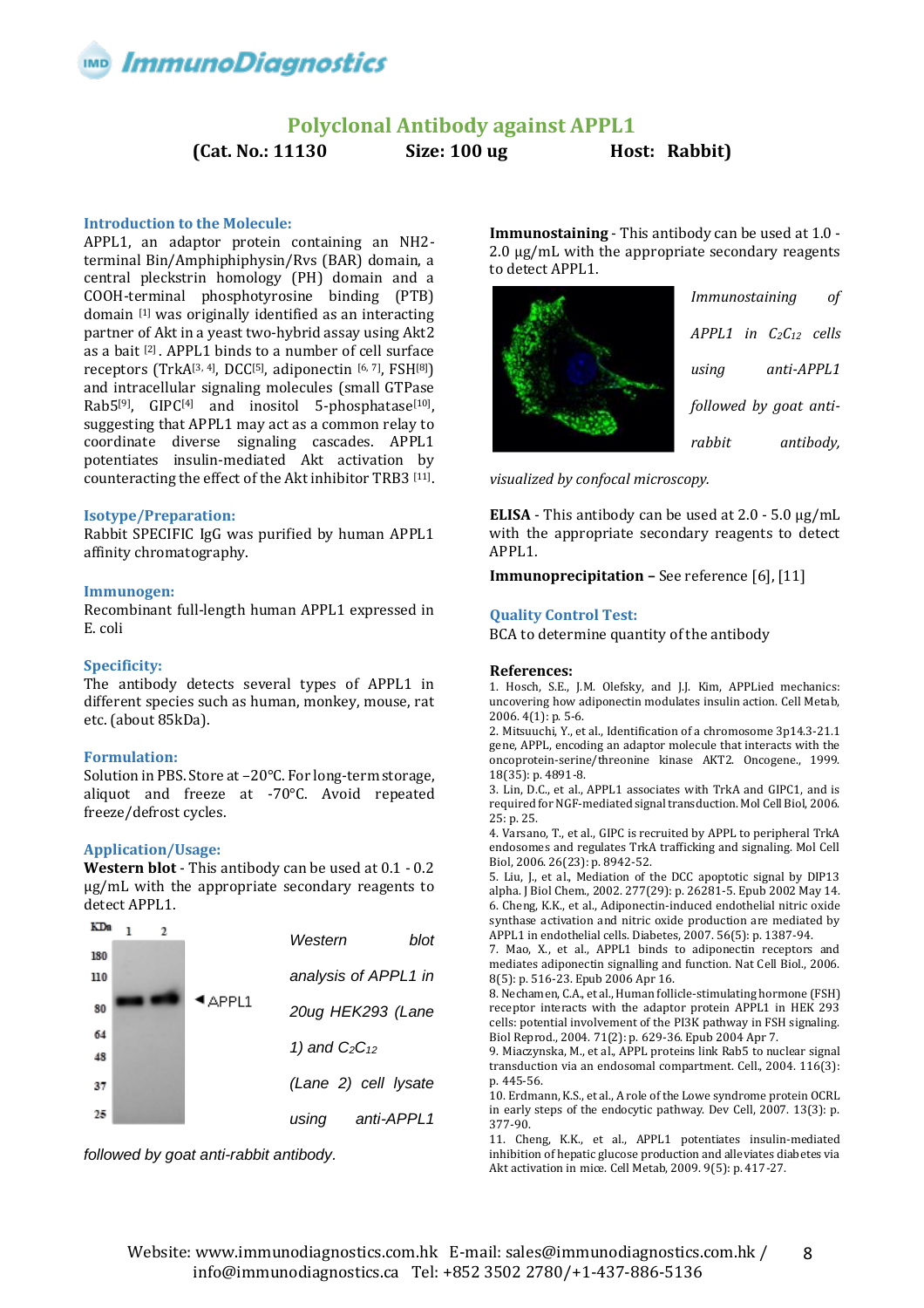

### <span id="page-8-0"></span>**Polyclonal Antibody against Human Angiopoietin-like Protein 4 (Cat. No.: 11020 Size: 100 ug Host: Rabbit)**

### **Introduction to the Molecule:**

Angiopoietin-like protein 4 (ANGPTL4), also known as PPARγ angiopoietinrelated protein, fasting-induced adipose factor, or hepatic fibrinogen /angiopoietin-related protein (HFARP), is a secreted adipokine predominantly expressed in adipose tissue and liver. The experimental results show that ANGPTL4 is a blood-borne hormone directly involved in regulating glucose homeostasis, lipid metabolism, and insulin sensitivity. Serum levels of ANGPTL4 were decreased in patients with type 2 diabetes. In animal experiments, ANGPTL4 treatments might reduce hyperglycemia, and improve glucose tolerance by decreasing hepatic glucose production and enhancing insulin-mediated inhibition of gluconeogenesis. However, the molecular mechanisms underlying its metabolic actions remain elusive.

### **Isotype/Preparation:**

Rabbit crude IgG was purified by protein-G column

**Immunogen:** Recombinant full-length human ANGPTL4 expressed in E. coli

### **Specificity:**

The antibody detects human ANGPTL4

#### **Formulation:**

Solution in PBS. Store at –20°C. For long-term storage, aliquot and freeze at -70°C. Avoid repeated freeze/defrost cycles.

### **Application/Usage:**

Western blot - This antibody can be used at 0.1 - 0.2 μg/mL with the appropriate secondary reagents to detect human ANGPTL4.

ELISA - This antibody can be used at 0.5 - 1.0 μg/mL with the appropriate secondary reagents to detect human ANGPTL4.

### **Quality Control Test:**

BCA to determine quantity of the antibody

#### **References:**

[1] Xu A, et al. (2005) Testosterone selectively reduces the high molecular weight form of adiponectin by inhibiting its secretion from adipocytes. *J. Biol. Chem.* 280, 18073–18080

[2] Wang Y, et al. (2007) Overexpression of angiopoietin-like protein 4 alters mitochondria activities and modulates methionine metabolic cycle in the liver tissues of db/db diabetic mice. *Mol Endocrinol*. 21(4):972-86.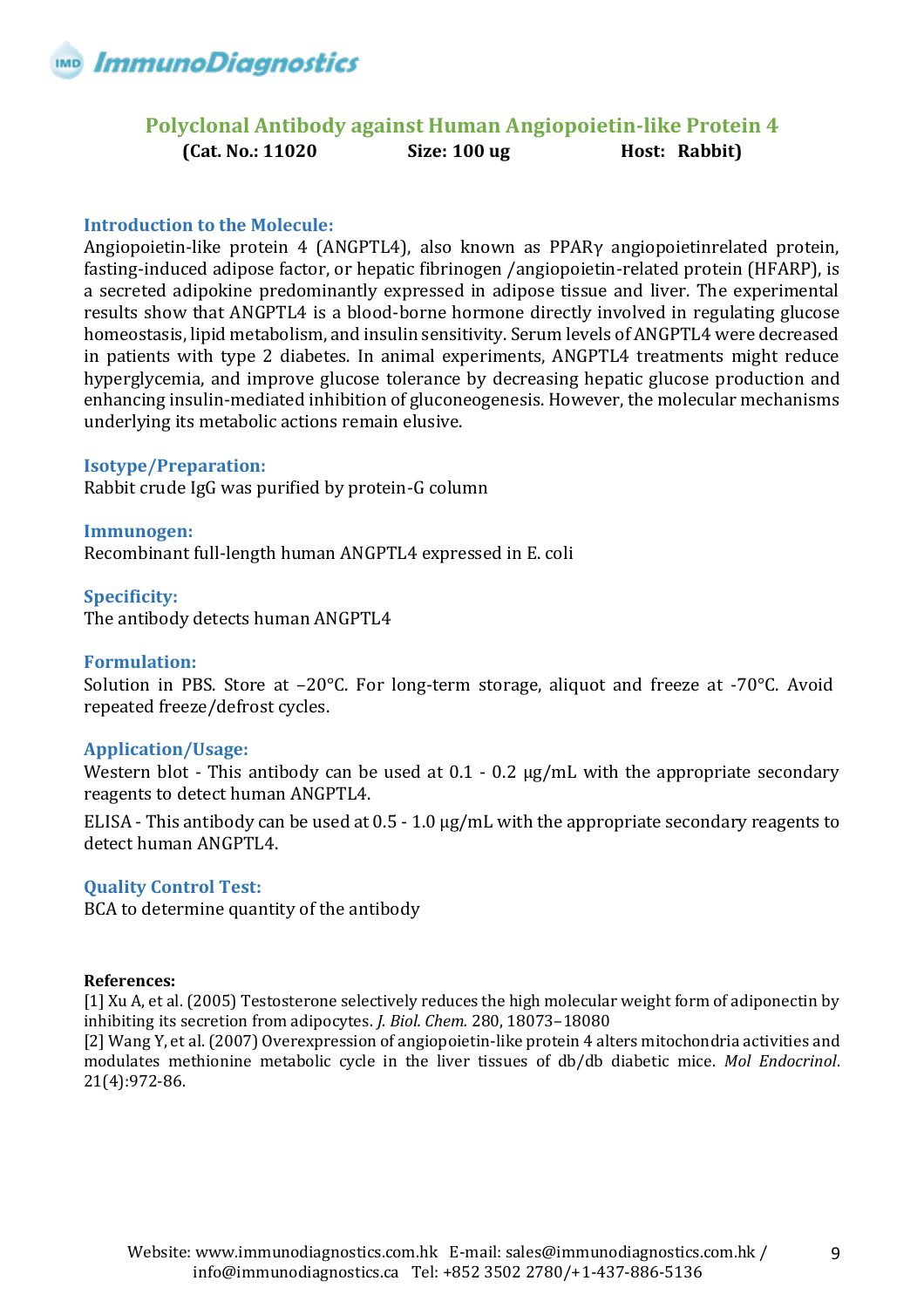

### **Polyclonal Antibody against APPL2**

**(Cat. No.: 11140 Size: 100 ug Host: Rabbit)**

#### <span id="page-9-0"></span>**Introduction to the Molecule:**

APPL2, also termed as Adaptor protein, phosphotyrosine interaction, PH domain and leucine zipper containing 2, has been shown to be involved in the regulation of cell proliferation, and in the crosstalk between the adiponectin signalling and insulin signalling pathways. The encoded protein binds many other proteins, including RAB5A, APPL1, adiponectin receptors, and proteins of the NuRD/MeCP1 complex.

#### **Isotype/Preparation:**

Rabbit SPECIFIC IgG was purified by human APPL2 affinity chromatography.

#### **Immunogen:**

Recombinant full-length human APPL2 expressed in E. coli

#### **Specificity:**

The antibody detects several types of APPL2 in different species such as human, monkey, mouse, rat etc. (about 85kDa).

#### **Formulation:**

Solution in PBS. Store at –20°C. For long-term storage, aliquot and freeze at -70°C. Avoid repeated freeze/defrost cycles.

#### **Application/Usage:**

**Western blot** - This antibody can be used at 0.1 - 0.2 μg/mL with the appropriate secondary reagents to detect APPL2.



**Immunostaining** - This antibody can be used at 2-3 μg/mL with the appropriate secondary reagents to detect



APPL2.

*Immunostaining of APPL2 in C2C<sup>12</sup> cells using anti-APPL2 followed by goat anti-rabbit* 

*antibody, visualized by confocal microscopy.*

**ELISA** - This antibody can be used at 1.0 - 2.0 μg/mL with the appropriate secondary reagents to detect APPL2.

**Quality Control Test:** BCA to determine quantity of the antibody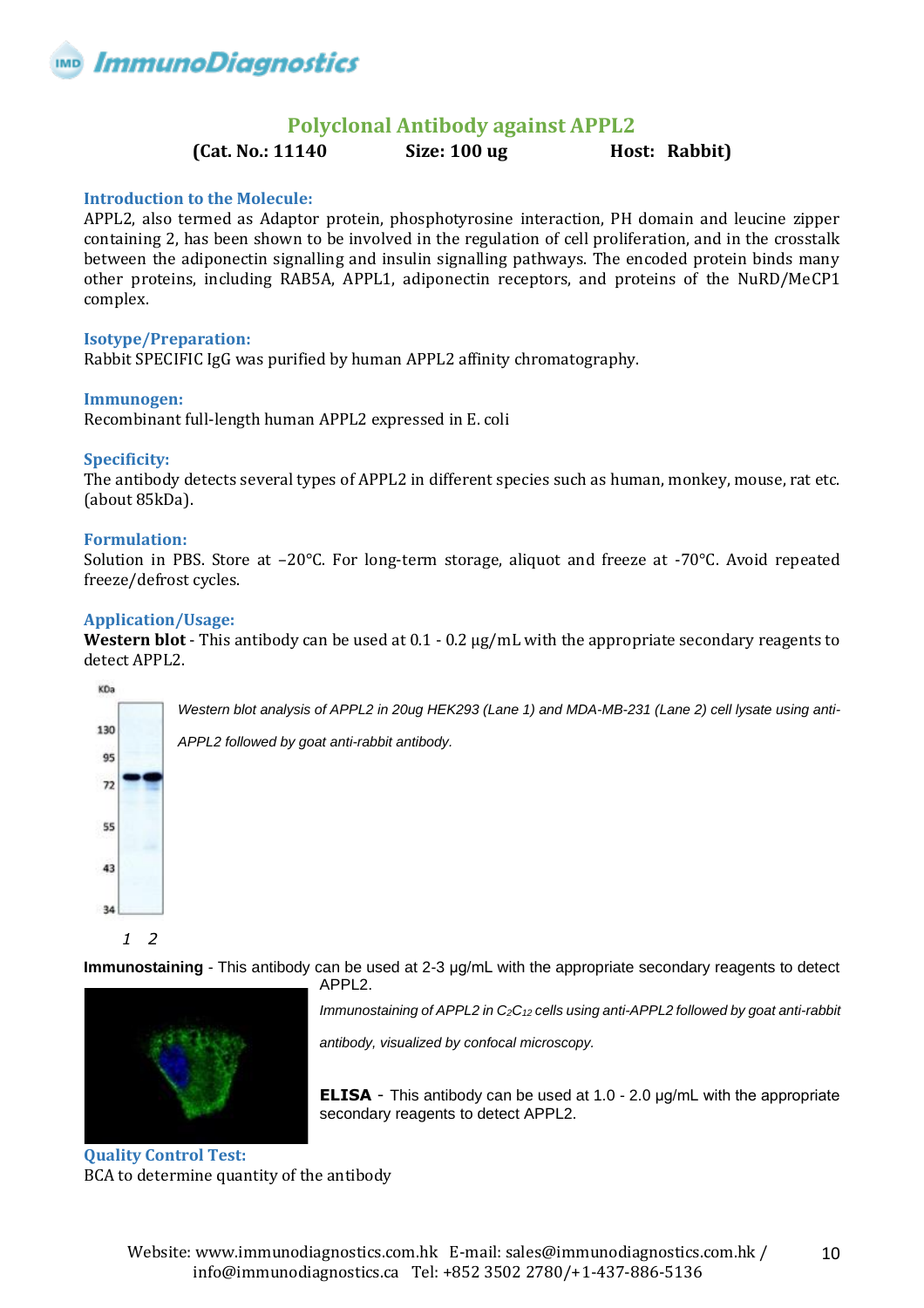### **Polyclonal Antibody against Human STAP1 (Cat. No.: 11A121 Size: 100 µg Host: Rabbit)**

### <span id="page-10-0"></span>**Introduction to the Molecule:**

Signal-transducing adaptor protein 1 (STAP1; also known as BCR downstream-signaling protein 1, BRDG1) is a 37 kDa adaptor protein which is involved in B cell antigen receptor signaling. This protein is a substrate of tyrosine-protein kinase Tec, and its interaction with tyrosine-protein kinase Tec is phosphorylation-dependent. Human STAP1 is 295 amino acids in length and contains a prolinerich region, a pleckstrin homology (PH) domain, and a region in the carboxy terminal half with similarity to the Src Homology 2 (SH2) domain. Human STAP1 shares 82% amino acid identity with mouse STAP1.

### **Purification:**

Antigen-affinity purified Polyclonal rabbit IgG

### **Immunogen:**

*E. coli*-derived recombinant human STAP1 Accession *#* Q9ULZ2

### **Specificity:**

Detects human and mouse STAP1 in Western blots.

### **Formulation:**

Solution in PBS. Store at –20°C. For long-term storage, aliquot and freeze at -80°C. Avoid repeated freeze/defrost cycles.

### **Application/Usage:**

Please Note: Optimal dilutions should be determined by each laboratory for each application.

### **Detection of Human BRDG1 by Western Blot.**

### **B-cell fractionation**



**Western blot –** recommended concentration *1~5 ug/ml*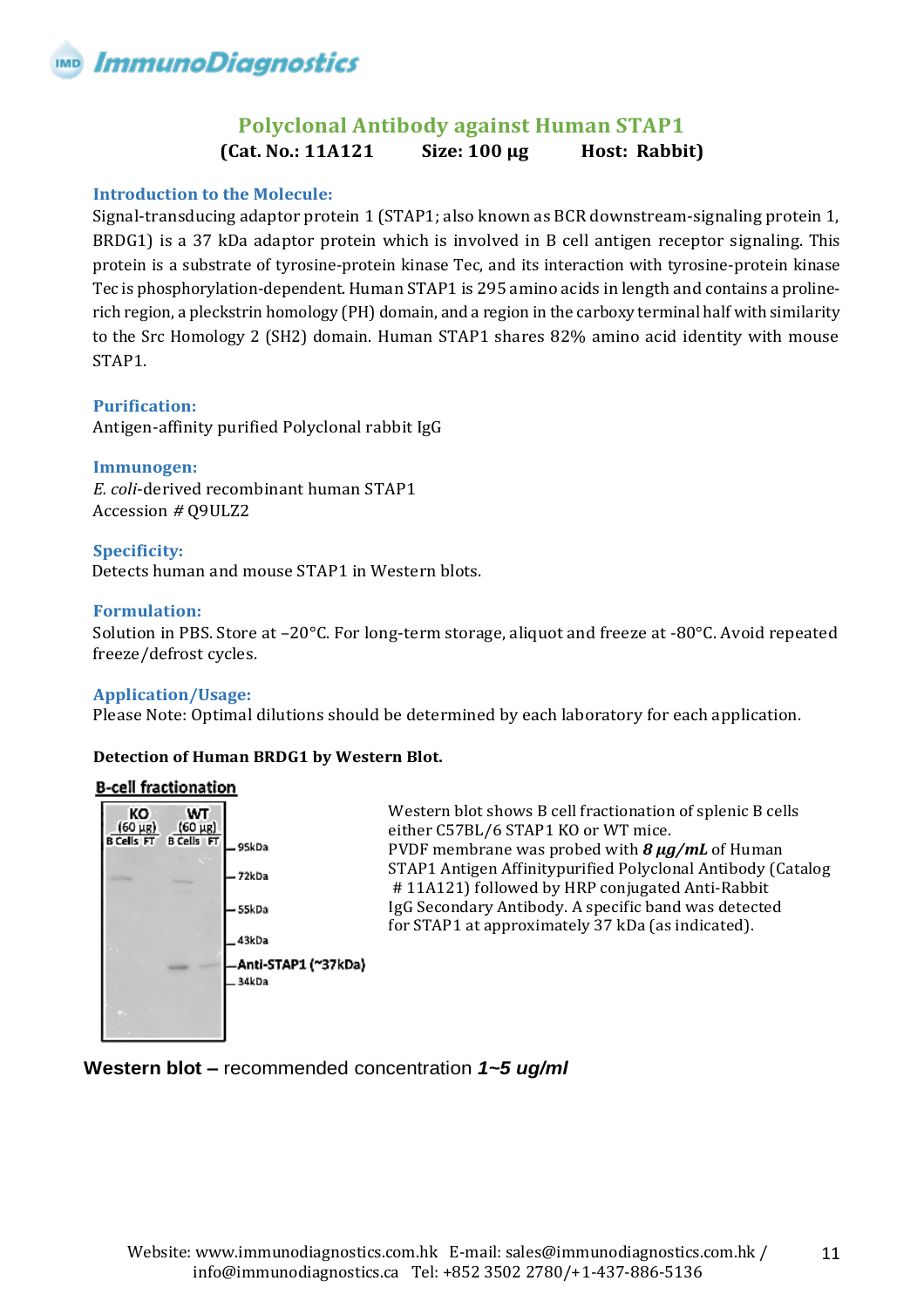

### **Polyclonal Antibody against Human CRP**

**(Cat. No.: 11120 Size: 100 ug Host: Rabbit)**

### <span id="page-11-0"></span>**Introduction to the Molecule:**

C-reactive protein (CRP) is a circulating protein mainly secreted from the liver. This acute phase protein consists of five identical non-glycosylated subunits of 23 kDa, that give rise to a symmetrically arranged globular protein with molecular weight of approximately 120 kDa.<sup>1</sup> It has long been recognized that CRP is closely related to immunology, inflammation and host defence, as a result it has been used as an inflammatory marker. There is accumulating evidence suggesting the important role that CRP plays in mediating cardiovascular diseases (CVD) and type 2 diabetes.<sup>2-4</sup> Normally CRP is presenting only in a trace amount in circulation  $\leq 1 \mu g/ml$ <sup>5-</sup> <sup>6</sup> but can increase over 1,000-fold under acute inflammatory state. Individual with blood CRP levels <1 µg/ml, 1-3 µg/ml and >3 µg/ml is considered to have low, moderate and high risk, respectively, of CVD and myocardial infraction.<sup>7</sup> Therefore, blood CRP level has become a promising measure of CVD risk.8-9

### **Isotype/Preparation:**

Rabbit crude IgG was purified by protein-G column

### **Immunogen:**

Recombinant Human C-reactive Protein (CRP) expressed in *E. coli*.

### **Specificity:**

The antibody detects human CRP.

### **Formulation:**

Solution in PBS. Store at –20°C. For long-term storage, aliquot and freeze at -70°C. Avoid repeated freeze/defrost cycles.

### **Application/Usage:**

**ELISA** - This antibody can be used at 0.1 - 0.2 μg/ml with the appropriate secondary reagents to detect human CRP.

### **Quality Control Test:**

BCA to determine quantity of the antibody

### **References:**

- 1. Thompson D., Pepys M.B. and Wood S.P. (1999) Structure, 7, 169-177.
- 2. Festa A, D'Agostino R. Jr., Tracy R.P. and Haffner S.M. (2002) Diabetes, 51, 1131-1137.
- 3. Verma S. and Yeh E.T. (2003) Am J Physiol, 285, R1253-R1258.
- 4. Jialal I., Devaraj S. and Venugopal S.K. (2004) Hypertension, 44, 6-11.
- 5. Kindmark C.O. (1972) Scand J Clin Lab Invest, 29, 407-411.
- 6. Macy E.M., Hayes T.E. and Tracy R.P. (1997) Clin Chem, 43, 52-58.
- 7. Ridker P.M. (2004) Am Heart Hosp J, 2 (4 Suppl 1), 4-9.
- 8. Benzaquen l.R., Yu H. and Rifai N. (2002) Crit Rev Clin Lab Sci, 39, 459-497.
- 9. Pearson T.A. et al., (2003) Circulation, 107, 499-511.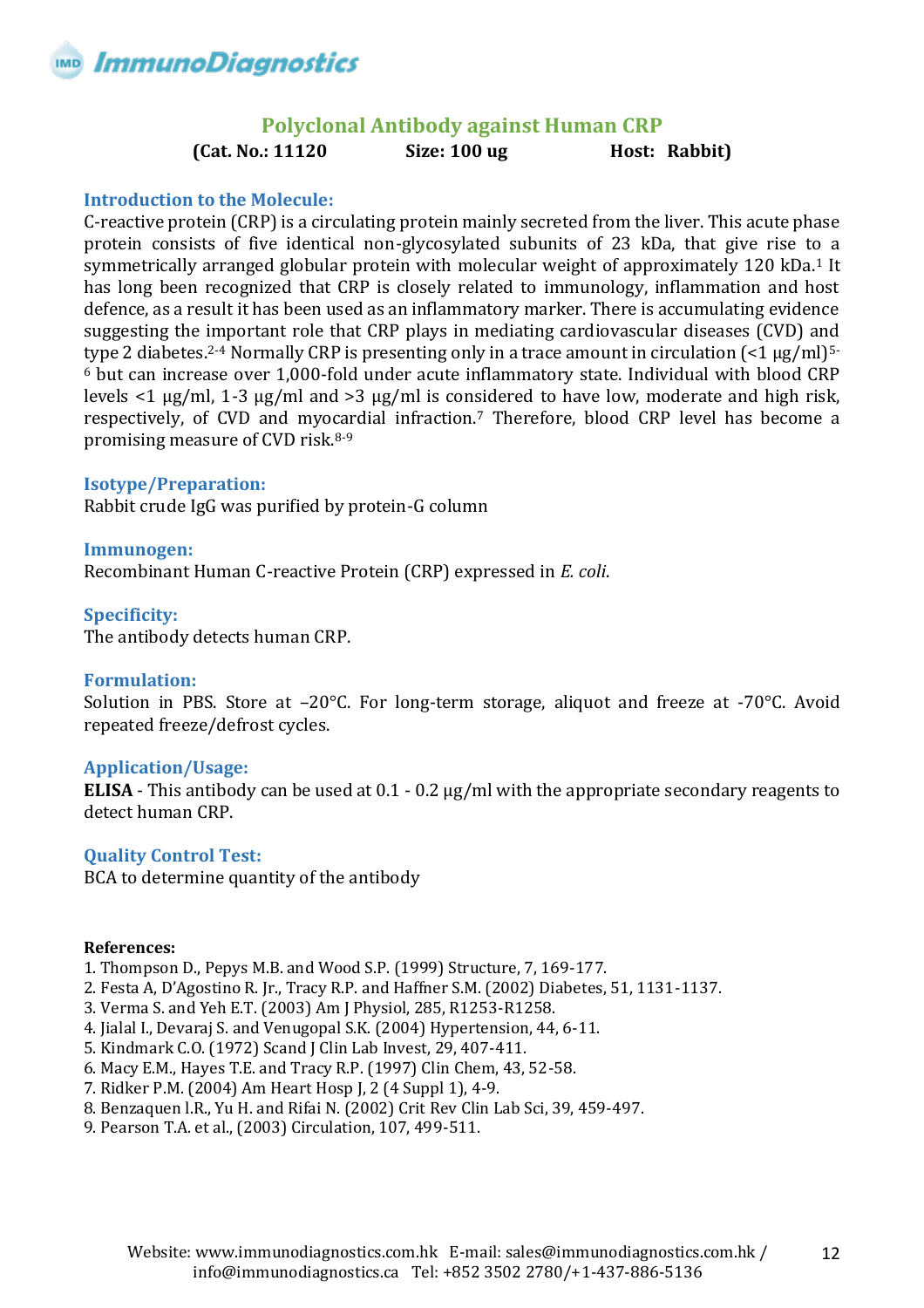

### <span id="page-12-0"></span>**Polyclonal Antibody against Mouse Fatty-acid Binding Protein 5 (Cat. No.: 12040 Size: 100 ug Host: Rabbit)**

### **Introduction to the Molecule:**

The fatty-acid-binding proteins (FABPs) are a family of carrier proteins for fatty acids and other lipophilic substances such as eicosanoids and retinoids. These proteins are thought to facilitate the transfer of fatty acids between extra- and intracellular membranes. The fatty acid binding protein 4 (FABP-4) and fatty acid binding protein 5(FABP5) are closely related and both are expressed in adipocytes. Mice with targeted disruption of FABP-4 accompany FABP-5 almost completely protect against diet-induced obesity, insulin resistance, dyslipidemia, type 2 diabetes, and fatty liver disease. While mice over expressing FABP5 in adipose have reduced insulin sensitivity

### **Isotype/Preparation:**

Rabbit crude IgG was purified by protein-G column

**Immunogen:** Recombinant full-length mouse FABP5 expressed in *E. coli*.

**Specificity:** The antibody detects mouse FABP5.

### **Formulation:**

Solution in PBS. Store at –20°C. For long-term storage, aliquot and freeze at -70°C. Avoid repeated freeze/defrost cycles.

### **Application/Usage:**

**Western blot -** This antibody can be used at 0.5 - 2 μg/mL with the appropriate secondary reagents to detect mouse FABP5.

**Immunoprecipitation**, **ELISA** and **immunocytochemistry** are not tested.

### **Quality Control Test:**

BCA to determine quantity of the antibody

### **References:**

[1] Xu A, et al. (2006) Adipocyte Fatty Acid–Binding Protein Is a Plasma Biomarker Closely Associated with Obesity and Metabolic Syndrome. Clin Chem. 52(3):405-13.

[2] Xu A, et al. (2007) Circulating adipocyte-fatty acid binding protein levels predict the development of the metabolic syndrome: a 5-year prospective study. Circulation. 115:1537–1543.

[3] Rhee EJ, et al. (2009) The association of serum adipocyte fatty acid-binding protein with coronary artery disease in Korean adults. Eur J Endocrinol. 160(2):165-72.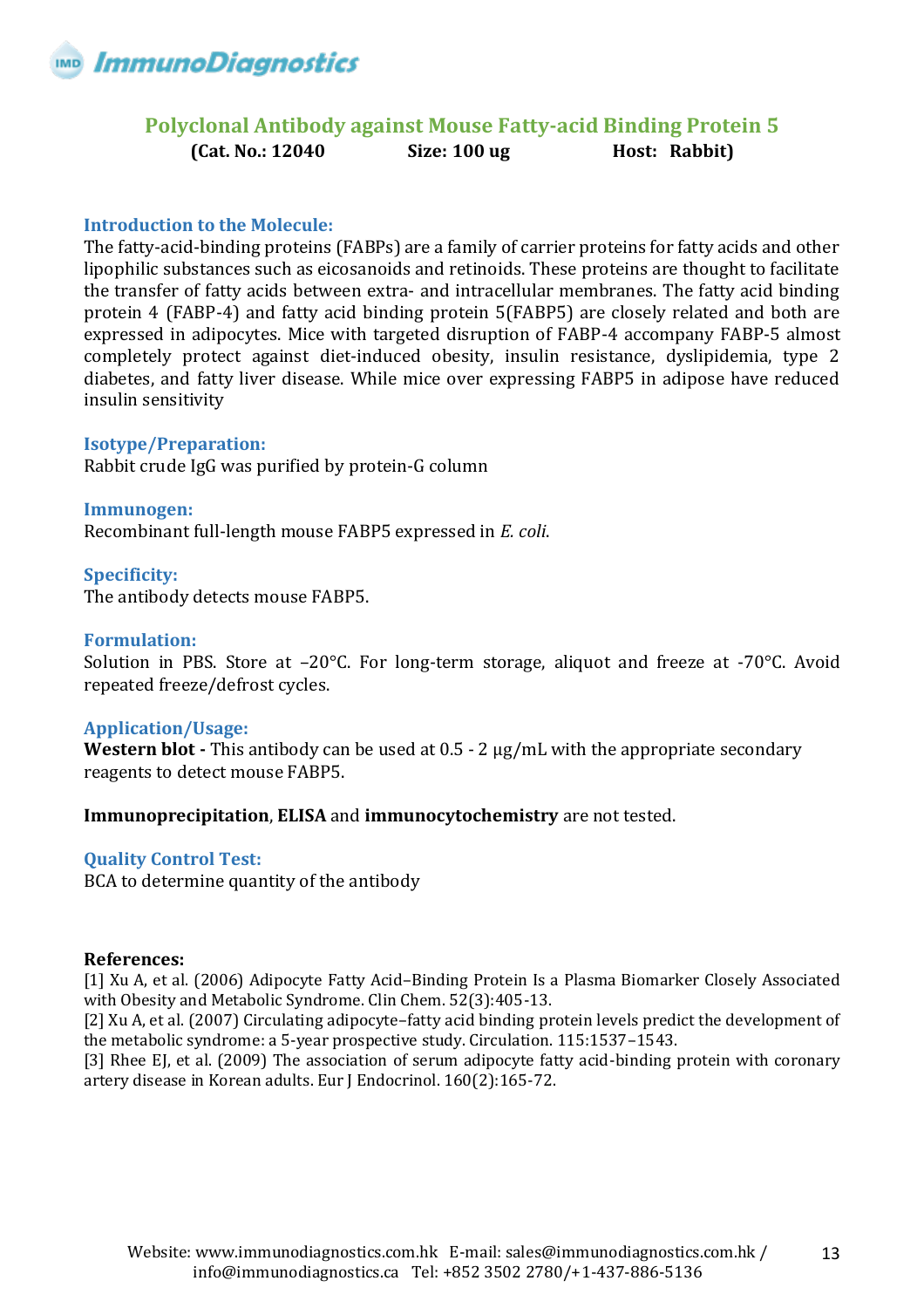

### <span id="page-13-0"></span>**Polyclonal Antibody against Human Fatty-acid Binding Protein 5 (Cat. No.: 11040 Size: 100 ug Host: Rabbit)**

### **Introduction to the Molecule:**

The fatty-acid-binding proteins (FABPs) are a family of carrier proteins for fatty acids and other lipophilic substances such as eicosanoids and retinoids. These proteins are thought to facilitate the transfer of fatty acids between extra- and intracellular membranes. The fatty acid binding protein 4 (FABP-4) and fatty acid binding protein 5(FABP5) are closely related and both are expressed in adipocytes. Mice with targeted disruption of FABP-4 accompany FABP-5 almost completely protect against diet-induced obesity, insulin resistance, dyslipidemia, type 2 diabetes, and fatty liver disease. While mice over expressing FABP5 in adipose have reduced insulin sensitivity

### **Isotype/Preparation:**

Rabbit crude IgG was purified by protein-G column

**Immunogen:** Recombinant full-length human FABP5 expressed in *E. coli*.

**Specificity:** The antibody detects human FABP5.

### **Formulation:**

Solution in PBS. Store at –20°C. For long-term storage, aliquot and freeze at -70°C. Avoid repeated freeze/defrost cycles.

### **Application/Usage:**

**Western blot -** This antibody can be used at 0.5 - 2 μg/mL with the appropriate secondary reagents to detect human FABP5.

**Immunoprecipitation**, **ELISA** and **immunocytochemistry** are not tested.

### **Quality Control Test:**

BCA to determine quantity of the antibody

### **References:**

[1] Xu A, et al. (2006) Adipocyte Fatty Acid–Binding Protein Is a Plasma Biomarker Closely Associated with Obesity and Metabolic Syndrome. Clin Chem. 52(3):405-13.

[2] Xu A, et al. (2007) Circulating adipocyte-fatty acid binding protein levels predict the development of the metabolic syndrome: a 5-year prospective study. Circulation. 115:1537–1543.

[3] Rhee EJ, et al. (2009) The association of serum adipocyte fatty acid-binding protein with coronary artery disease in Korean adults. Eur J Endocrinol. 160(2):165-72.

14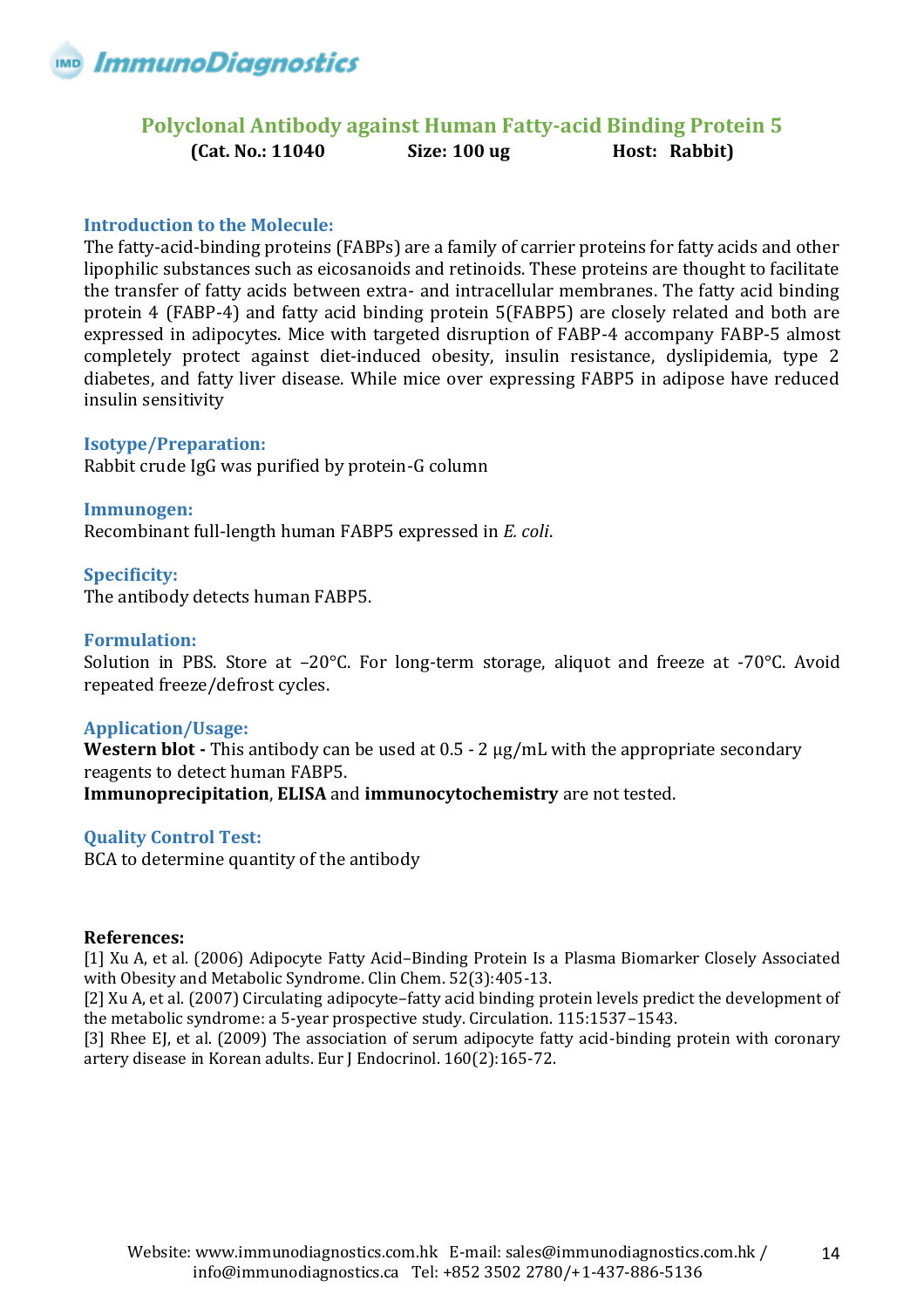

### <span id="page-14-0"></span>**Polyclonal Antibody against Mouse Fatty-acid Binding Protein 4 (Cat. No.: 12030 Size: 100 ug Host: Rabbit)**

### **Introduction to the Molecule:**

Fatty-acid binding protein 4(FABP4), also termed adipocyte fatty-acid binding protein (A-FABP), or aP2, is a novel adipocyte-expressed factor which accounted for  $\sim$ 6% of total cellular proteins. Several animal experiments suggested that FABP-4 plays a key role in the link between obesity and various features of metabolic syndrome. Mice with targeted disruption of FABP-4 accompany FABP-5 almost completely protect against diet-induced obesity, insulin resistance, dyslipidemia, type 2 diabetes, and fatty liver disease. Studies in human found FABP-4 serum levels were significantly increased in overweight and obese subjects, which predicted the risk to develop a metabolic syndrome and type 2 diabetes. Additionally, serum FABP-4 levels were associated with carotid atherosclerosis and coronary artery disease.

### **Isotype/Preparation:**

Rabbit crude IgG was purified by protein-G column

**Immunogen:** Recombinant full-length mouse FABP4 expressed in *E. coli*.

### **Specificity:**

The antibody detects mouse FABP4.

### **Formulation:**

Solution in PBS. Store at –20°C. For long-term storage, aliquot and freeze at -70°C. Avoid repeated freeze/defrost cycles.

### **Application/Usage:**

**Western blot -** This antibody can be used at 0.5 - 1 μg/mL with the appropriate secondary reagents to detect mouse FABP4.

**Immunoprecipitation**, **ELISA** and **immunocytochemistry** are not tested.

### **Quality Control Test:**

BCA to determine quantity of the antibody

### **References:**

[1] Xu A, et al. (2006) Adipocyte Fatty Acid–Binding Protein Is a Plasma Biomarker Closely Associated with Obesity and Metabolic Syndrome. Clin Chem. 52(3):405-13.

[2] Xu A, et al. (2007) Circulating adipocyte–fatty acid binding protein levels predict the development of the metabolic syndrome: a 5-year prospective study. Circulation. 115:1537–1543.

[3] Rhee EJ, et al. (2009) The association of serum adipocyte fatty acid-binding protein with coronary artery disease in Korean adults. Eur J Endocrinol. 160(2):165-72.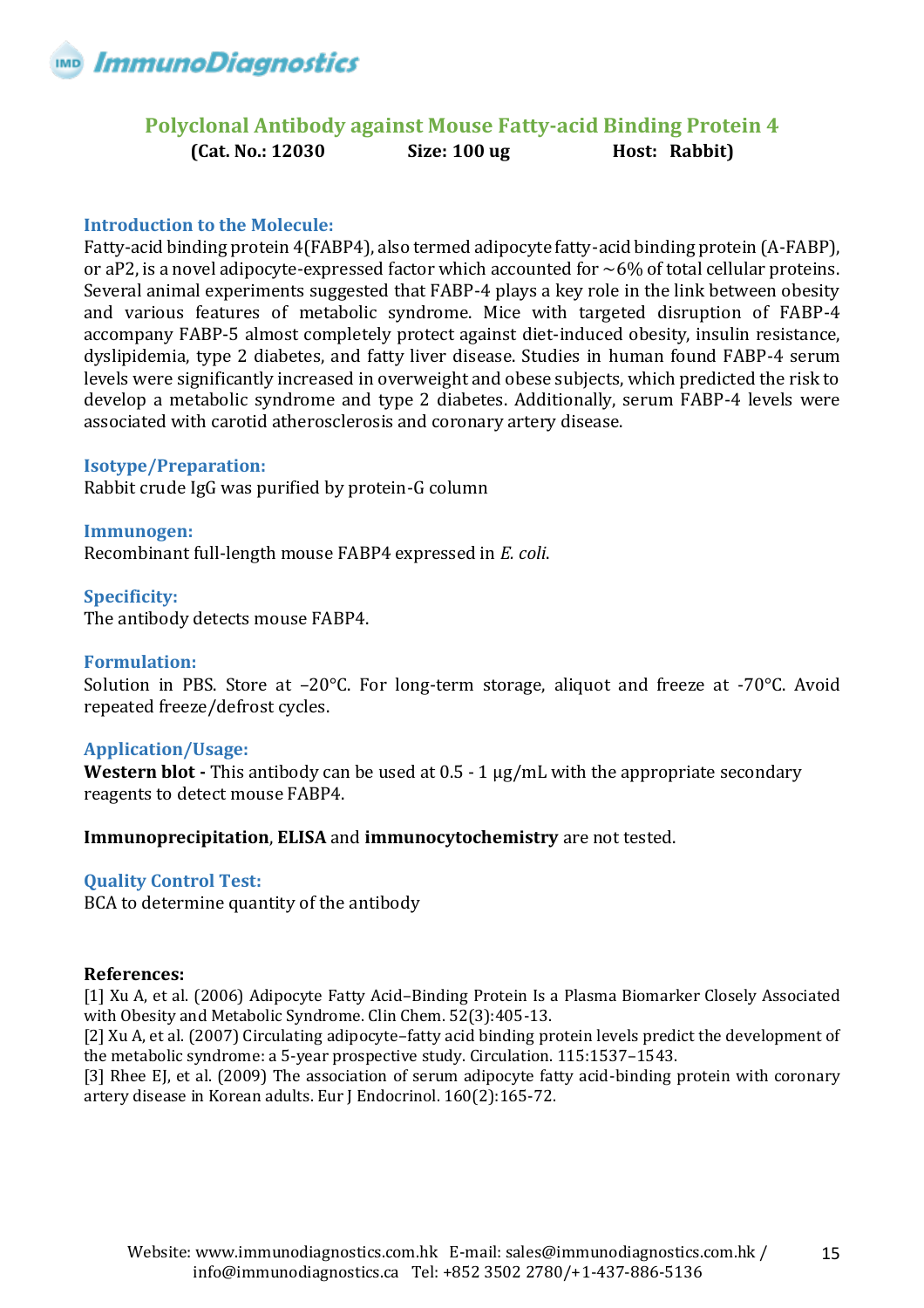

### <span id="page-15-0"></span>**Polyclonal Antibody against Human Fatty-acid Binding Protein 4 (Cat. No.: 11030 Size: 100 ug Host: Rabbit)**

### **Introduction to the Molecule:**

Fatty-acid binding protein 4(FABP4), also termed adipocyte fatty-acid binding protein(A-FABP), or aP2, is a novel adipocyte-expressed factor which accounted for  $\sim$ 6% of total cellular proteins. Several animal experiments suggested that FABP-4 plays a key role in the link between obesity and various features of metabolic syndrome. Mice with targeted disruption of FABP-4 accompany FABP-5 almost completely protect against diet-induced obesity, insulin resistance, dyslipidemia, type 2 diabetes, and fatty liver disease. Studies in human found FABP-4 serum levels were significantly increased in overweight and obese subjects, which predicted the risk to develop a metabolic syndrome and type 2 diabetes. Additionally, serum FABP-4 levels were associated with carotid atherosclerosis and coronary artery disease.

### **Isotype/Preparation:**

Rabbit crude IgG was purified by protein-G column

**Immunogen:** Recombinant full-length human FABP4 expressed in E. coli.

### **Specificity:**

The antibody detects human FABP4

### **Formulation:**

Solution in PBS. Store at –20°C. For long-term storage, aliquot and freeze at -70°C. Avoid repeated freeze/defrost cycles.

### **Application/Usage:**

Western blot - This antibody can be used at 0.1 - 0.2 μg/mL with the appropriate secondary reagents to detect human FABP4.

Immunoprecipitation, ELISA and immunocytochemistry are not tested.

### **Quality Control Test:**

BCA to determine quantity of the antibody

### **References:**

[1] Xu A, et al. (2006) Adipocyte Fatty Acid–Binding Protein Is a Plasma Biomarker Closely Associated with Obesity and Metabolic Syndrome. Clin Chem. 52(3):405-13.

[2] Xu A, et al. (2007) Circulating adipocyte–fatty acid binding protein levels predict the development of the metabolic syndrome: a 5-year prospective study. Circulation. 115:1537–1543.

[3] Rhee EJ, et al. (2009) The association of serum adipocyte fatty acid-binding protein with coronary artery disease in Korean adults. Eur J Endocrinol. 160(2):165-72.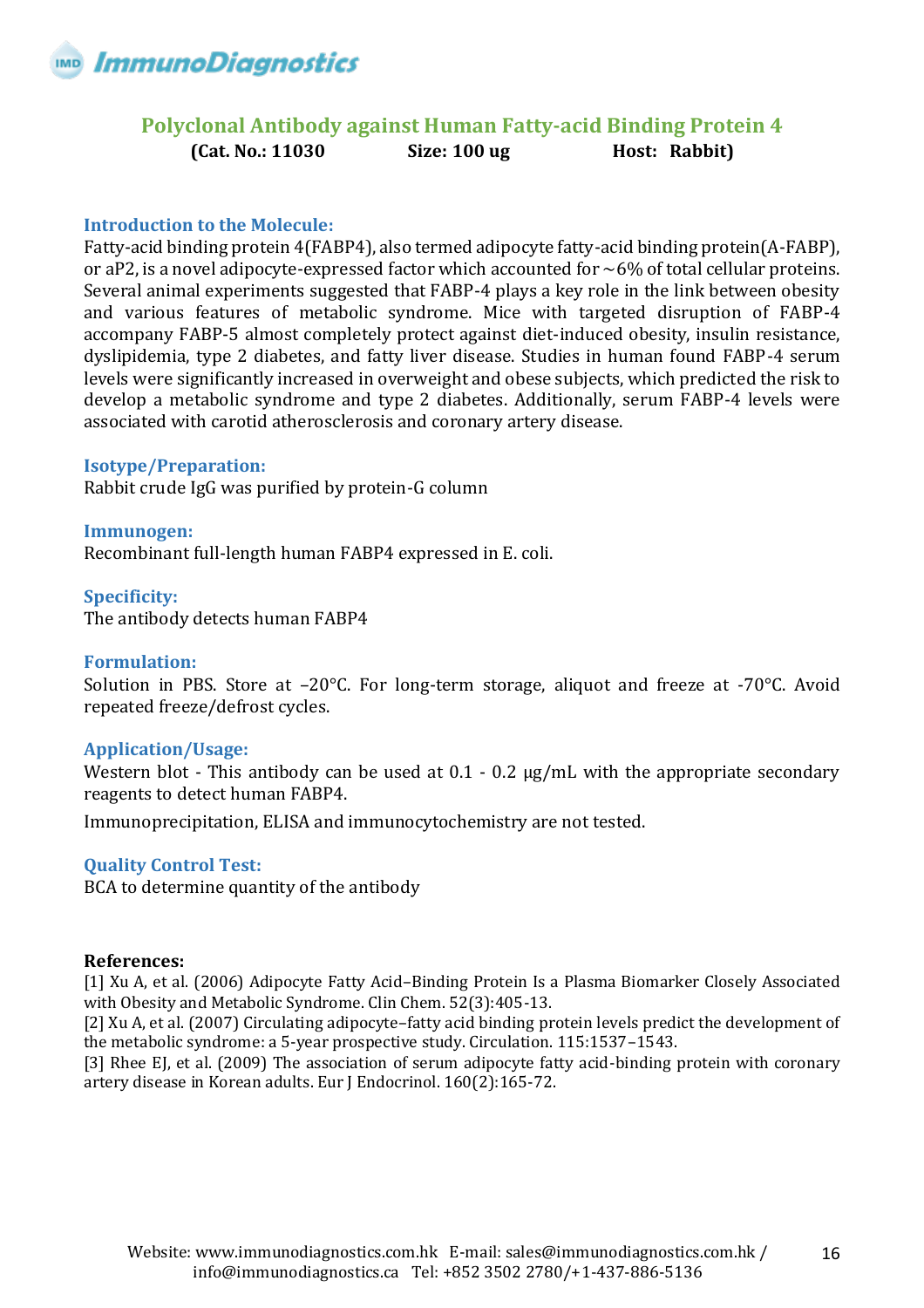

### **Polyclonal Antibody against Human FGF-19**

**(Cat. No.: 11200 Size: 100 ug Host: Rabbit)**

### <span id="page-16-0"></span>**Introduction to the Molecule:**

Fibroblast growth factor 19 (FGF-19) is a member of a subfamily of FGFs that includes FGF-21 and FGF-23, each member functions as an important regular of nutrient metabolism [1]. The primary source of endocrine FGF-19 is the ileum, bile acids release into the intestine after a meal to induce expression of FGF-19 [2]. Circulating FGF-19 plays an important role in maintaining proper bile acid homeostasis [3]. Several pharmacologic studies in hyperglycaemic, obese animal models have shown that FGF-19 can improve metabolic rate and lower serum glucose and hepatic triglyceride and cholesterol levels [4]-[5]. Like insulin, FGF-19 functions as postprandial hormone to govern hepatic protein synthesis, glycogen synthesis and gluconeogenesis, but does not stimulate lipogenesis [6].

### **Isotype/Preparation:**

Immunoaffinity chromatography on a column with immobilized recombinant human FGF-19.

**Immunogen:** Recombinant full-length human FGF-19 expressed in *E. coli*.

### **Specificity:**

The antibody detects circular human FGF-19.

### **Formulation:**

Solution in PBS. Store at –20°C. For long-term storage, aliquot and freeze at -70°C. Avoid repeated freeze/defrost cycles.

### **Application/Usage:**

**ELISA-** the antibody can be used as capture and detection antibody in ELISA.

### **Western blot, Immunoprecipitation and immunocytochemistry** are not tested.

### **Quality Control Test:**

BCA to determine quantity of the antibody.

### **References:**

[1] Beenken A, et al. (2009) Nat Rev Drug Discov; 8: 235– 253.

[2] Inagaki T, et al. (2005) Cell Metab; 2: 217– 225.

[3] Lundasen T, et al. (2006) J Inter Med; 260: 530- 536.

[4] Tomlinston E, et al. (2002) Endocrinology; 143: 1741-1747.

[5] Fu L, et al. (2004) Endocrinology; 145: 2594-2603.

[6] Kir S, et al. (2011) Science; 331: 1621– 1624.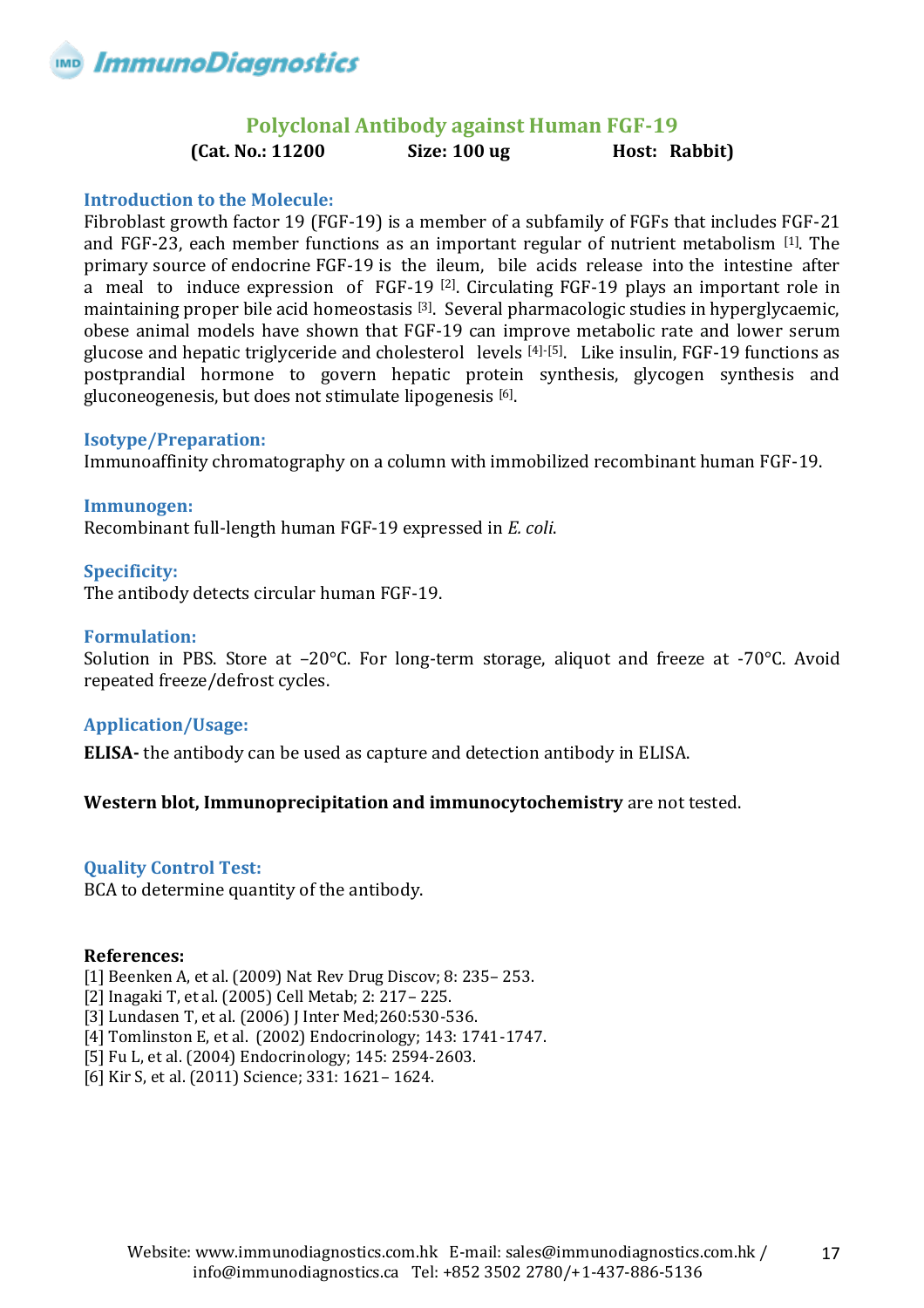

### **Polyclonal Antibody against Mouse FGF-21**

**(Cat. No.: 12180 Size: 100 ug Host: Rabbit)**

#### <span id="page-17-0"></span>**Introduction to the Molecule:**

Fibroblast growth factor 21(FGF-21) is a novel protein that has been implicated in the regulation of lipid and glucose metabolism under fasting and ketotic conditions<sup>1,2</sup>. In murine models, FGF-21 is predominantly expressed in liver, but it also expressed in adipose tissue and pancreatic β-cells3,4. FGF-21 stimulates glucose uptake in adipocytes. It also protects animals from diet-induced obesity when overexpressed in transgenic mice and lowers blood glucose and triglyceride levels when administered to diabetic rodents<sup>5</sup>. When administered daily for 6 weeks to diabetic rhesus monkeys, FGF-21 caused a dramatic decline in fasting plasma glucose, fructosamine, triglycerides, insulin, and glucagon6. Furthermore, elevated plasma FGF-21 concentrations in humans appear to be related to the presence of hepatic and peripheral insulin resistance7.

#### **Isotype/Preparation:**

Immunoaffinity chromatography on a column with immobilized recombinant mouse FGF-21.

#### **Immunogen:**

Recombinant full-length mouse FGF-21 expressed in *E. coli*.

#### **Specificity:**

The antibody detects circular mouse FGF-21.

#### **Formulation:**

Solution in PBS. Store at –20°C. For long-term storage, aliquot and freeze at -70°C. Avoid repeated freeze/defrost cycles.

### **Application/Usage:**

**ELISA -** This antibody can be used at 2μg/mL with the appropriate secondary reagents to detect mouse FGF-21.

**Western blot -** This antibody can be used at 0.2μg/mL~0.5μg/mL with the appropriate secondary reagents to detect mouse FGF-21.



*Western blot analysis of FGF21 in 10ug non FGF21 expressing cell lysate (Lane 1,3) and FGF21 expressing cell lysate (Lane 2,4) using anti-FGF21 followed by goat antirabbit antibody. (The figure is from Prof. Cheah's lab, HKU.)*

**Quality Control Test:**

BCA to determine quantity of the antibody

#### **References:**

- [1] Kharitonenkov A, Shiyanova TL, et al. (2005) J Clin Invest; 115: 1627– 1635
- [2] Badman MK, Pissios P, et al. (2007) Cell Metab; 5: 426– 437
- [3] Nishimura T, Nakatake Y, et al. (2000) Biochim Biophys Acta; 1492: 203– 206
- [4] Kurosu H, Choi M, et al. (2007) J Biol Chem; 282: 26687– 26695
- [5] Kharitonenkov A, Shiyanova TL, et al. (2005) J. Clin. Invest. 115: 1627–35.
- [6] Kharitonenkov A, Wroblewski VJ, et al. (2007) Endocrinology;148:774-81
- [7] Chavez AO, Molina-Carrion M, et al. (2009) Diabetes Care; 32:1542-6.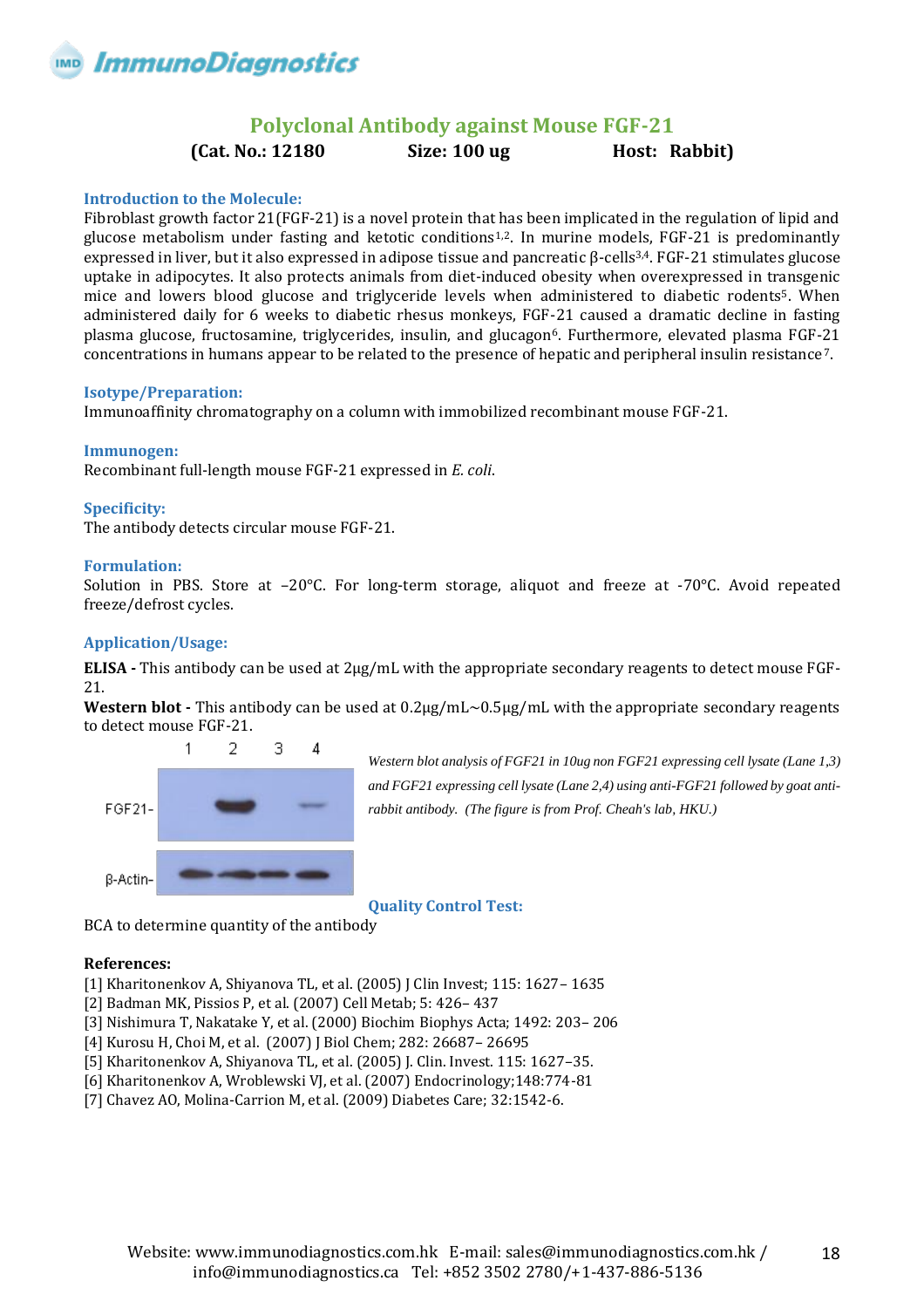

### **Polyclonal Antibody against Human FGF-21**

**(Cat. No.: 11180 Size: 100 ug Host: Rabbit)**

### <span id="page-18-0"></span>**Introduction to the Molecule:**

Fibroblast growth factor 21(FGF-21) is a novel protein that has been implicated in the regulation of lipid and glucose metabolism under fasting and ketotic conditions1,2. In murine models, FGF-21 is predominantly expressed in liver, but it also expressed in adipose tissue and pancreatic βcells3,4. FGF-21 stimulates glucose uptake in adipocytes. It also protects animals from dietinduced obesity when overexpressed in transgenic mice and lowers blood glucose and triglyceride levels when administered to diabetic rodents<sup>5</sup>. When administered daily for 6 weeks to diabetic rhesus monkeys, FGF-21 caused a dramatic decline in fasting plasma glucose, fructosamine, triglycerides, insulin, and glucagon<sup>6</sup>. Furthermore, elevated plasma FGF-21 concentrations in humans appear to be related to the presence of hepatic and peripheral insulin resistance7.

### **Isotype/Preparation:**

Immunoaffinity chromatography on a column with immobilized recombinant human FGF-21.

### **Immunogen:**

Recombinant full-length human FGF-21 expressed in *E. coli*.

### **Specificity:**

The antibody detects circular human FGF-21.

### **Formulation:**

Solution in PBS. Store at –20°C. For long-term storage, aliquot and freeze at -70°C. Avoid repeated freeze/defrost cycles.

### **Application/Usage:**

**ELISA-** The antibody can be used at 2 μg /ml with the appropriate secondary reagents to detect human FGF21.

### **Quality Control Test:**

BCA to determine quantity of the antibody

### **References:**

[1] Kharitonenkov A, Shiyanova TL, et al. (2005) J Clin Invest; 115: 1627– 1635

- [2] Badman MK, Pissios P, et al. (2007) Cell Metab; 5: 426– 437
- [3] Nishimura T, Nakatake Y, et al. (2000) Biochim Biophys Acta; 1492: 203– 206
- [4] Kurosu H, Choi M, et al. (2007) J Biol Chem; 282: 26687– 26695
- [5] Kharitonenkov A, Shiyanova TL, et al. (2005) J. Clin. Invest. 115: 1627–35.
- [6] Kharitonenkov A, Wroblewski VJ, et al. (2007) Endocrinology;148:774-81

[7] Chavez AO, Molina-Carrion M, et al. (2009) Diabetes Care; 32:1542-6.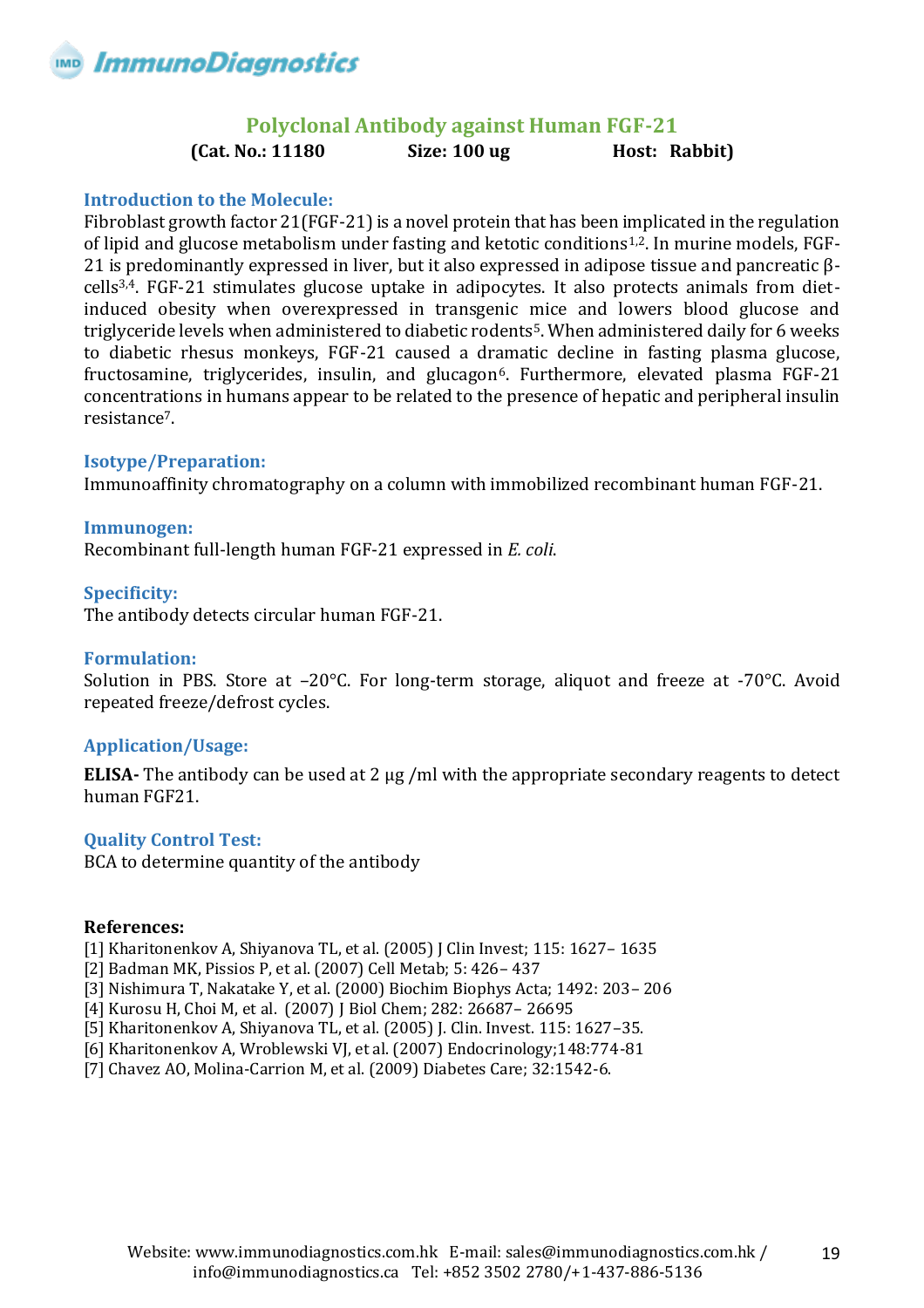<span id="page-19-0"></span>

### **Polyclonal Antibody against Human Galectin-3**

**(Cat. No.: 11690 Size: 100 ug Host: Rabbit)**

### **Introduction to the Molecule:**

Galectin-3 is expressed by a wide range of cell types including activated T cells, tumor cells, macrophages, osteoclasts, fibroblasts, and epithelial cells.

Galectin-3 has specific binding affinity for beta-galactoside sugar moieties and has functional roles during development, innate immunity, cell apoptosis, and tumor metastasis. Galectin-3 is associated with cancer, heart failure, stroke, and inflammation.

### **Isotype/Preparation:**

Rabbit specific IgG was purified by Galectin-3 affinity chromatography

### **Immunogen:**

Recombinant human galectin-3 in *E. coli*. (Cat. No.: 41690)

### **Specificity:**

The antibody detects human galectin-3

### **Formulation:**

Solution in PBS. Store at –20°C. For long-term storage, aliquot and freeze at -70°C. Avoid repeated freeze/defrost cycles.

### **Application/Usage:**

**Western blot:** This antibody can be used as primary antibody in western blot assay to detect human galecin-3.

ELISA - This antibody can be used as capture antibody in Human galectin-3 Elisa (Cat. No.: 31690).

### **Quality Control Test:**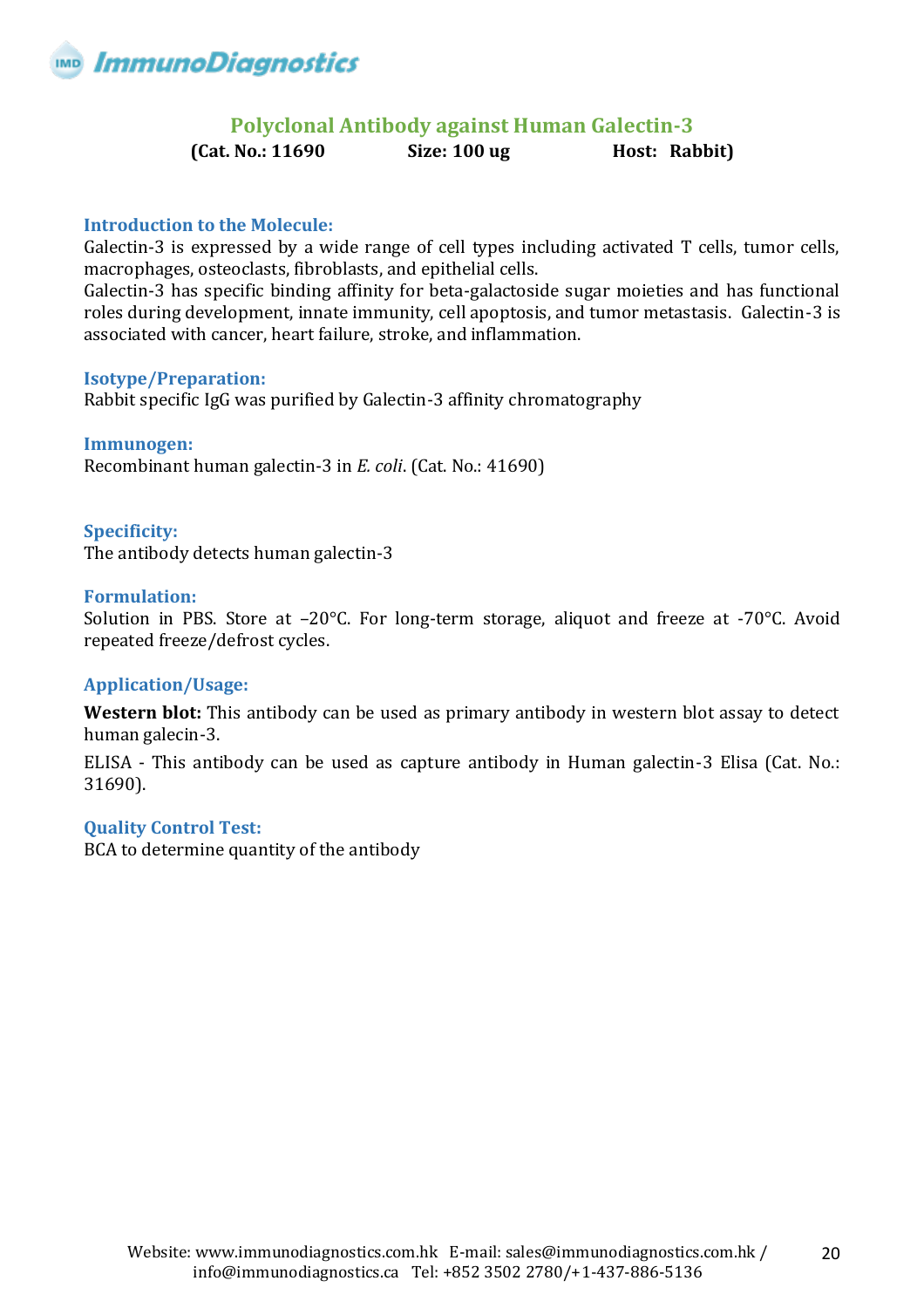### **Polyclonal Antibody against Mouse Interleukin-33 (Cat. No.: 12750 Size: 100 ug Host: Rabbit)**

### <span id="page-20-0"></span>**Introduction to the Molecule:**

IL-33 was identified based on sequence and structural homology with IL-1 family cytokines. The N-terminal portion of full-length IL-33 contains a predicted bipartite nuclear localization sequence and a homeodomain-like helix-turn-helix DNA binding domain. The C-terminal fragment, corresponding to mature IL-33, binds and triggers signaling through mast cell IL-1 R4/ST2L, a longtime orphan receptor involved in the augmentation of Th2 cell responses. A ternary signaling complex is formed by the subsequent association of IL-33 and ST2L with IL-1R AcP. Stimulation of Th2 polarized lymphocytes with mature IL-33 *in vitro* induces IL-5 and IL-13 secretion. *In vivo* administration of mature IL-33 promotes increased production of IL-5, IL-13, IgE, and IgA, as well as splenomegaly and inflammatory infiltration of mucosal tissues.

### **Isotype/Preparation:**

Rabbit specific IgG was purified by IL-33 affinity chromatography

**Immunogen:** Recombinant mouse IL-33 in *E. coli*. (Cat. No.: 41750)

### **Specificity:**

The antibody detects mouse IL-33.

### **Formulation:**

Solution in PBS. Store at –20°C. For long-term storage, aliquot and freeze at -70°C. Avoid repeated freeze/defrost cycles.

### **Application/Usage:**

ELISA - This antibody can be used as capture antibody in Mouse IL-33 Elisa (Cat. No.: 31750).

### **Quality Control Test:**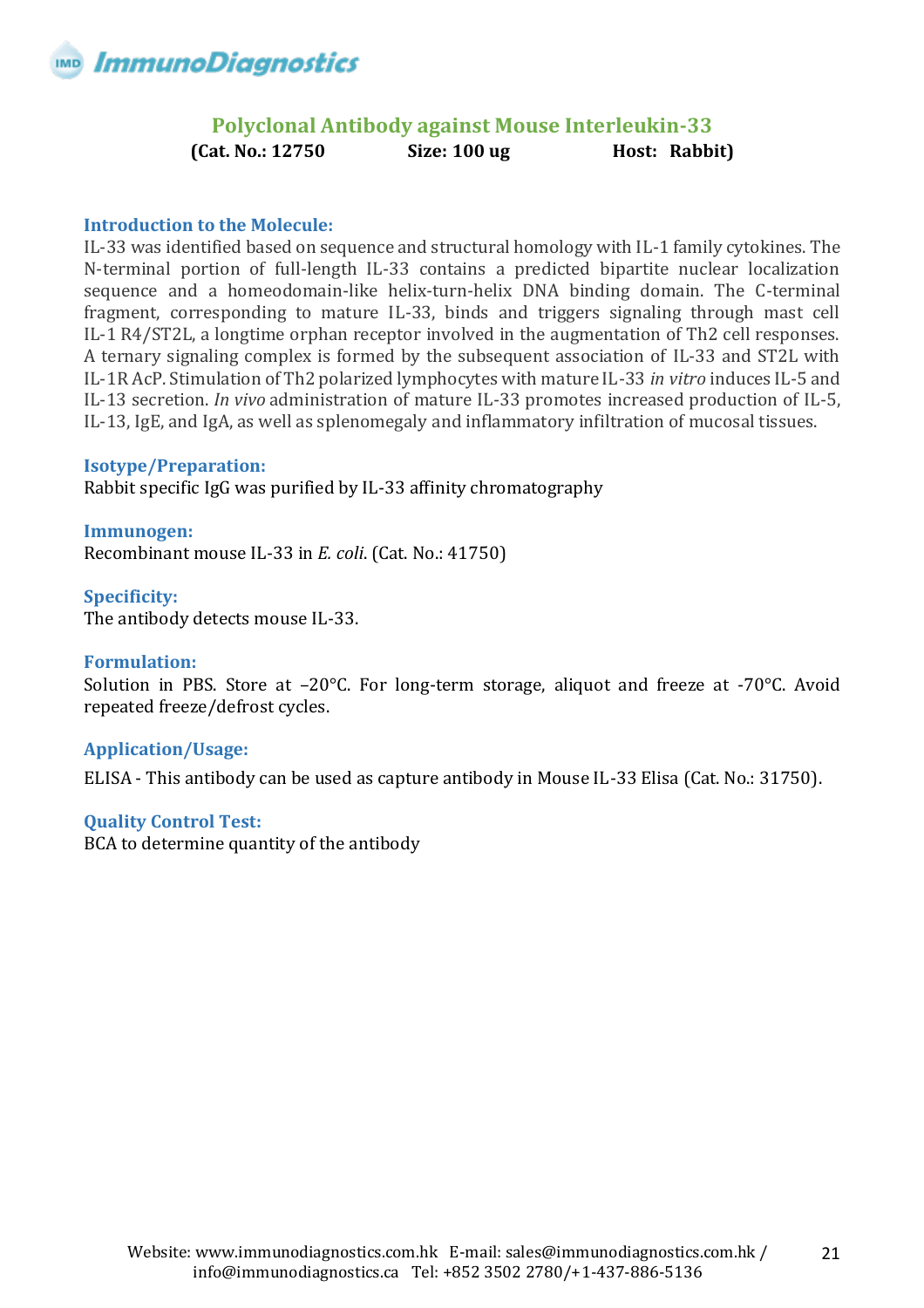### **Polyclonal Antibody against Human Lipocalin 2 (LCN2) (Cat. No.: 11050 Size: 100 ug Host: Rabbit)**

### <span id="page-21-0"></span>**Introduction to the Molecule:**

Lipocalin-2(LCN2), also known as neutrophil gelatinase-associated lipocalin (NGAL), 24p3, or neutrophil lipocalin (NL), is a 25-kDa secretory glycoprotein<sup>1</sup>. LCN2 has been implicated in a variety of cellular processes including the innate immune response, differentiation, tumorigenesis, and cell survival<sup>2-3</sup>. It appears to be upregulated in various inflammation and infection conditions. Several reports suggest that LCN2 may represent a sensitive biomarker for various renal injuries<sup>4</sup> and is associated with several types of cancers, including breast cancer<sup>5</sup>, ovarian, colorectal, and pancreatic cancers<sup>6-7</sup>. Furthermore, a growing body of evidence suggests that serum levels of lipocalin-2 are correlated with obesity, insulin resistance, coronary heart disease and fatty liver disease in humans<sup>8-10</sup>.

### **Isotype/Preparation:**

Rabbit specific IgG was purified by antigen affinity chromatography.

### **Immunogen:**

Recombinant full-length human LCN2 expressed in *E. coli*.

### **Specificity:**

The antibody detects circular human LCN2.

### **Formulation:**

Solution in PBS. Store at –20°C. For long-term storage, aliquot and freeze at -70°C. Avoid repeated freeze/defrost cycles.

### **Application/Usage: Western blot** and **ELISA.**

**Quality Control Test:**

BCA to determine quantity of the antibody

### **References:**

[1] Kjeldsen, L. et al. (1993) *J. Biol. Chem.* 268:10425-32 [2] Yang, J. et al. (2002) *Mol. Cell*. 10:1045-56. [3] Flo, T.H. et al. (2004) *Nature* 432:917-21. [4] Mishra, J. et al. (2005) *Lancet* 365:1231-6. [5] Yang, J. et al. (2009) *Proc Natl Acad Sci U S A 106(10):3913-8.* [6] Hanai, J. et al. (2005) *J. Biol. Chem.* 280:13641-7. [7] Lee, H.J. et al. (2005) *Int. J. Cancer.* 118:2490-7. [8[\] Wang Y,](http://www.ncbi.nlm.nih.gov/sites/entrez?Db=pubmed&Cmd=Search&Term=%22Wang%20Y%22%5BAuthor%5D&itool=EntrezSystem2.PEntrez.Pubmed.Pubmed_ResultsPanel.Pubmed_DiscoveryPanel.Pubmed_RVAbstractPlus) et al. (2007) *Clin Chem.* 53(1):34-41. [9] Yan QW, et al. (2007) *Diabetes.* 56(10):2533-40. [10] Milner KL, et al. (2009) *Hepatology.* 49(6): 1926-34.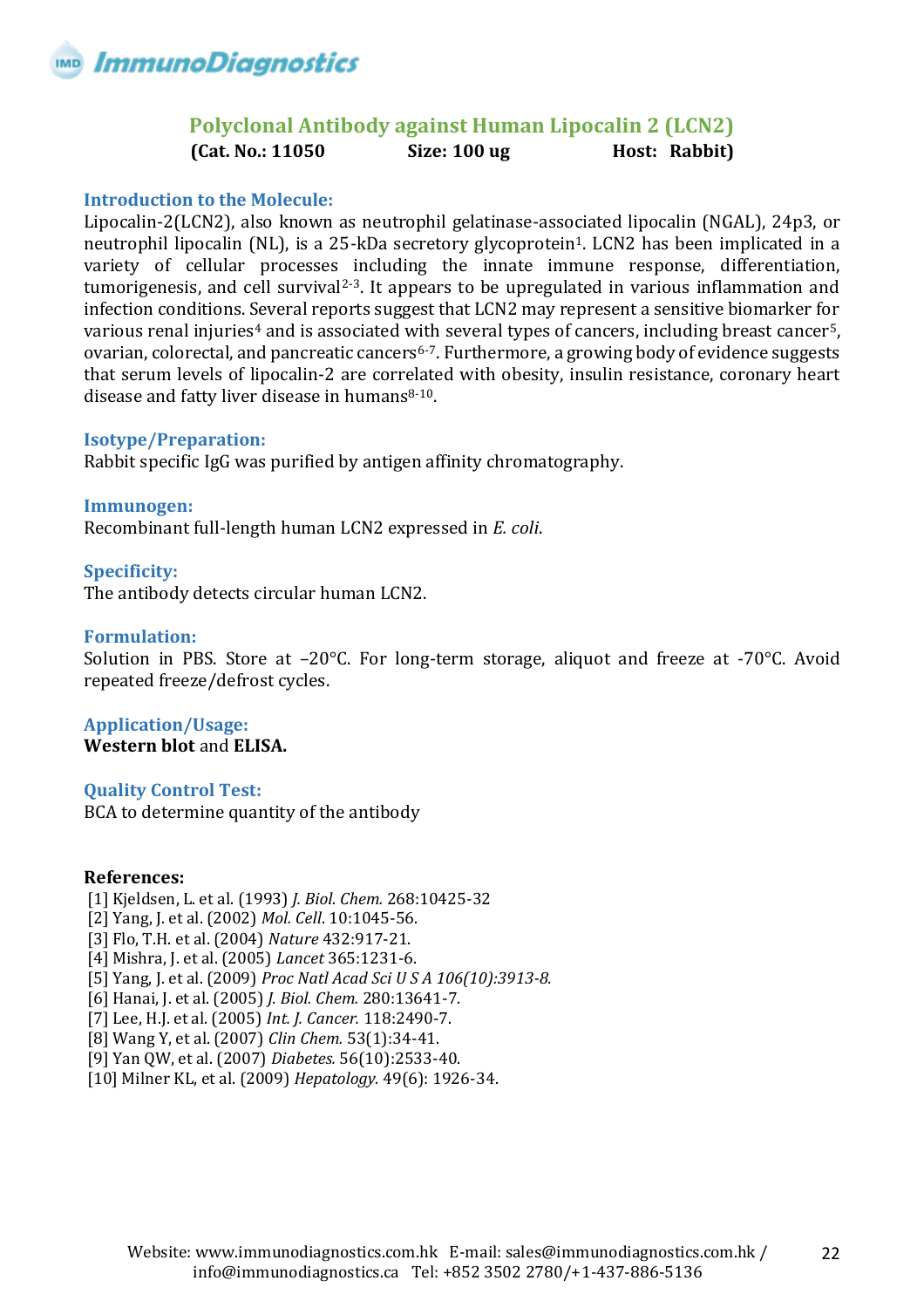### **Polyclonal Antibody against Mouse Lipocalin 2 (LCN2) (Cat. No.: 12050 Size: 100 ug Host: Rabbit)**

### <span id="page-22-0"></span>**Introduction to the Molecule:**

Lipocalin-2(LCN2), also known as neutrophil gelatinase-associated lipocalin (NGAL), 24p3, or neutrophil lipocalin (NL), is a 25-kDa secretory glycoprotein<sup>1</sup>. LCN2 has been implicated in a variety of cellular processes including the innate immune response, differentiation, tumorigenesis, and cell survival<sup>2-3</sup>. It appears to be upregulated in various inflammation and infection conditions. Several reports suggest that LCN2 may represent a sensitive biomarker for various renal injuries<sup>4</sup> and is associated with several types of cancers, including breast cancer<sup>5</sup>, ovarian, colorectal, and pancreatic cancers6-7. Furthermore, a growing body of evidence suggests that serum levels of lipocalin-2 are correlated with obesity, insulin resistance, coronary heart disease and fatty liver disease in humans $8-10$ .

### **Isotype/Preparation:**

Rabbit specific IgG was purified by antigen affinity chromatography.

**Immunogen:** Recombinant full-length mouse LCN2 expressed in *E. coli*.

### **Specificity:**

The antibody detects circular mouse LCN2.

### **Formulation:**

Solution in PBS. Store at –20°C. For long-term storage, aliquot and freeze at -70°C. Avoid repeated freeze/defrost cycles.

### **Application/Usage:**

**Western blot, ELISA** and **immunostaining.**

### **Quality Control Test:**

BCA to determine quantity of the antibody

### **References:**

[1] Kjeldsen, L. et al. (1993) *J. Biol. Chem.* 268:10425-32 [2] Yang, J. et al. (2002) *Mol. Cell*. 10:1045-56. [3] Flo, T.H. et al. (2004) *Nature* 432:917-21. [4] Mishra, J. et al. (2005) *Lancet* 365:1231-6. [5] Yang, J. et al. (2009) *Proc Natl Acad Sci U S A 106(10):3913-8.*

[6] Hanai, J. et al. (2005) *J. Biol. Chem.* 280:13641-7.

[7] Lee, H.J. et al. (2005) *Int. J. Cancer.* 118:2490-7.

[8[\] Wang Y,](http://www.ncbi.nlm.nih.gov/sites/entrez?Db=pubmed&Cmd=Search&Term=%22Wang%20Y%22%5BAuthor%5D&itool=EntrezSystem2.PEntrez.Pubmed.Pubmed_ResultsPanel.Pubmed_DiscoveryPanel.Pubmed_RVAbstractPlus) et al. (2007) *Clin Chem.* 53(1):34-41.

[9] Yan QW, et al. (2007) *Diabetes.* 56(10):2533-40.

[10] Milner KL, et al. (2009) *Hepatology.* 49(6): 1926-34.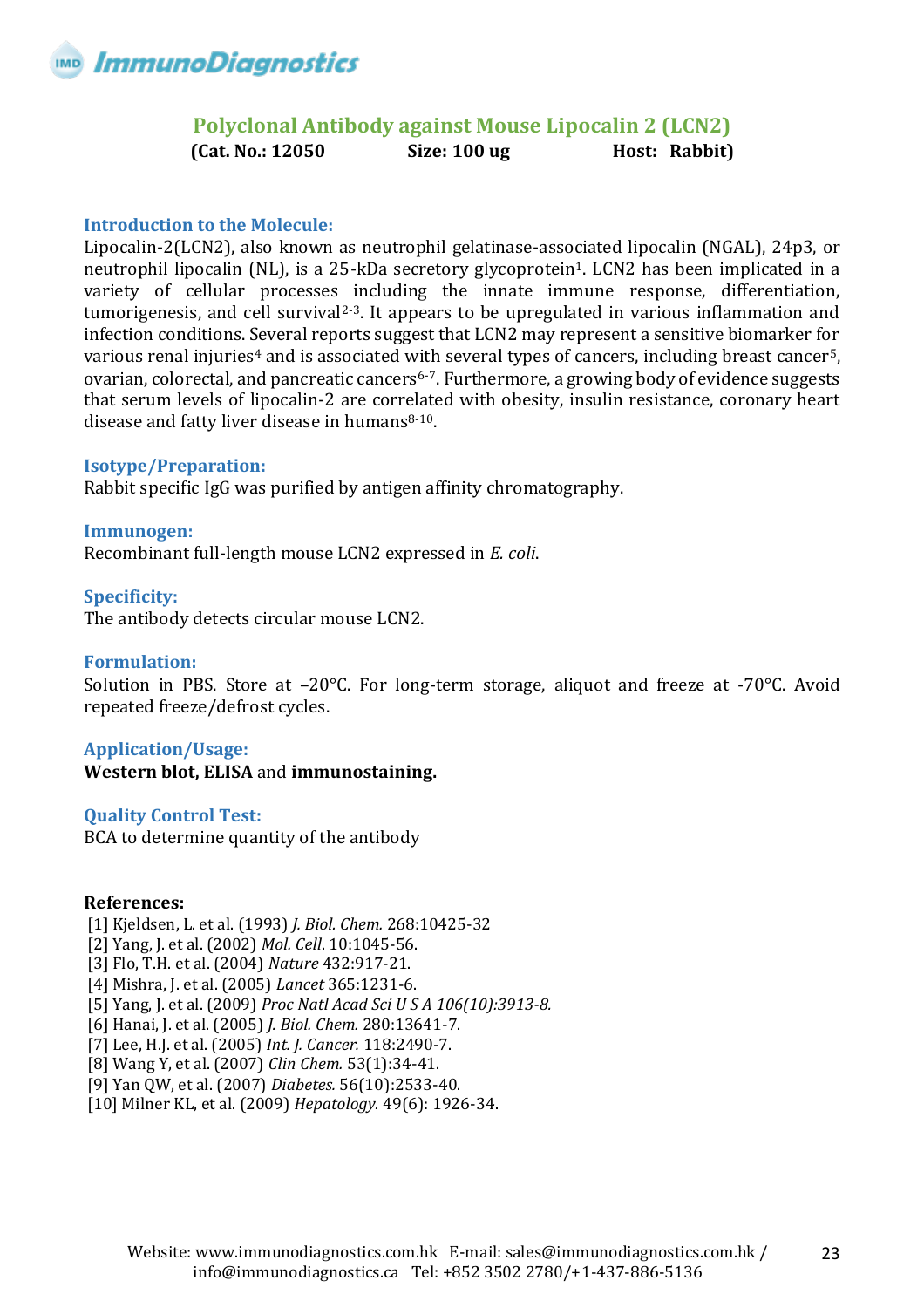<span id="page-23-0"></span>

### **Polyclonal Antibody against Mouse MUP1**

**(Cat. No.: 12150 Size: 100 ug Host: Rabbit)**

### **Introduction to the Molecule:**

Major urinary protein 1 (Mup1), also known as Mup7, Up-1, Ltn-1, Mup-1, Mup-a, Mup10 and Lvtn-1, is a low molecular weight secreted protein produced predominantly from the liver [1]. Structurally it belongs to the lipocalin family, which carries small hydrophobic ligands such as pheromones. Mup1 is an important player in regulating energy expenditure and metabolism in mice, and its deficiency might contribute to the metabolic dysregulation in obese/diabetic mice [2] .

### **Isotype/Preparation:**

Rabbit specific IgG was purified by mouse Mup1 affinity chromatography.

### **Immunogen:**

Recombinant full-length mouse Mup1 expressed in *E. coli*.

### **Specificity:**

The antibody detects circular/URINARY mouse Mup1.

### **Formulation:**

Solution in PBS. Store at –20°C. For long-term storage, aliquot and freeze at -70°C. Avoid repeated freeze/defrost cycles.

### **Application/Usage:**

**ELISA -** This antibody can be used at 1 - 2 μg/mL with the appropriate secondary reagents to detect mouse Mup1. **Western blot.**

### **Quality Control Test:**

BCA to determine quantity of the antibody

### **References:**

1. McIntosh, I., and Bishop, J. O. (1989) *Mol. Cell. Biol.* 9, 2202–2207. 2. Zhou Y, Jiang L, Rui L. (2009) *J Biol Chem.* 284(17):11152-9.

24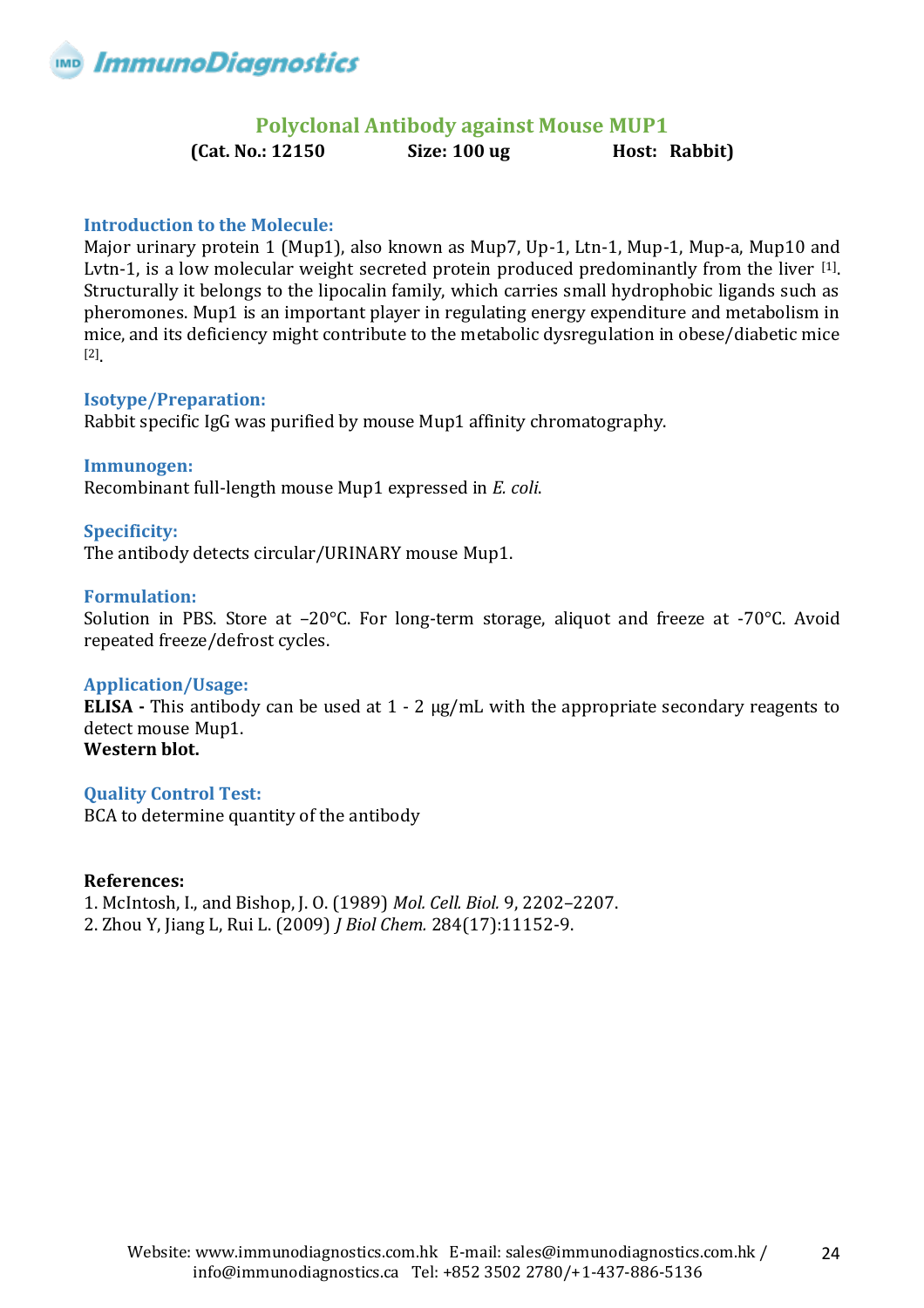<span id="page-24-0"></span>

### **Polyclonal Antibody against Human PAI-1**

**(Cat. No.: 11070 Size: 100 ug Host: Rabbit)**

**Isotype/Preparation:** Rabbit crude IgG was purified by protein-G chromatography

**Immunogen:** Recombinant full-length human PAI-1 expressed in *E. coli*.

**Specificity:** The antibody detects circular human PAI-1.

### **Formulation:**

Solution in PBS. Store at –20°C. For long-term storage, aliquot and freeze at -70°C. Avoid repeated freeze/defrost cycles.

**Application/Usage: ELISA Quality Control Test:**

<span id="page-24-1"></span>BCA to determine quantity of the antibody

### **Polyclonal Antibody against Phospho-Akt (Ser473)**

**(Cat. No.: 11092 Size: 100 ug Host: Rabbit)**

**Isotype/Preparation:** Rabbit crude IgG was purified by protein-G column

**Immunogen:** Synthetic Phospho-Akt (Ser 473) peptide.

**Specifies reactivity:** Human, mouse and rat.

**Formulation:** Solution in PBS. Store at –20°C. For long-term storage, aliquot and freeze at -70°C. Avoid repeated freeze/defrost cycles.

**Application/Usage: Western blot –** Suggested working concentration is 0.5 to 1 ug/ml.

**Quality Control Test:** BCA to determine quantity of the antibody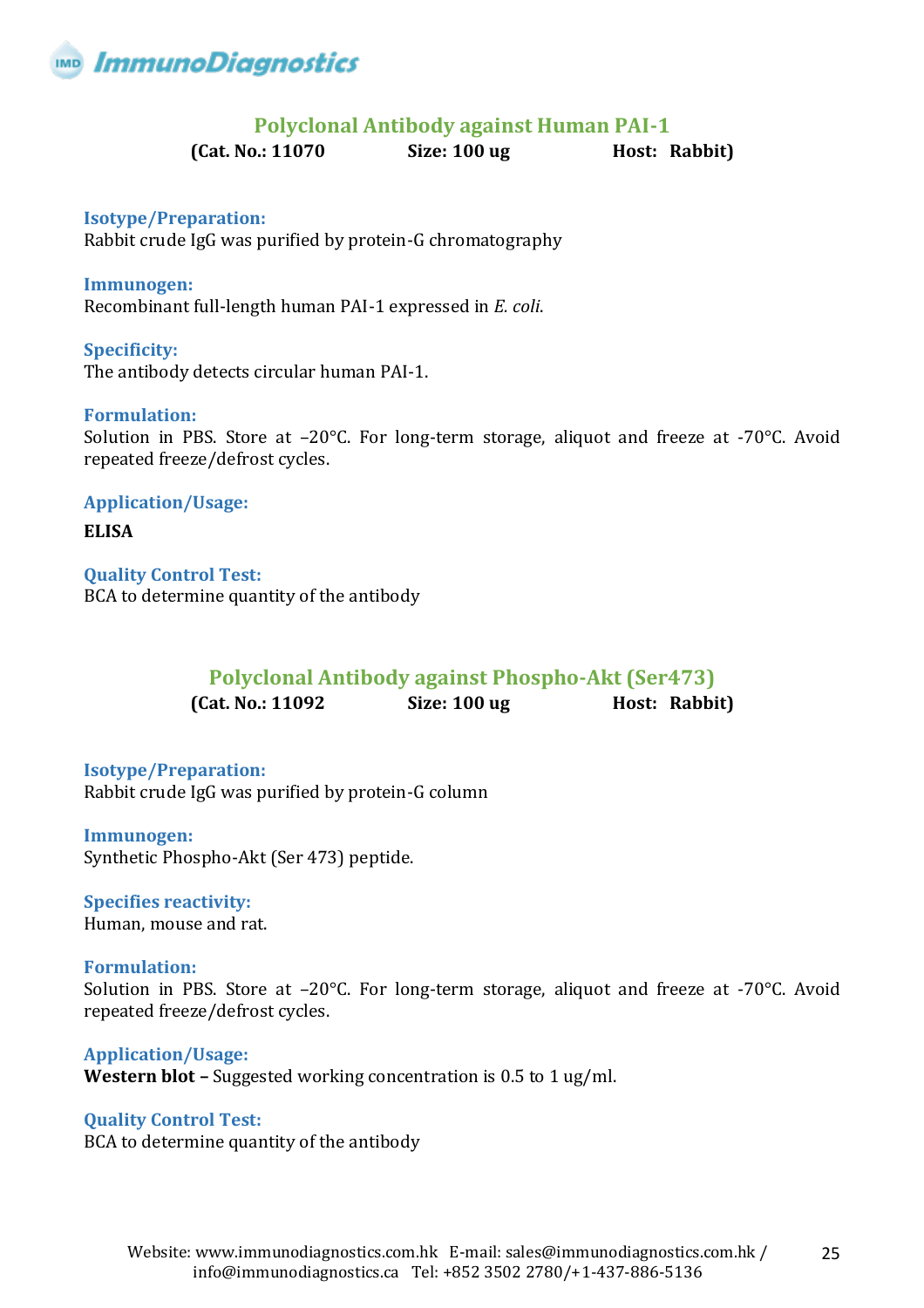

### <span id="page-25-0"></span>**Polyclonal Antibody against Mouse Retinol Binding Protein 4 (RBP4) (Cat. No.: 12060 Size: 100 ug Host: Rabbit)**

### **Introduction to the Molecule:**

Retinol binding protein 4 (RBP4), originally known as a specific transport of retinol in blood, is also a novel inflammatory and insulin resistance marker. Serum RBP4 levels are elevated in insulin resistant mice and humans with obesity and type 2 diabetes. Animal experiments found that increased secretion of RBP4 might reduce insulin-dependent glucose uptake by muscle tissue by reducing the activity of PI(3)K (phosphoinositide 3-kinase), and increased hepatic glucose output by increasing the expression of the enzyme PEPCK2. Studies suggested that elevated serum RBP4 was associated with components of the metabolic syndrome, including increased body-mass index, waist-to-hip ratio, serum triglyceride levels, and systolic blood pressure and decreased high-density lipoprotein cholesterol levels. Furthermore, circulating RBP4 concentrations were associated with subclinical cardiovascular disease, which imply that RBP4 could be involved in the development of atherosclerosis.

### **Isotype/Preparation:**

Rabbit specific IgG was purified by Mouse RBP4 affinity chromatography

**Immunogen:** Recombinant full-length mouse RBP4 expressed in E.coli.

#### **Specificity:**

The antibody detects mouse RBP4.

### **Formulation:**

Solution in PBS. Store at –20°C. For long-term storage, aliquot and freeze at -70°C. Avoid repeated freeze/defrost cycles.

### **Application/Usage:**

**Western blot** - This antibody can be used as primary antibody in western blot assay to detect mouse RBP4

**ELISA -** This antibody can be used in ELISA with the appropriate secondary reagents to detect mouse RBP4

### **Quality Control Test:**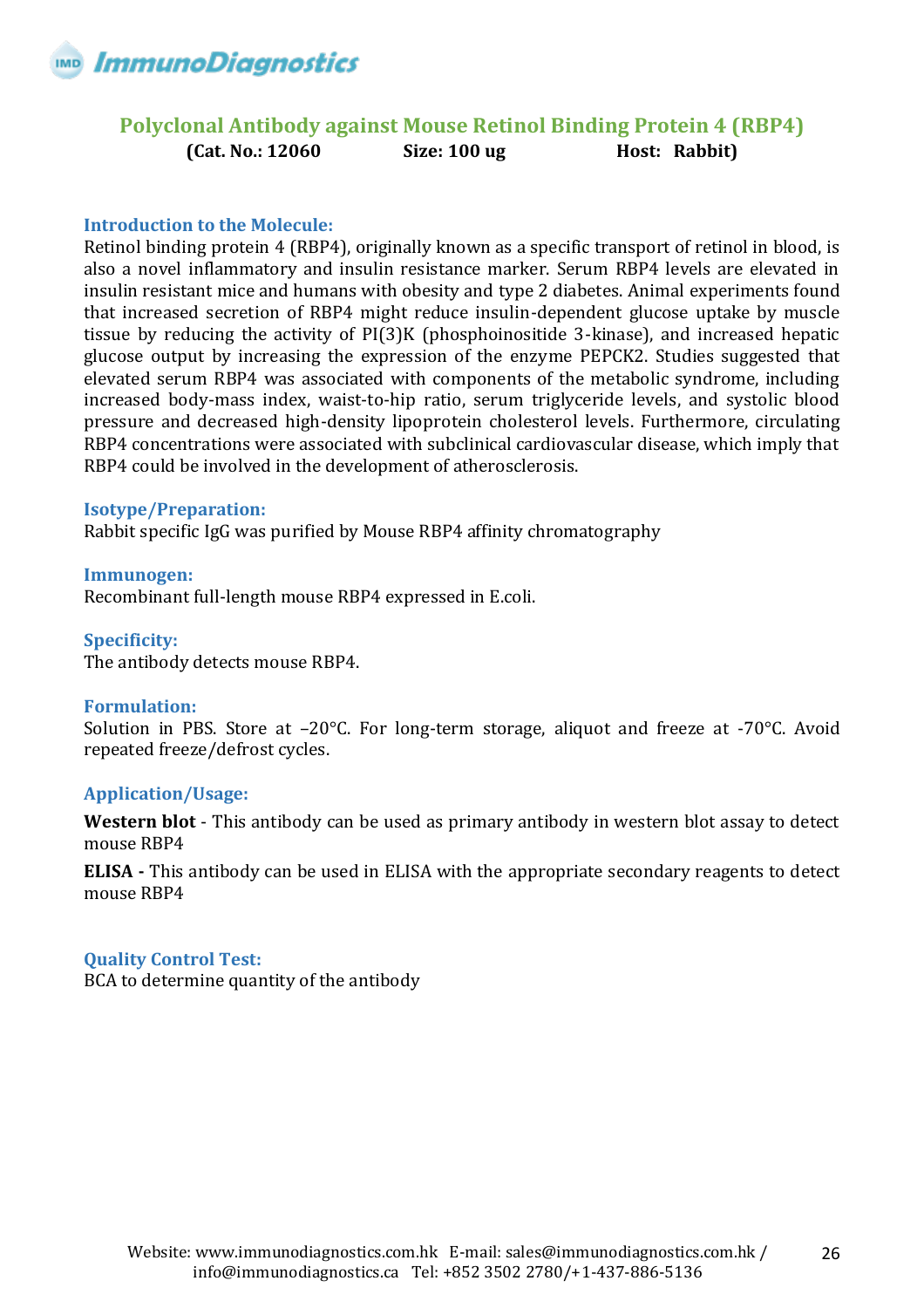

### <span id="page-26-0"></span>**Polyclonal Antibody against Human Retinol Binding Protein 4 (RBP4) (Cat. No.: 11060 Size: 100 ug Host: Rabbit)**

### **Introduction to the Molecule:**

Retinol binding protein 4 (RBP4), originally known as a specific transport of retinol in blood, is also a novel inflammatory and insulin resistance marker. Serum RBP4 levels are elevated in insulin resistant mice and humans with obesity and type 2 diabetes. Animal experiments found that increased secretion of RBP4 might reduce insulin-dependent glucose uptake by muscle tissue by reducing the activity of PI(3)K (phosphoinositide 3-kinase), and increased hepatic glucose output by increasing the expression of the enzyme PEPCK2. Studies suggested that elevated serum RBP4 was associated with components of the metabolic syndrome, including increased body-mass index, waist-to-hip ratio, serum triglyceride levels, and systolic blood pressure and decreased high-density lipoprotein cholesterol levels. Furthermore, circulating RBP4 concentrations were associated with subclinical cardiovascular disease, which imply that RBP4 could be involved in the development of atherosclerosis.

### **Isotype/Preparation:**

Rabbit specific IgG was purified by human RBP4 affinity chromatography

**Immunogen:** Recombinant full-length human RBP4 expressed in E.coli.

#### **Specificity:**

The antibody detects human RBP4.

### **Formulation:**

Solution in PBS. Store at –20°C. For long-term storage, aliquot and freeze at -70°C. Avoid repeated freeze/defrost cycles.

### **Application/Usage:**

**Western blot** - This antibody can be used as primary antibody in western blot assay to detect human RBP4

**ELISA -** This antibody can be used in ELISA with the appropriate secondary reagents to detect human RBP4

### **Quality Control Test:**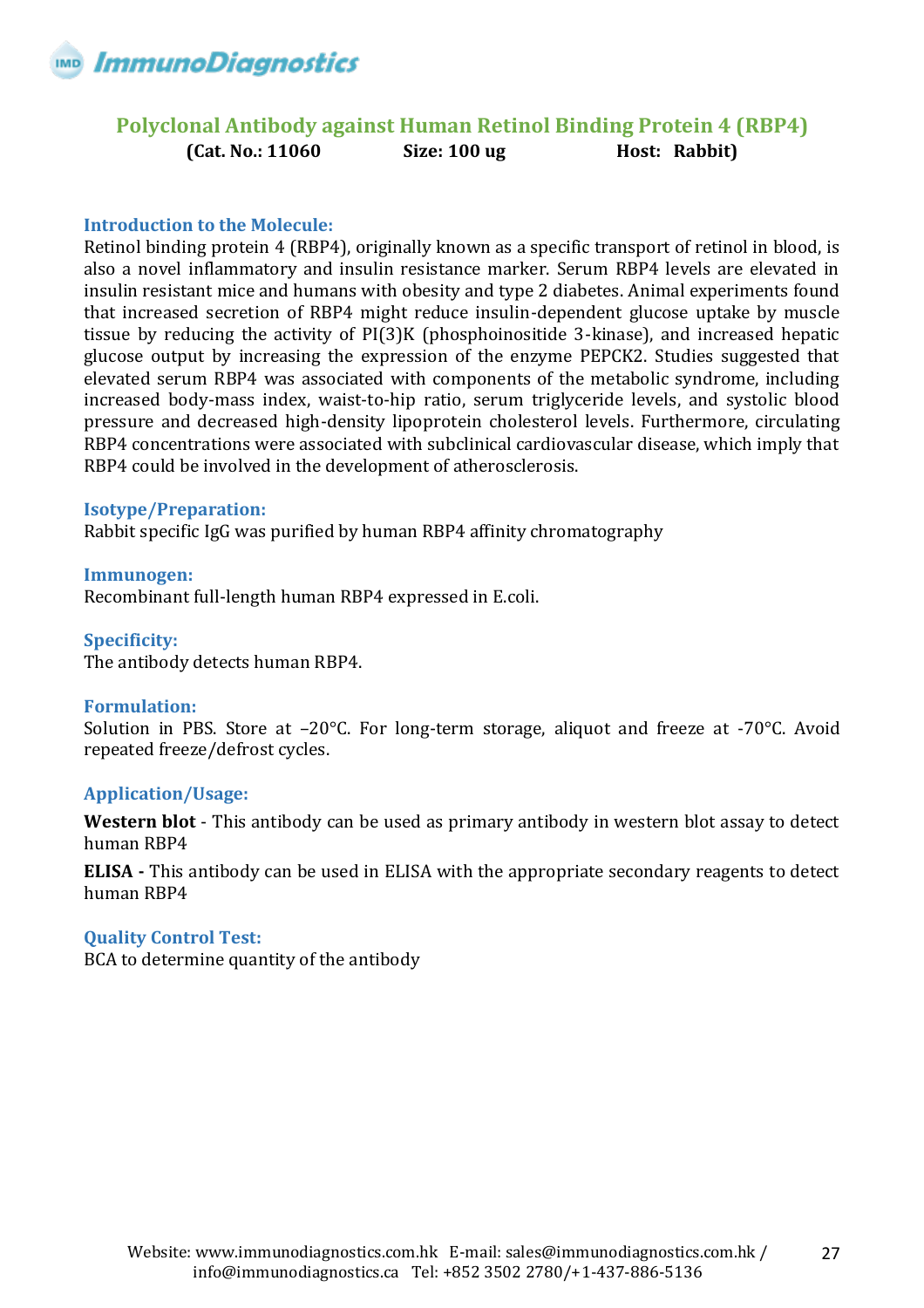<span id="page-27-0"></span>

### **Polyclonal Antibody against Mouse PM20D1**

**(Cat. No.: 12700 Size: 100 ug Host: Rabbit)**

### **Introduction to the Molecule:**

PM20D1 is a bidirectional N-fatty-acyl amino acid synthase/hydrolase that regulates the production of N-fatty-acyl amino acids. These metabolites are endogenous chemical uncouplers of mitochondrial respiration. In a UCP1-independent manner, maybe through interaction with mitochondrial transporters, they promote proton leakage into the mitochondrial matrix. PM20D1 may indirectly regulate the bodily dissipation of chemical energy as heat through thermogenic respiration.

### **Isotype/Preparation:**

Antigen affinity-purified

### **Immunogen:**

Recombinant mouse PM20D1 protein expressed in mammalian cells.

### **Specificity:**

The antibody detects mouse PM20D1 in western blot and sandwich ELISA. In sandwich ELISA, no cross reactivity with recombinant human PM20D1 is observed.

### **Formulation:**

Liquid in phosphate-buffered saline (PBS). Store at -20°C for less than one week. For long-term storage, aliquot and freeze at -80°C. Avoid repeated freeze/thaw cycles.

### **Application/Usage:**

**Western blot** - This antibody can be used in western blot analysis with appropriate secondary antibody to detect mouse PM20D1

**ELISA -** This antibody can be used as capture antibody in Mouse PM20D1 ELISA

### **Quality Control Test:**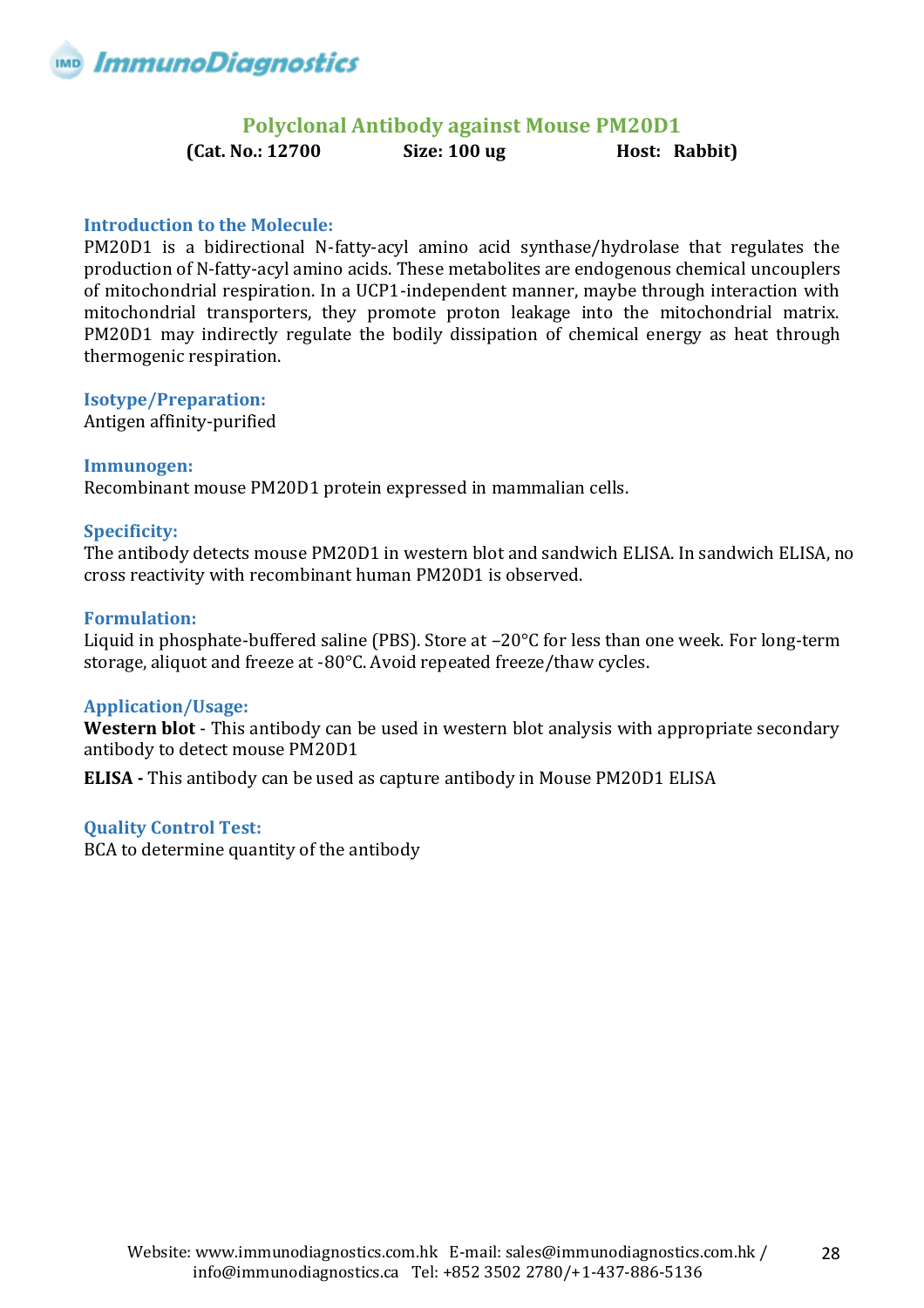<span id="page-28-0"></span>

### **Polyclonal Antibody against Human PM20D1**

**(Cat. No.: 11700 Size: 100 ug Host: Rabbit)**

### **Introduction to the Molecule:**

PM20D1 is a bidirectional N-fatty-acyl amino acid synthase/hydrolase that regulates the production of N-fatty-acyl amino acids. These metabolites are endogenous chemical uncouplers of mitochondrial respiration. In a UCP1-independent manner, maybe through interaction with mitochondrial transporters, they promote proton leakage into the mitochondrial matrix. PM20D1 may indirectly regulate the bodily dissipation of chemical energy as heat through thermogenic respiration.

### **Isotype/Preparation:**

Antigen affinity-purified

### **Immunogen:**

Recombinant human PM20D1 protein expressed in mammalian cells.

### **Specificity:**

The antibody detects human PM20D1 in western blot and sandwich ELISA. In sandwich ELISA, no cross reactivity with recombinant mouse PM20D1 is observed.

### **Formulation:**

Liquid in phosphate-buffered saline (PBS). Store at –20°C for less than one week. For long-term storage, aliquot and freeze at -80°C. Avoid repeated freeze/thaw cycles.

### **Application/Usage:**

**Western blot** - This antibody can be used in western blot analysis with appropriate secondary antibody to detect human PM20D1

**ELISA -** This antibody can be used as capture antibody in Human PM20D1 ELISA

### **Quality Control Test:**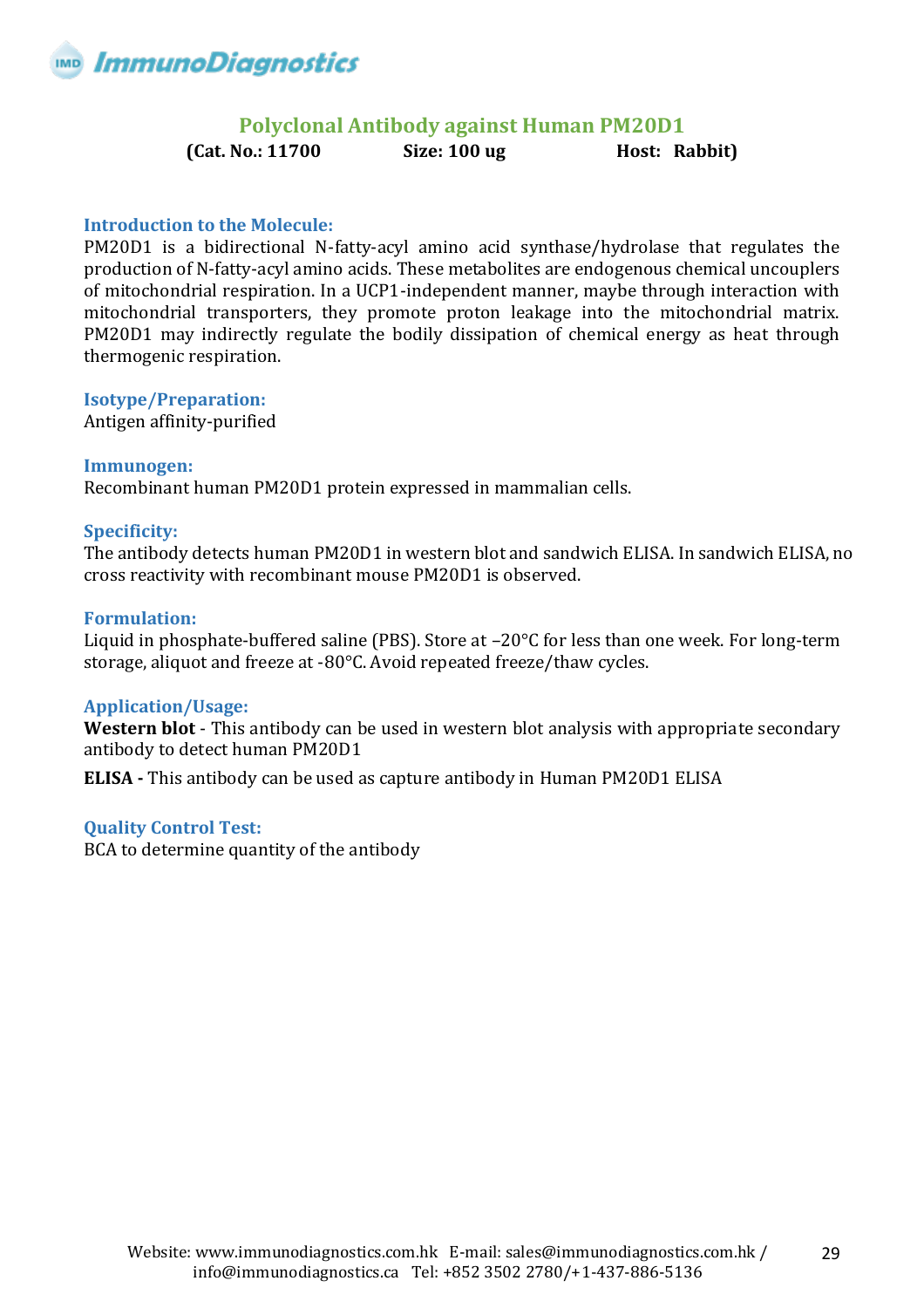

### <span id="page-29-0"></span>**Monoclonal Antibody against Human Retinol Binding Protein 4 (RBP4)**

**(1A2)**

**(Cat. No.: 21061 Size: 100 ug Host: Mouse )** 

### **Isotype/Preparation:**

**Mouse IgG;** Affinity chromatography on a column with immobilized protein G.

### **Immunogen:**

E. coli derived recombinant human RBP4 (Cat. No. 41060)

### **Specificity:**

The antibody detects human RBP4.

### **Formulation:**

Supplied in PBS. Store at –20°C. For long-term storage, aliquot and freeze at -70°C. Avoid repeated freeze/defrost cycles.

### **Application/Usage:**

This antibody can be used as a detection antibody in a human retinol binding protein 4 ELISA in combination with monoclonal anti-human retinol binding protein 4 antibody (Cat. No.: 21060)

### <span id="page-29-1"></span>**Monoclonal Antibody against Human Retinol Binding Protein 4 (RBP4)**

**(5H9)**

**(Cat. No.: 21060 Size: 100 ug Host: Mouse)** 

### **Isotype/Preparation:**

**Mouse IgG;** Affinity chromatography on a column with immobilized protein G.

**Immunogen:** E. coli derived recombinant human RBP4 (Cat. No. 41060)

### **Specificity:**

The antibody detects human RBP4.

### **Formulation:**

Supplied in PBS. Store at –20°C. For long-term storage, aliquot and freeze at -70°C. Avoid repeated freeze/defrost cycles.

### **Application/Usage:**

This antibody can be used as a capture antibody in a human retinol binding protein 4 ELISA in combination with monoclonal anti-human retinol binding protein 4 antibody (Cat. No.: 21061)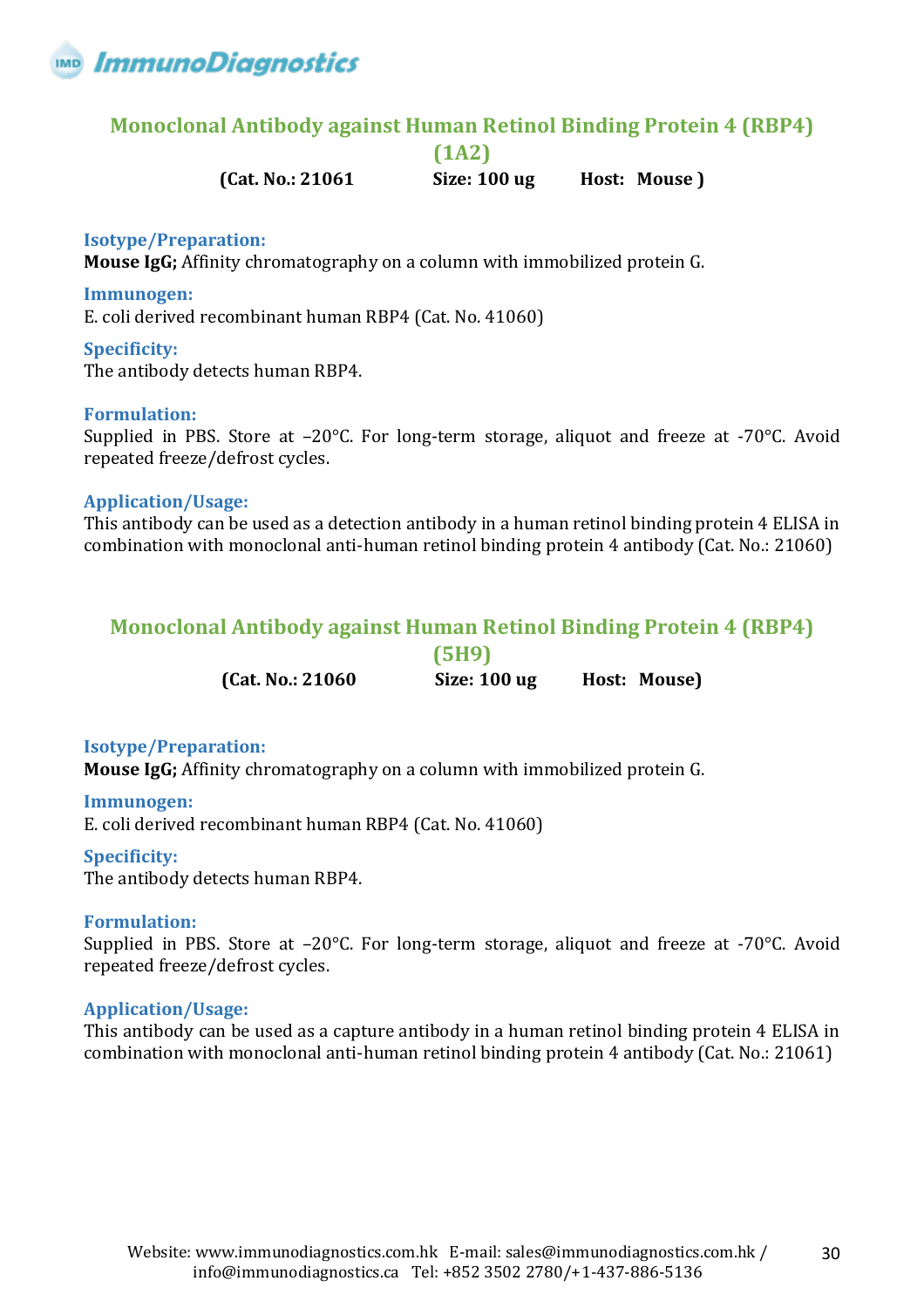

# <span id="page-30-0"></span>**Monoclonal Antibody against Human Plasminogen Activator Inhibitor type-**

**1 (PAI-1) (3H3)**

**(Cat. No.: 21070 Size: 100 ug Host: Mouse)** 

### **Isotype/Preparation:**

**Mouse IgG;** Affinity chromatography on a column with immobilized protein G.

### **Immunogen:**

E. coli derived recombinant human PAI-1

### **Specificity:**

The antibody detects human PAI-1.

### **Formulation:**

Supplied in PBS. Store at –20°C. For long-term storage, aliquot and freeze at -70°C. Avoid repeated freeze/defrost cycles.

### **Application/Usage:**

This antibody can be used as a capture antibody in a human PAI-1 ELISA in combination with polyclonal anti-human PAI-1 antibody.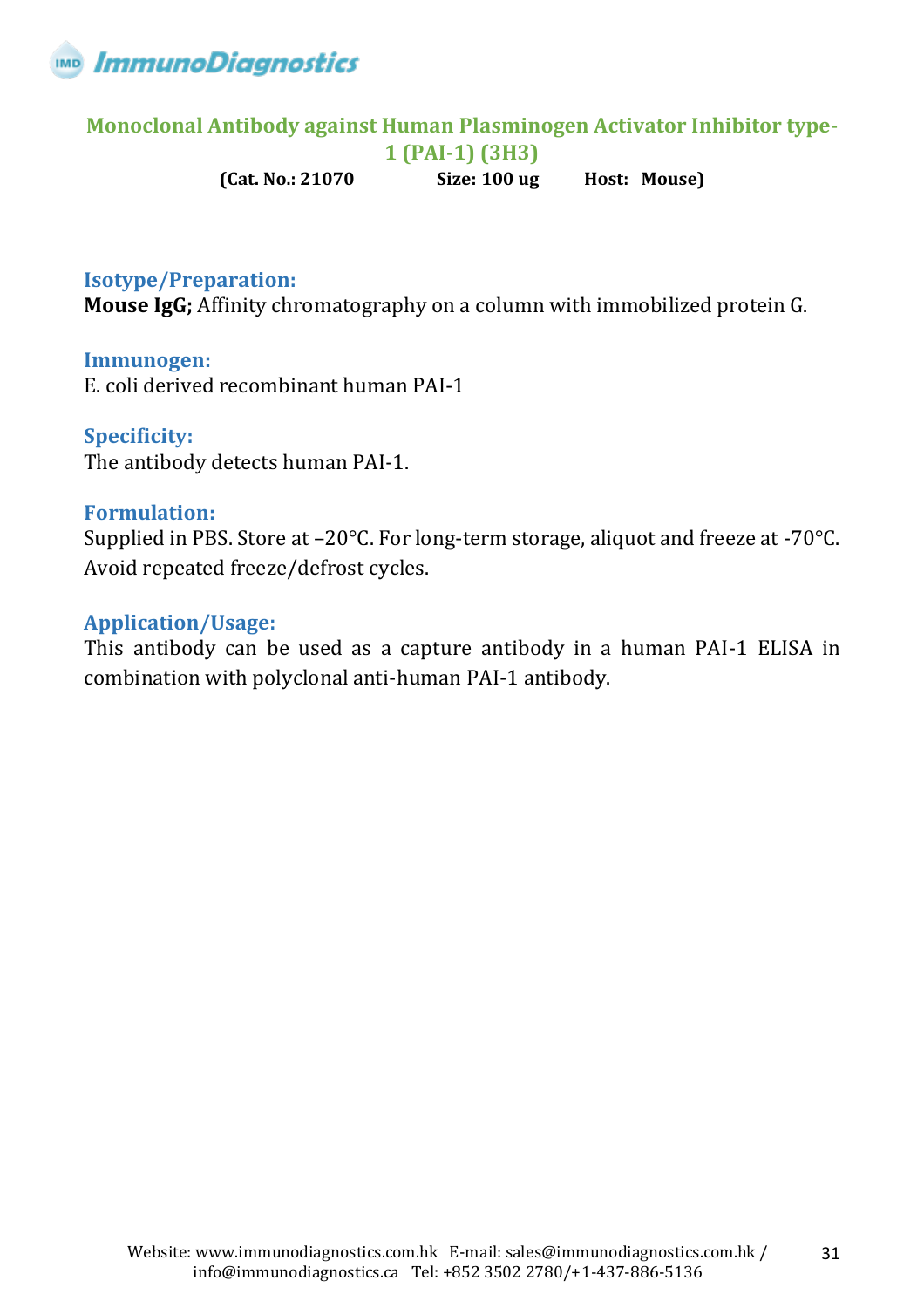<span id="page-31-0"></span>

### **Monoclonal Antibody against Human Lipocalin-2**(**2C3**) **(Cat. No.: 21051 Size: 100 ug Host: Mouse)**

### **Introduction to the Molecule:**

Lipocalin-2(LCN2), also known as neutrophil gelatinase-associated lipocalin (NGAL), 24p3, or neutrophil lipocalin (NL), is a 25-kDa secretory glycoprotein. <sup>1</sup> LCN2 has been implicated in a variety of cellular processes including the innate immune response, differentiation, tumorigenesis, and cell survival  $2-3$ . It appears to be upregulated in various inflammation and infection conditions. Several reports suggest that LCN2 may represent a sensitive biomarker for various renal injuries<sup>4</sup> and is associated with several types of cancers, including breast cancer,<sup>5</sup> ovarian, colorectal, and pancreatic cancers. 6-7 Furthermore, a growing body of evidence suggests that serum levels of lipocalin-2 are correlated with obesity, insulin resistance, hyperglycemia, coronary heart disease and fatty liver disease in humans.<sup>8</sup>

### **Isotype/Preparation:**

**Mouse IgG;** Affinity chromatography on a column with immobilized protein G.

**Immunogen:** Recombinant full-length human lipocalin-2 in *E. coli*. (Cat. No: 41050).

### **Specificity:**

The antibody detects human LCN2.

### **Formulation:**

Supplied in PBS. Store at –20°C. For long-term storage, aliquot and freeze at -70°C. Avoid repeated freeze/defrost cycles.

### **Application/Usage:**

This antibody can be used as a detection antibody in a human Lipocalin-2 ELISA in combination with monoclonal anti-human Lipocalin-2 antibody clone 2G1 (Cat. No.: 21050)

### **References:**

- [1] Kjeldsen, L. et al. (1993) J. Biol. Chem. 268:10425-32
- [2] Yang, J. et al. (2002) Mol. Cell. 10:1045-56.
- [3] Flo, T.H. et al. (2004) Nature 432:917-21.
- [4] Mishra, J. et al. (2005) Lancet 365:1231-6.
- [5] Yang, J. et al. (2009) Proc Natl Acad Sci U S A 106(10):3913-8.
- [6] Hanai, J. et al. (2005) J. Biol. Chem. 280:13641-7.
- [7] Lee, H.J. et al. (2005) Int. J. Cancer 118:2490-7.
- [8] Wang Y, et al. (2007) Clin Chem 53(1):34-41.
- [9] Yan QW, et al. (2007) Diabetes 56(10):2533-40.

[10] Ruby LC Hoo, et al. (2008) Expert Rev. Endocrinol Metal 3(1):29-41. [11] Milner KL, et al.

Hepatology [Epub ahead of print]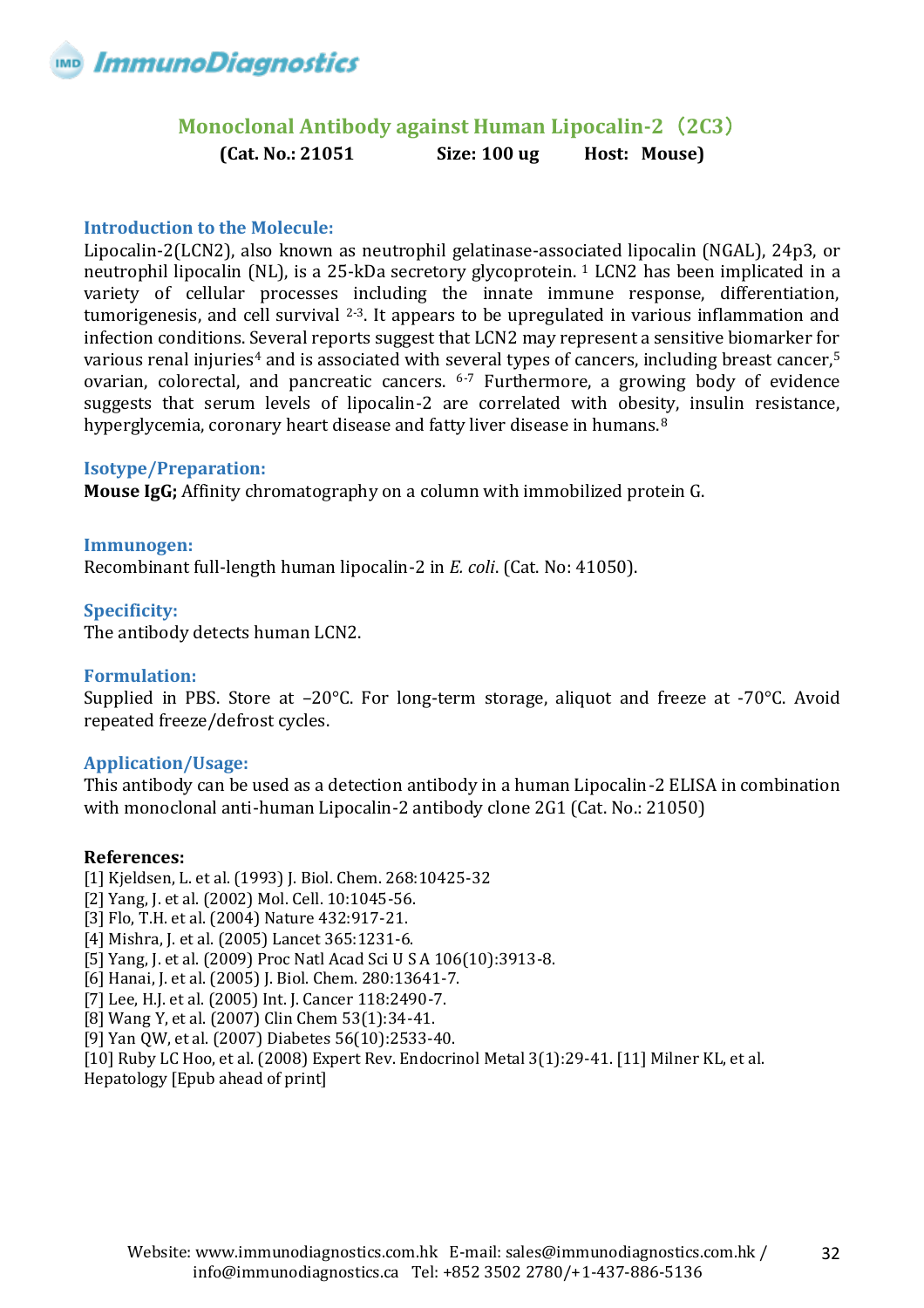<span id="page-32-0"></span>

### **Monoclonal Antibody against Human Lipocalin-2**(**2G1**) **(Cat. No.: 21050 Size: 100 ug Host: Mouse)**

### **Introduction to the Molecule:**

Lipocalin-2(LCN2), also known as neutrophil gelatinase-associated lipocalin (NGAL), 24p3, or neutrophil lipocalin (NL), is a 25-kDa secretory glycoprotein. <sup>1</sup> LCN2 has been implicated in a variety of cellular processes including the innate immune response, differentiation, tumorigenesis, and cell survival  $2-3$ . It appears to be upregulated in various inflammation and infection conditions. Several reports suggest that LCN2 may represent a sensitive biomarker for various renal injuries<sup>4</sup> and is associated with several types of cancers, including breast cancer,<sup>5</sup> ovarian, colorectal, and pancreatic cancers. 6-7 Furthermore, a growing body of evidence suggests that serum levels of lipocalin-2 are correlated with obesity, insulin resistance, hyperglycemia, coronary heart disease and fatty liver disease in humans. 8-11

### **Isotype/Preparation:**

**Mouse IgG;** Affinity chromatography on a column with immobilized protein G.

**Immunogen:** Recombinant full-length human lipocalin-2 in *E. coli*. (Cat. No: 41050).

### **Specificity:**

The antibody detects human LCN2.

### **Formulation:**

Supplied in PBS. Store at –20°C. For long-term storage, aliquot and freeze at -70°C. Avoid repeated freeze/defrost cycles.

### **Application/Usage:**

This antibody can be used as a capture antibody in a human Lipocalin-2 ELISA in combination with monoclonal anti-human Lipocalin-2 antibody clone 2C3 (Cat. No.: 21051)

### **References:**

[1] Kjeldsen, L. et al. (1993) J. Biol. Chem. 268:10425-32 [2] Yang, J. et al. (2002) Mol. Cell. 10:1045-56. [3] Flo, T.H. et al. (2004) Nature 432:917-21. [4] Mishra, J. et al. (2005) Lancet 365:1231-6. [5] Yang, J. et al. (2009) Proc Natl Acad Sci U S A 106(10):3913-8. [6] Hanai, J. et al. (2005) J. Biol. Chem. 280:13641-7. [7] Lee, H.J. et al. (2005) Int. J. Cancer 118:2490-7. [8] Wang Y, et al. (2007) Clin Chem 53(1):34-41. [9] Yan QW, et al. (2007) Diabetes 56(10):2533-40. [10] Ruby LC Hoo, et al. (2008) Expert Rev. Endocrinol Metal 3(1):29-41. [11] Milner KL, et al.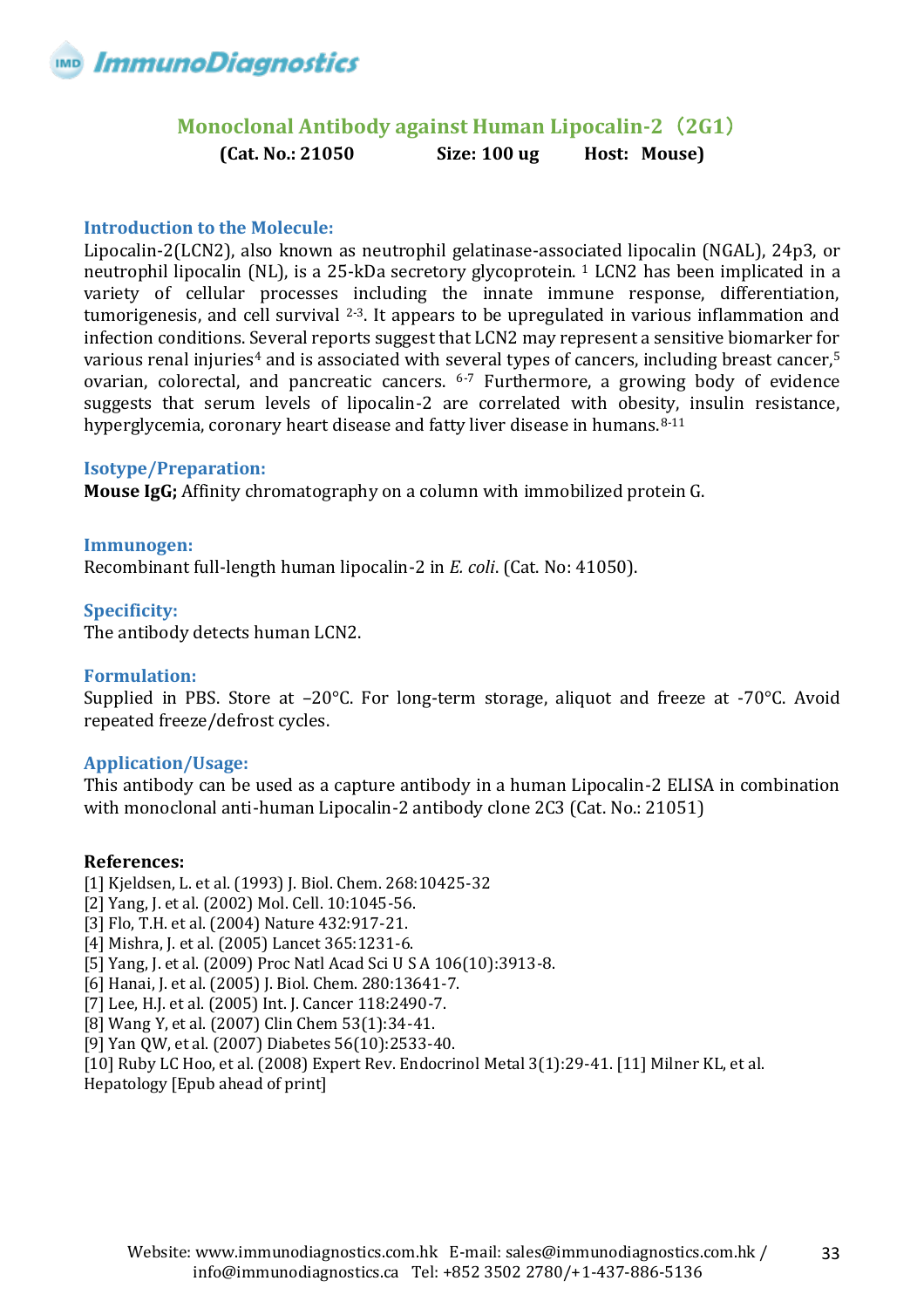<span id="page-33-0"></span>

### **Monoclonal Antibody against Human FABP4**(**2C10**) **(Cat. No.: 21030 Size: 100 ug Host: Mouse)**

### **Introduction to the Molecule:**

Fatty-acid binding protein 4 (FABP4), also termed adipocyte fatty-acid binding protein (A-FABP), or aP2, is a novel adipocyte-expressed factor which accounted for  $\sim 6\%$  of total cellular proteins. Several animal experiments suggested that FABP-4 plays a key role in the link between obesity and various features of metabolic syndrome.<sup>1</sup> Mice with targeted disruption of FABP-4 accompany FABP-5 almost completely protect against diet-induced obesity, insulin resistance, dyslipidemia, type 2 diabetes, and fatty liver disease.<sup>2</sup> Studies in human found FABP-4 serum levels were significantly increased in overweight and obese subjects, which predicted the risk to develop a metabolic syndrome and type 2 diabetes.<sup>3-4</sup> Additionally, serum FABP-4 levels were associated with nonalcoholic fatty liver disease, carotid atherosclerosis and coronary artery disease. 5-7

### **Isotype/Preparation:**

**Mouse IgG;** Affinity chromatography on a column with immobilized protein G.

### **Immunogen:**

Recombinant full-length human FABP4 in *E. coli*.

### **Specificity:**

The antibody detects human FABP4. Not yet tested in other species.

### **Formulation:**

Supplied in PBS. Store at –20°C. For long-term storage, aliquot and freeze at -70°C. Avoid repeated freeze/defrost cycles.

### **Application/Usage:**

This antibody can be used as a capture antibody in a human FABP4 ELISA.

### **References:**

[1] Makowski L, et al. (2004) J Nutr. 134: 2464S–2468S.

- [2] Makowski L, et al. (2001) Nat Med. 7: 699–705.
- [3] Xu A, et al. (2006). Clin Chem. 52(3):405-13.
- [4] Xu A, et al. (2007). Circulation. 115:1537–1543.
- [5] Rhee EJ, et al. (2009) Eur J Endocrinol. 160(2):165-72.
- [6] Tso AW, et al. (2007) Diabetes Care. 30(10):2667-72
- [7] J. Hyun Koh, et al. (2009) Diabetes Care. 32(1): 147 152.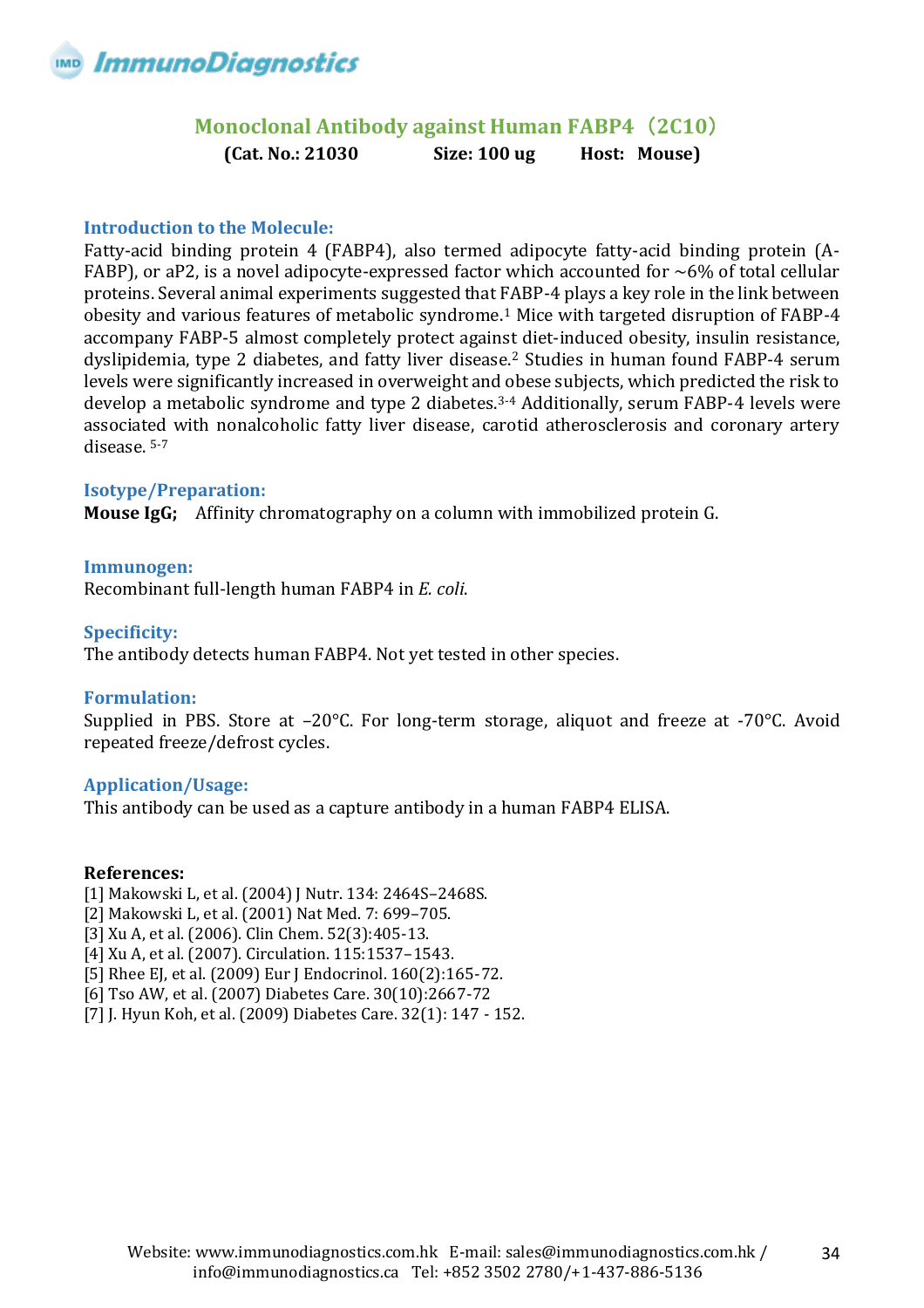<span id="page-34-0"></span>

### **Monoclonal Antibody against Human CRP**(**7E12**) **(Cat. No.: 21121 Size: 100 ug Host: Mouse)**

### **Introduction to the Molecule:**

C-reactive protein (CRP) is a circulating protein mainly secreted from the liver. This acute phase protein consists of five identical non-glycosylated subunits of 23 kDa, that give rise to a symmetrically arranged globular protein with molecular weight of approximately 120 kDa.<sup>1</sup> It has long been recognized that CRP is closely related to immunology, inflammation and host defense; as a result it has been used as an inflammatory marker. However, the development of high-sensitivity CRP (hsCRP) ELISA had addressed its role in other clinical issues. There is accumulating evidence suggesting the important role that CRP plays in mediating cardiovascular diseases (CVD) and type 2 diabetes.2-4 Normally CRP is presenting only in a trace amount in circulation  $\left($  <1 µg/ml $\right)$ <sup>5-6</sup> but can increase over 1,000-fold under acute inflammatory state. Individual with blood CRP levels  $\langle 1 \mu g/ml$ , 1-3  $\mu g/ml$  and  $\langle 3 \mu g/ml$  is considered to have low, moderate and high risk, respectively, of CVD and myocardial infraction.<sup>7</sup> Therefore, blood CRP level has become a promising measure of CVD risk.<sup>8-9</sup>

### **Isotype/Preparation:**

**Mouse IgG;** Affinity chromatography on a column with immobilized protein G.

**Immunogen:** Recombinant full-length human CRP in *E. coli*.

**Specificity:** The antibody detects human CRP.

### **Formulation:**

Supplied in PBS. Store at –20°C. For long-term storage, aliquot and freeze at -70°C. Avoid repeated freeze/defrost cycles.

### **Application/Usage:**

This antibody can be used as a detection antibody in a human CRP ELISA in combination with monoclonal anti-human CRP antibody (Cat. No.: 21120)

### **References:**

- 1. Thompson D., Pepys M.B. and Wood S.P. (1999) Structure, 7, 169-177.
- 2. Festa A, D'Agostino R. Jr., Tracy R.P. and Haffner S.M. (2002) Diabetes, 51, 1131-1137.
- 3. Verma S. and Yeh E.T. (2003) Am J Physiol, 285, R1253-R1258.
- 4. Jialal I., Devaraj S. and Venugopal S.K. (2004) Hypertension, 44, 6-11.
- 5. Kindmark C.O. (1972) Scand J Clin Lab Invest, 29, 407-411.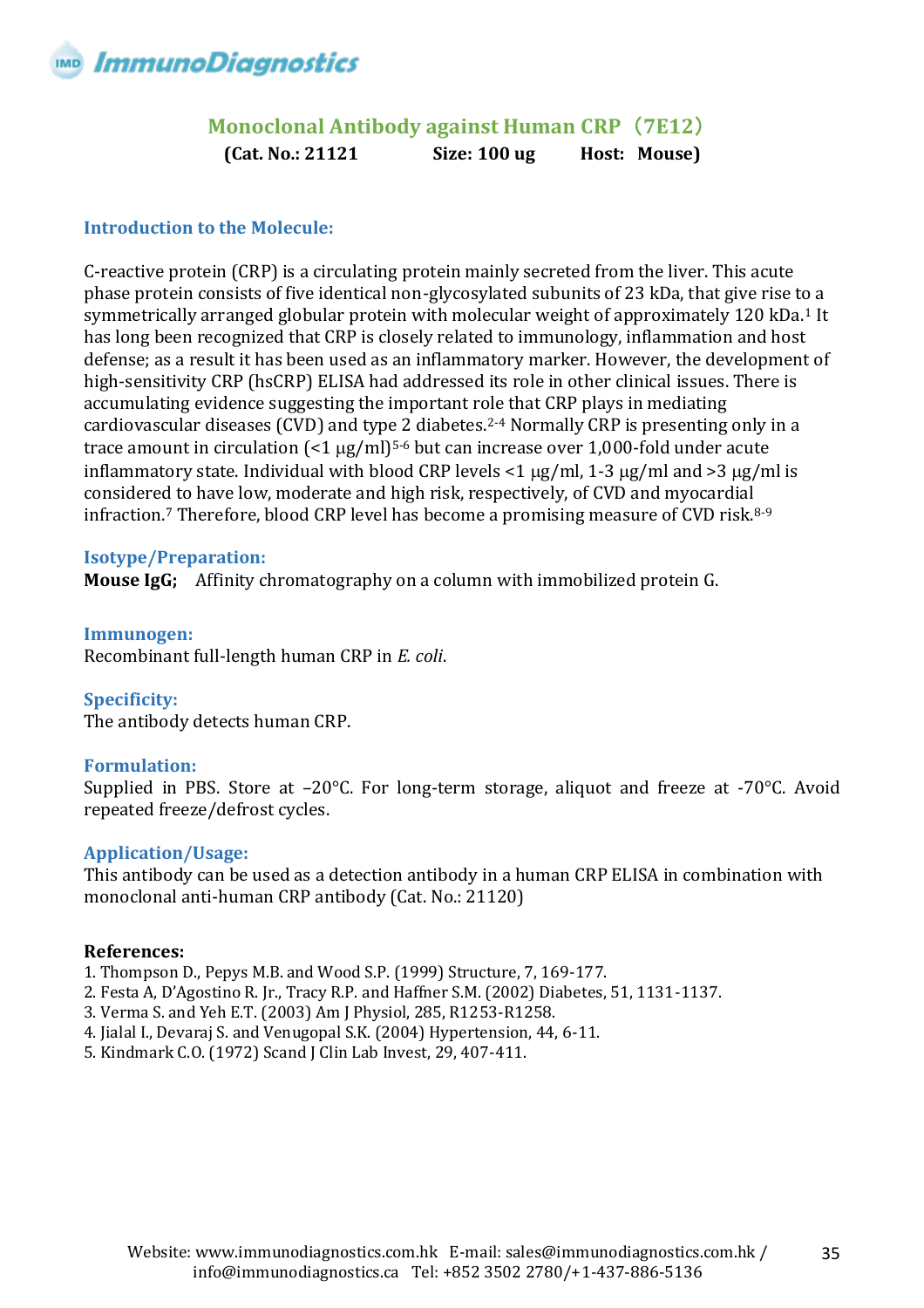### **Monoclonal Antibody against Human CRP**(**8G1**) **(Cat. No.: 21120 Size: 100 ug Host: Mouse)**

### <span id="page-35-0"></span>**Introduction to the Molecule:**

C-reactive protein (CRP) is a circulating protein mainly secreted from the liver. This acute phase protein consists of five identical non-glycosylated subunits of 23 kDa, that give rise to a symmetrically arranged globular protein with molecular weight of approximately 120 kDa.<sup>1</sup> It has long been recognized that CRP is closely related to immunology, inflammation and host defense; as a result it has been used as an inflammatory marker. However, the development of high-sensitivity CRP (hsCRP) ELISA had addressed its role in other clinical issues. There is accumulating evidence suggesting the important role that CRP plays in mediating cardiovascular diseases (CVD) and type 2 diabetes.2-4 Normally CRP is presenting only in a trace amount in circulation  $\leq 1$  ug/ml)<sup>5-6</sup> but can increase over 1,000-fold under acute inflammatory state. Individual with blood CRP levels <1  $\mu$ g/ml, 1-3  $\mu$ g/ml and >3  $\mu$ g/ml is considered to have low, moderate and high risk, respectively, of CVD and myocardial infraction.<sup>7</sup> Therefore, blood CRP level has become a promising measure of CVD risk.8-9

### **Isotype/Preparation:**

**Mouse IgG;** Affinity chromatography on a column with immobilized protein G.

**Immunogen:** Recombinant full-length human CRP in *E. coli*.

### **Specificity:**

The antibody detects human CRP.

### **Formulation:**

Supplied in PBS. Store at –20°C. For long-term storage, aliquot and freeze at -70°C. Avoid repeated freeze/defrost cycles.

### **Application/Usage:**

This antibody can be used as a capture antibody in a human CRP ELISA in combination with monoclonal anti-human CRP antibody (Cat. No.: 21121)

### **References:**

- 1. Thompson D., Pepys M.B. and Wood S.P. (1999) Structure, 7, 169-177.
- 2. Festa A, D'Agostino R. Jr., Tracy R.P. and Haffner S.M. (2002) Diabetes, 51, 1131-1137.
- 3. Verma S. and Yeh E.T. (2003) Am J Physiol, 285, R1253-R1258.
- 4. Jialal I., Devaraj S. and Venugopal S.K. (2004) Hypertension, 44, 6-11.
- 5. Kindmark C.O. (1972) Scand J Clin Lab Invest, 29, 407-411.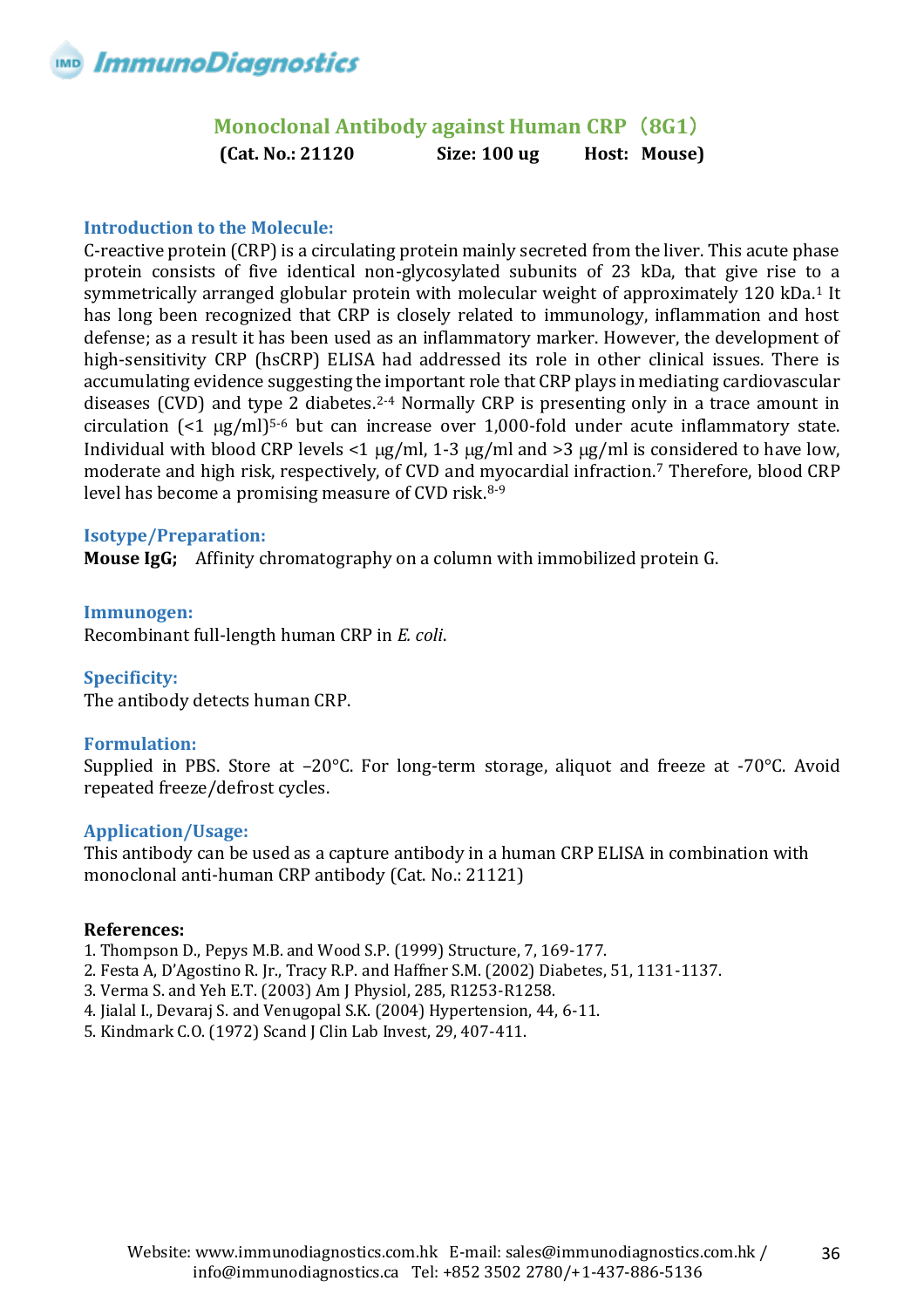<span id="page-36-0"></span>

### **Monoclonal Antibody against Human Adiponectin (Ha7)**

**(Cat. No.: 21011 Size: 100 ug Host: Mouse)** 

### **Isotype/Preparation:**

**Mouse IgG;** Affinity chromatography on a column with immobilized protein G.

**Immunogen:** HEK-293 derived recombinant human adiponectin (Cat. No. 41013)

**Species reactivity:**  Human

### **Formulation:**

Solution in PBS. Store at –20°C. For long-term storage, aliquot and freeze at -70°C. Avoid repeated freeze/defrost cycles.

### **Application/Usage:**

<span id="page-36-1"></span>This antibody can be used as a detection antibody in a human adiponectin ELISA in combination with monoclonal anti-human adiponectin antibody (Cat. No.: 21010)

### **Monoclonal Antibody against Human Adiponectin (Ha6)**

**(Cat. No.: 21010 Size: 100 ug Host**:**Mouse)** 

### **Isotype/Preparation:**

**Mouse IgG;** Affinity chromatography on a column with immobilized protein G.

### **Immunogen:**

HEK-293 derived recombinant human adiponectin (Cat. No. 41013)

**Species reactivity:**  Human

### **Formulation:**

Solution in PBS. Store at –20°C. For long-term storage, aliquot and freeze at -70°C. Avoid repeated freeze/defrost cycles.

### **Application/Usage:**

This antibody can be used as a capture antibody in a human adiponectin ELISA in combination with monoclonal anti-human adiponectin antibody (Cat. No.: 21011)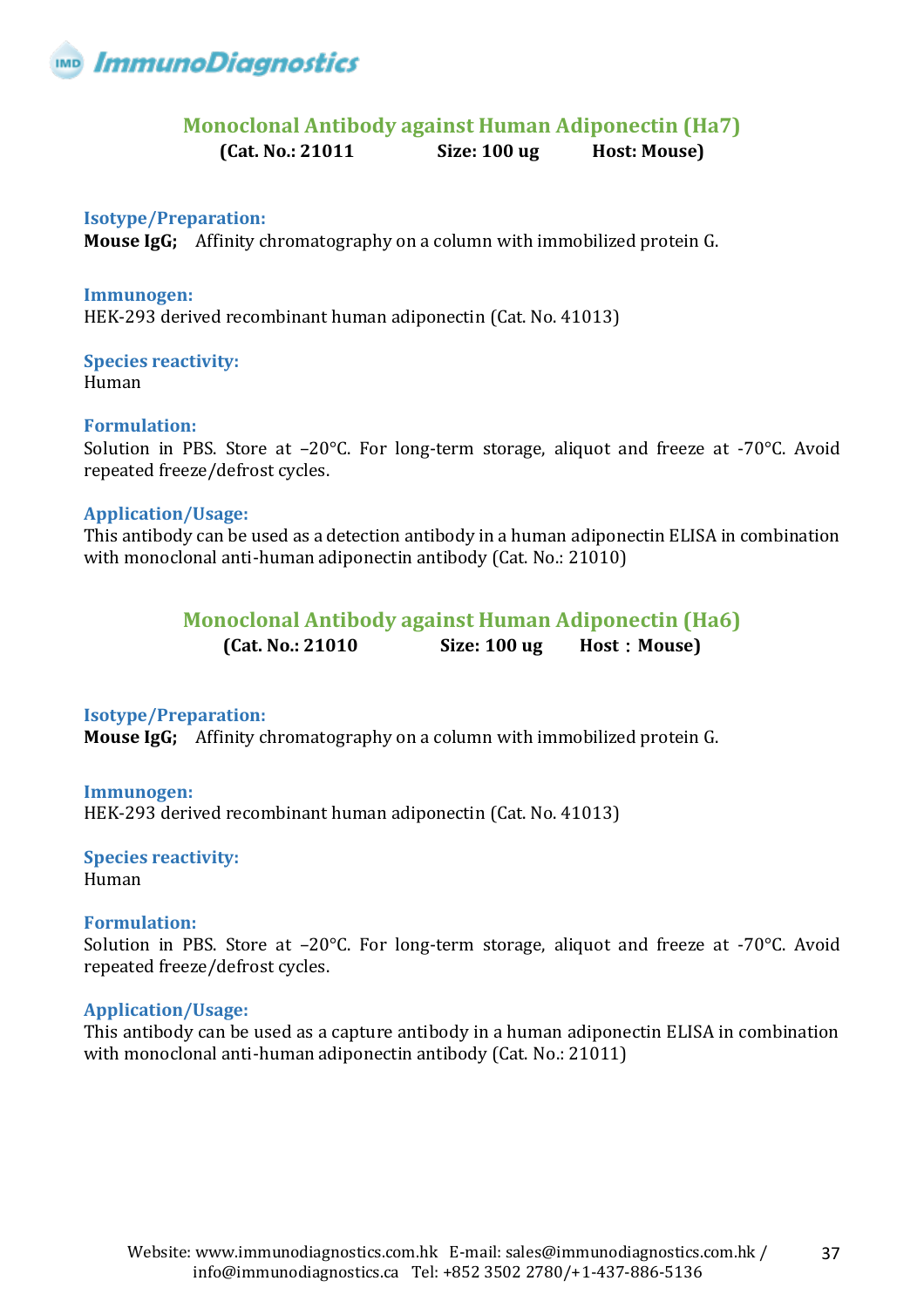### **Monoclonal Antibody against Human Autotaxin (1G7) (Cat. No.: 21770 Size: 100 ug Host: Mouse)**

### <span id="page-37-0"></span>**Introduction to the Molecule:**

Autotaxin (ATX, ENPP2) is a secreted glycoprotein with phosphodiesterase (PDE) activity. It is one of the members in the nucleotide pyrophosphatase/ phosphodiesterase family (NPPs) family. ATX has lysophospholipase D activity that converts lysophosphatidylcholine into LPA, and it was originally identified as a tumor cell-motility-stimulating factor. LPA, which specifically binds to G protein-coupled receptors (GPCR), has a wide range of biological activities, including cell hyperproliferation, which may contribute to oncogenesis and metastasis. ATX has been shown to be overexpressed in many tumor cells, and thus plays an important role in tumor development and metastasis. In addition, ATX also plays an important role in nervous and immune systems.

### **Isotype/Preparation:**

Protein G affinity purification

### **Immunogen:**

Recombinant human autotaxin expressed in mammalian cells.

### **Specificity:**

The antibody can detect human autotaxin in western blot and ELISA.

### **Formulation:**

Liquid in phosphate-buffered saline (PBS). Store at –20°C for less than one week. For long-term storage, aliquot and freeze at -70°C. Avoid repeated freeze/defrost cycles.

### **Application/Usage:**

**Western blot** - This antibody can be used at 3-5 μg/mL with the appropriate secondary reagents to detect human autotaxin **ELISA -** This antibody can be used as a capture antibody in a human autotaxin ELISA in combination with polyclonal anti-human autotaxin antibody as detection antibody

### **Quality Control Test:**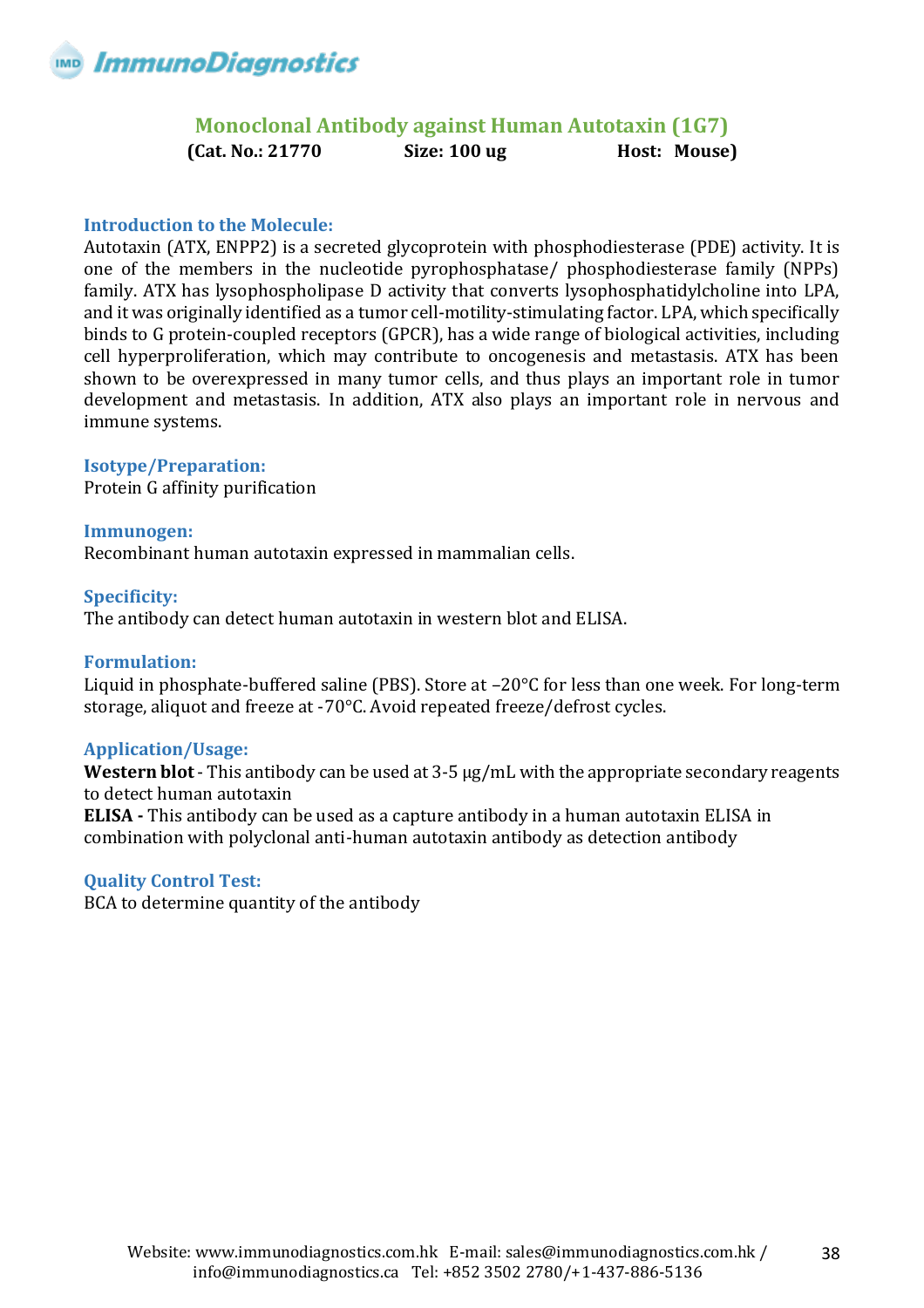### **Monoclonal Antibody against Human Autotaxin (4F7) (Cat. No.: 21771 Size: 100 ug Host: Mouse)**

### <span id="page-38-0"></span>**Introduction to the Molecule:**

Autotaxin (ATX, ENPP2) is a secreted glycoprotein with phosphodiesterase (PDE) activity. It is one of the members in the nucleotide pyrophosphatase/ phosphodiesterase family (NPPs) family. ATX has lysophospholipase D activity that converts lysophosphatidylcholine into LPA, and it was originally identified as a tumor cell-motility-stimulating factor. LPA, which specifically binds to G protein-coupled receptors (GPCR), has a wide range of biological activities, including cell hyperproliferation, which may contribute to oncogenesis and metastasis. ATX has been shown to be overexpressed in many tumor cells, and thus plays an important role in tumor development and metastasis. In addition, ATX also plays an important role in nervous and immune systems.

### **Isotype/Preparation:**

Protein G affinity purification

### **Immunogen:**

Recombinant human autotaxin expressed in mammalian cells.

### **Specificity:**

The antibody can detect human autotaxin in ELISA.

### **Formulation:**

Liquid in phosphate-buffered saline (PBS). Store at –20°C for less than one week. For long-term storage, aliquot and freeze at -70°C. Avoid repeated freeze/defrost cycles.

### **Application/Usage:**

**ELISA -** This antibody can be used as a capture antibody in a human autotaxin ELISA in combination with polyclonal anti-human autotaxin antibody as detection antibody

### **Quality Control Test:**